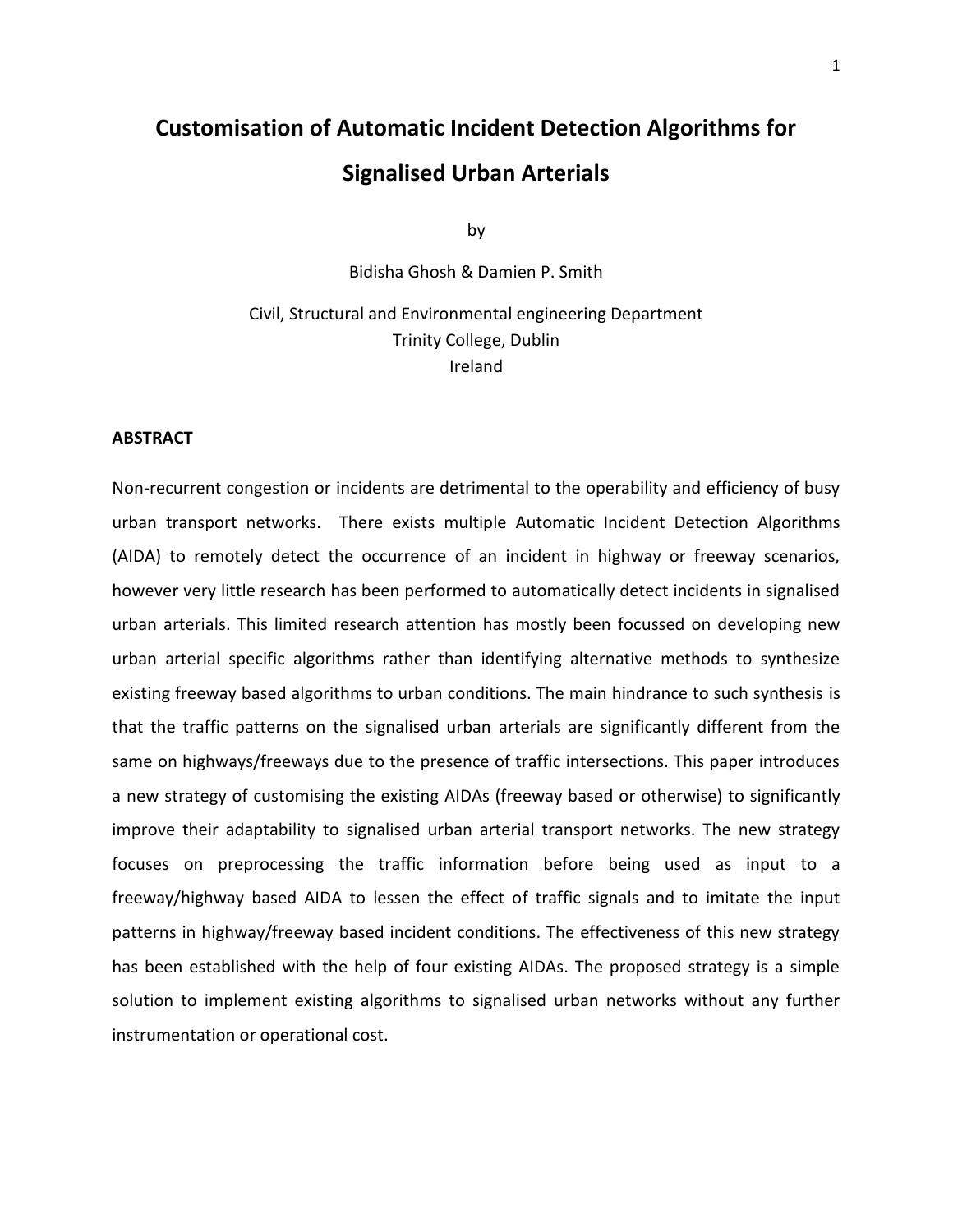# **1. Introduction**

Travel-time delays, reduction in arterial capacity and air-pollution are some of the main detrimental effects of non-recurrent congestion or incidents on busy urban street networks. The implementation of efficient incident management systems in an urban transport network ensures early detection of operational problems like non-recurrent congestion and minimization of the associated detrimental effects. Practical and reliable Automatic Incident Detection Algorithms (AIDA) are essential to reduce and localize the effect of incidents.

Over the last few decades, multiple AIDAs have been developed and incorporated as part of the Incident Management Systems (IMS). Comparative algorithms, statistical algorithms, traffic theory based algorithms, time series algorithms, artificial intelligence algorithms, wavelet algorithms are the main categories of AIDA (Teng and Qi, 2003). Comparative algorithms compare traffic parameters against a certain threshold value or against one another. Popular comparative algorithms are California algorithm (Payne and Tignor, 1978), low-pass filtering algorithm (Chassiakos and Stephanedes, 1993) etc. Statistical algorithms such as standard normal deviate (Dudek et al., 1974) and Bayesian (Levin et al., 1978) algorithm use standard statistical techniques to identify abnormal behaviour in tracking variables. McMaster algorithm (Persaud et al., 1990) which depends on catastrophe theory is the most popular traffic theory based algorithm. Time series algorithms employ time-series analysis to predict the traffic parameters. Moving average (MA) algorithm (Whitson et al., 1969), double exponential MA algorithm (Cook and Cleveland, 1974) and autoregressive integrated MA algorithm (Ahmed, and Cook, 1982) are examples of time-series algorithms. In more recent years Artificial Intelligence (AI) based incident detection algorithms have been developed to tackle the problem of incident detection. The most well-known AI based algorithms are based on Artificial Neural Networks (ANN) (Cheu et al., 1991; Ritchie and Cheu, 1993; Cheu and Ritchie, 1995; Stephanedes and Liu, 1995; Dia and Rose, 1997; Abdulhai and Ritchie, 1999a; Abdulhai and Ritchie, 1999b; Jin et al., 2002; Srinivasan et al. 2008), fuzzy logic (Chang and Wang, 1994; Lin and Chang, 1998) and support vector machine (SVM) algorithms (Yuan and Cheu, 2003).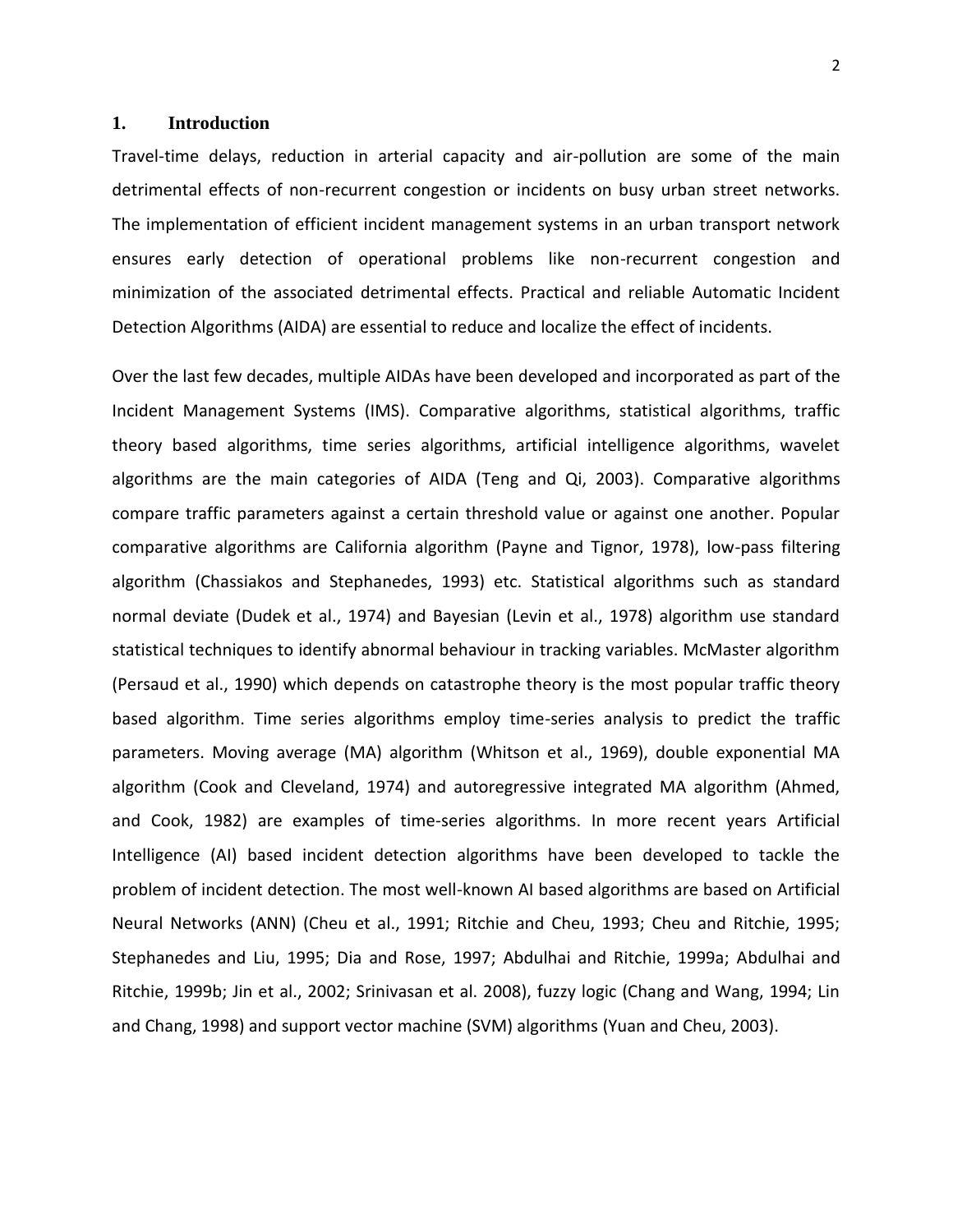However, the majority of the research attention in incident detection algorithms has been generally focussed towards freeway incident management. But the applicability of the freeway based AIDA to an urban arterial situation is limited due to several reasons (Luk et al. 2001). Unlike freeway traffic, principle of conservation of flows does not always apply on urban arterials due to street parking and side streets etc. The traffic signals and intersections on arterials can also interrupt steady flows and can create incident like traffic patterns. As traffic volume increases on urban transportation networks, detecting incidents on urban arterials become more important mostly for traffic management purposes more than safety (Culip & Hall, 1997; Mak and Fan, 2006). Bell and Thancanamootoo (1988) were the first to develop an algorithm specific for arterial networks. The algorithm along with some other early AIDAs (Stephanedes and Vassilakis 1994; Culip & Hall, 1997) used raw traffic data to detect incidents on urban arterials. Time-series techniques (Bretherton and Bowen, 1991), image processing technologies (Hoose et al. 1992), discriminant techniques (Sethi et al, 1995), discriminant techniques combined with Kalman filtering (Chen and Chang, 1993) and Kalman filtering (Lee & Taylor, 1999) were developed to tackle the problem of incident detection on arterials. Data fusion techniques (Ivan et al. 1998 and Dia and Thomas 2011) used a fusion of data from separate sources: inductive loop detectors and travel time data collected by probe vehicles to detect incidents on urban arterials. Some more recent artificial intelligence based algorithms which were adopted for urban arterials are support vector machine (SVM) algorithms applied by (Yuan and Cheu, 2003), Bayesian network based algorithms (Zhang and Taylor, 2004, 2005, 2006) and a fuzzy-based system applied by Hawas (2007).

The focus of the research on detecting incidents on urban roads has mostly been on developing new urban arterial specific AIDA rather than identifying methods to improve transferability of the existing algorithms. This paper introduces a new strategy to implement the existing freeway AIDAs (freeway based or otherwise) to signalised urban arterials rather than developing new arterial specific algorithms. The research in the field of incident detection on freeways is much more improved and extensive compared to the same for urban arterials. The proposed strategy in this paper would provide an important tool in applying that knowledge to urban conditions. This approach would allow an ordinary AIDA to adapt to an urban arterial situation, and making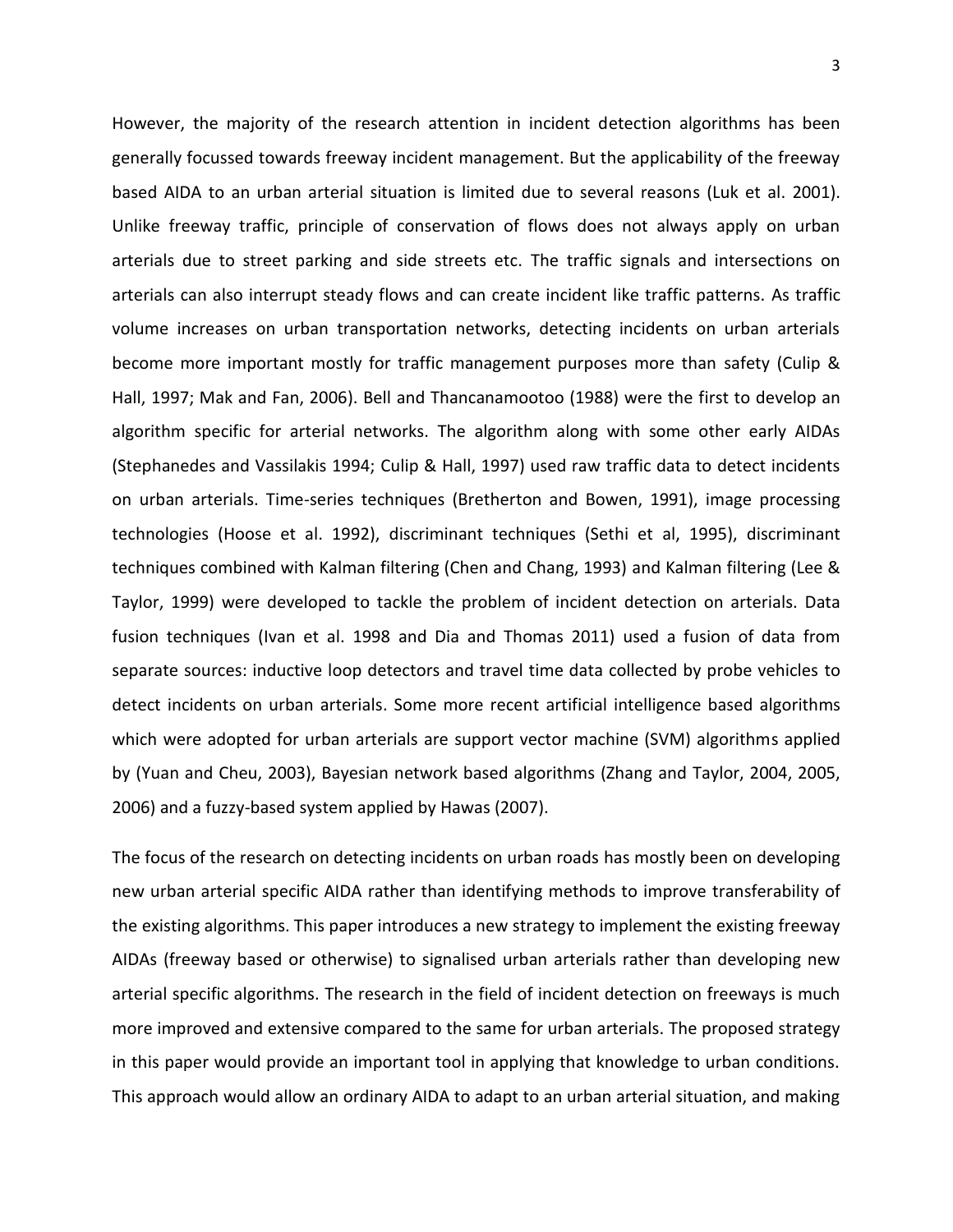it an effective urban arterial AIDA which can be easily incorporated into Incident Management System (IMS). Four existing AIDA algorithms were used to demonstrate the effectiveness of this new scheme; three algorithms based on Artificial Neural Networks (ANN) and a Support Vector Machine (SVM) based algorithm. ANN algorithms have proven to be one of the most effective methods of incident detection. Hence, a Multi-Layer Feed-forward (MLF) neural network, a Probabilistic Neural Network (PNN) and a Fuzzy-wavelet Radial Basis Function Neural Network (FWRBFNN) algorithms were chosen for this paper. SVM algorithms have only been used in incident detection in more recent years. However SVM algorithms have shown encouraging results in this area. Thus a SVM based AIDA was included in this paper (Yuan and Cheu, 2003).

Until now, all of these AIDAs have been evaluated utilising traffic information recorded/simulated at roadway sections distant from signalised traffic intersections and the effect of traffic signals on input patterns were not accounted for in the modelling. Hence, the most of these existing AIDAs cannot be implemented in urban transport networks where detectors are generally placed near the intersections and almost always a set of traffic signals or priority junctions are situated between any upstream-downstream detector pairs. To address this issue, this paper introduces a new approach in which the recorded traffic information from loop-detectors are preprocessed to reduce the effects of traffic signals before being used as input to AIDAs. Also, information from a different set of detector locations than the traditional approach is used to maximise the available information to the algorithms. This detector arrangement is similar to what exists in most real-world urban traffic management systems and includes information from all upstream approaches contributing to the downstream flow regarding a signal cycle. The proposed strategy proves effective in detecting incidents and can be considered as an excellent and cost-effective approach to implement existing AIDAs to signalised urban arterial networks.

# **2. Methodology**

In this paper a new customisation scheme is proposed for existing AIDAs to improve their implementability to signalised urban transport networks. The effectiveness of the proposed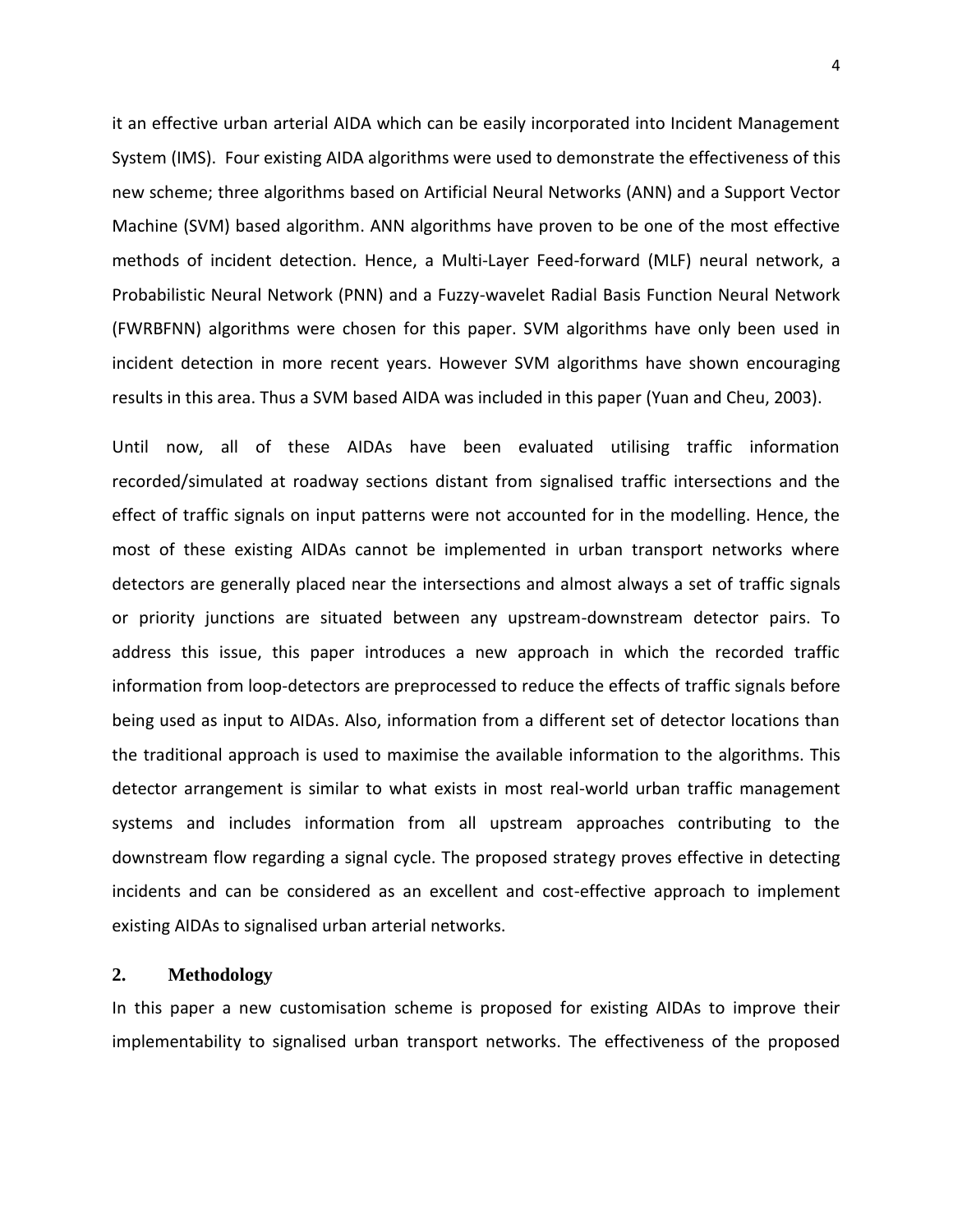scheme is tested by comparing the performances of four existing AIDAs when used in conjunction with the proposed scheme.

## **2.1 Customisation of Automatic Incident Detection Algorithms (CAIDA) Scheme**

As discussed previously, the existing AIDAs are mainly used in detecting incidents in freeway/motorway/highway scenarios. In these scenarios, typically the detectors are placed approximately 30m to 120m from any signalised traffic intersection to ensure that the recorded traffic speed, volume or occupancy data are not influenced by the stop-and-go dynamics created by the presence of traffic signals at junctions. However, in urban transport networks due to shorter link lengths and high concentration of signalised traffic intersections, it is not possible to achieve similar detector arrangements. Also, in an urban transport network the traffic intersections are the most likely locations where incidents such as vehicle crashes and breakdowns can occur due to the presence of higher number of conflict zones and the stopping and starting of vehicles. For implementation of existing AIDAs in signalised urban transport networks to detect incidents on or near signalised traffic intersections, it is important to adapt/adjust/customise the existing highway based detection algorithms to identify and then to lessen the effects of traffic signals on measured traffic variables. To that effect, an innovative customisation scheme is proposed in the paper to alter the time domain response of upstream and downstream traffic variables which are the main elements of input information to an AIDA. This scheme thus preprocesses the input vectors to the algorithms, without altering the main structure of existing AIDAs.

Due to the presence of signalised intersections within the detection zone, the upstream and downstream traffic data inputted to the existing incident detection algorithms have different time-frequency content than the typical freeway/highway based inputs. Moreover, these inputs may not always provide an accurate description of the traffic conditions within the detection zone with regard to the occurrence of incidents. The urban traffic patterns are dominated by the presence of traffic signals, i.e. high occupancy and low volumes during red time and lower occupancy and higher volumes during green times. Similar changes in traffic occupancy and volume occurs due to the occurrence of incidents as well. Hence, observations recorded during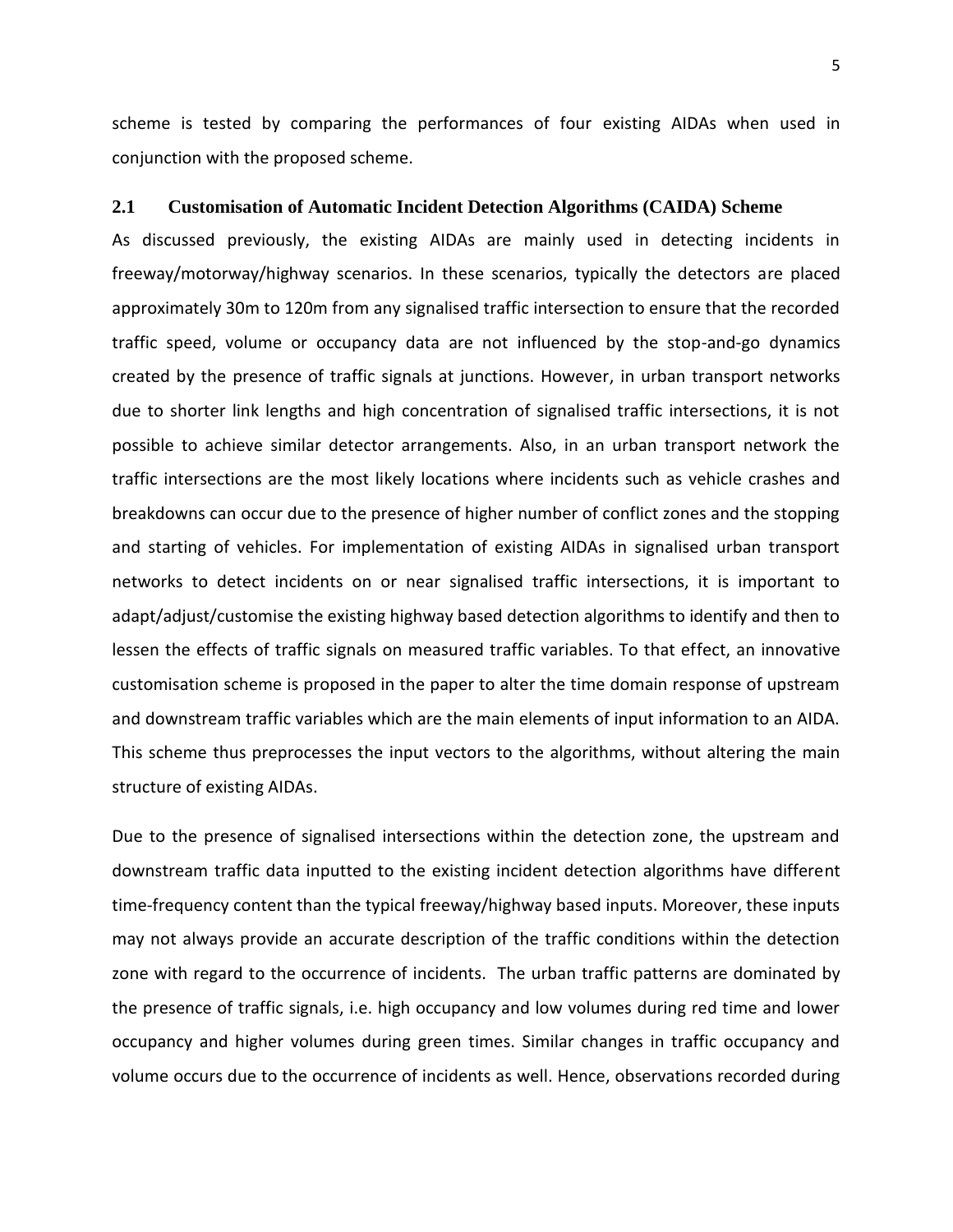red time can easily be misclassified as incidents. Also these input patterns, if used as the part of training dataset can lead to erroneous calibration of AIDAs which may lead to incidents going undetected due to their similarity with the traffic patterns observed during the red time. The key to improve the performance of any AIDA in a signalised urban setup is to reduce the effect of traffic signals on the input patterns. This can be achieved by altering the time and/or frequency content of the recorded upstream and downstream traffic information.

In this study this alteration has been achieved by scaling the upstream traffic occupancy and the traffic volume information using the following equations,

$$
OCC_i^N = OCC_i \left(\frac{g_i}{C}\right)^2 \left(1 - \frac{(t_i - g_i)}{C}\right)^2
$$
\n(1)

$$
VOL_i > 0, \t VOL_i^N = VOL_i \left(\frac{g_i}{C}\right)^2 \left(1 + \frac{(t_i - g_i)}{C}\right)^2
$$
  
\n
$$
VOL_i = 0, \t VOL_i^N = a \left(\frac{g_i}{C}\right)^2 \left(1 + \frac{(t_i - g_i)}{C}\right)^2
$$
 where, 1 > a > 0 (2)

$$
\begin{cases} g_i = t_i & \text{when } t_i \le g_i \\ g_i = C & \text{when } t_i > g_i \end{cases}
$$
 (3)

where,  $\mathit{OCC}^N$  is the scaled upstream occupancy,  $\mathit{OCC}$  is the measured upstream occupancy,  $VOL<sup>N</sup>$  is the scaled upstream volume,  $VOL$  is the measured upstream volume, g is the elapsed green time in seconds and t is the time in seconds from the initiation of a signal cycle at the *i*<sup>th</sup> time interval. It is assumed that the cycle (of length *C*) starts with green indication and hence  $g_i = t_i$  until the end of the green interval. Hence, the multiplicative factor operates in a binary regime.

In equation 1, during green indication the measured occupancy values are multiplied with a function similar to the probability of green indication; during red indication the measured occupancy values are multiplied with a function similar to the probability of non-occurrence of red indication. This preprocessing ensures the occupancy values are not unusually high during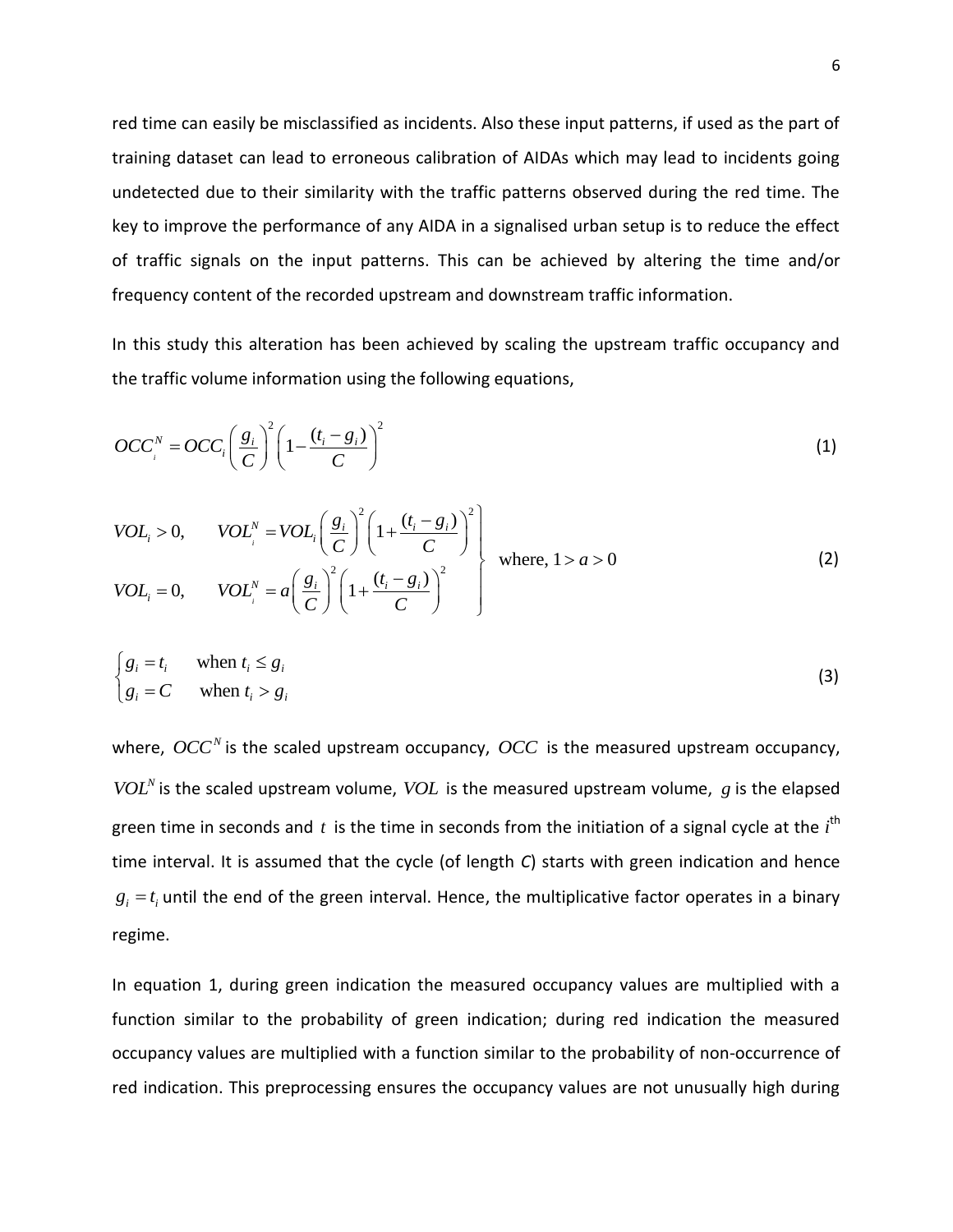the red times as it is important to differentiate between the patterns during red time and during the occurrence of an incident. Fundamentally, the operation corresponds to a scaling of the traffic occupancy during red indication, which is proportional to a heuristic function of the percentage of elapsed red time during a cycle. For an incident, it is assumed that the time window of high occupancy would be significantly longer than the red time of the cycle. Consequently this scaling would negate the effects of traffic signals by decaying the high occupancy values during red time and by increasing the comparatively lower occupancy values during green time, allowing for a less variant transition between discontinuous zones of red and green indications but preserving the high occupancy due to incidents of time periods longer than cycle length.

In equation 2, during green indication the measured traffic flow values are multiplied with a function similar to the probability of green indication (but different from equation 1); during red indication the measured flow values are multiplied with a function similar to the probability of occurrence of red indication. Here, the multiplicative factor also operates in a binary regime and alters the pattern of measured traffic volume. In equation 2, *a* is an arbitrary constant used to remove zero values. This ensures that, during the red time the traffic volumes are artificially scaled up to differentiate between the patterns during red time and during the occurrence of an incident. Similar to equation 1, this operation corresponds to a scaling of the traffic volume during red indication, which is proportional to a heuristic function of the percentage of elapsed red time during a cycle. For an incident, it is assumed that the time window of low volume would be significantly longer than the red time of the cycle. Consequently this scaling would negate the effects of traffic signals by increasing the low flow values during red time and by decaying the saturation flow values during green time, allowing for a less variant transition between discontinuous zones of red and green indications as before.

To demonstrate the theoretical effect of this scaling, a brief illustrative example is presented here. During red time, the queue formation at an intersection ideally follows a Poisson process. It can be assumed that the occupancy during this time changes exponentially and during green time the dissipation of queue leading to decrease in occupancy follows a similar exponential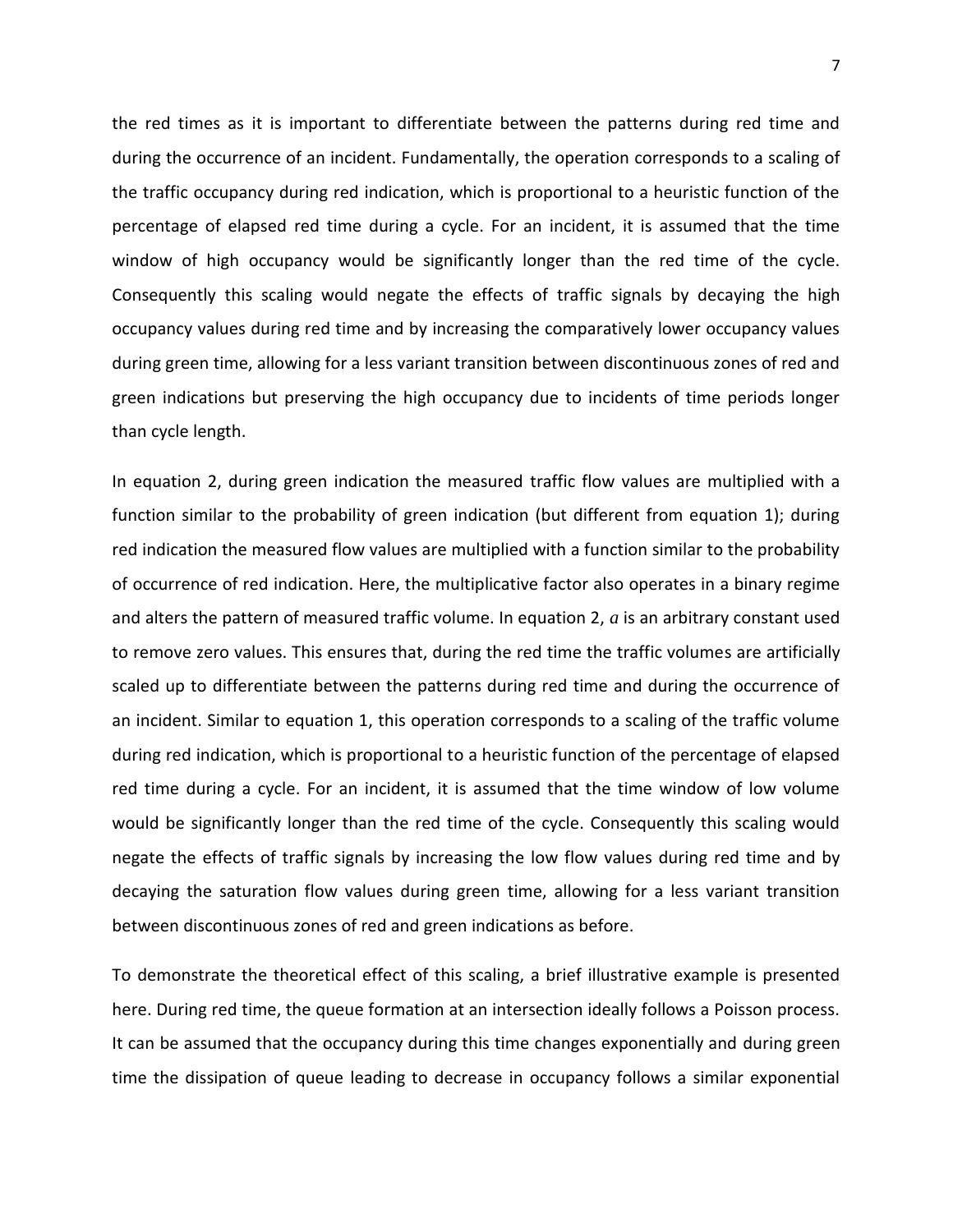pattern. Following this assumption, the occupancy values, *OCC* during four consecutive cycles are plotted in Fig. 1. On performing the scaling operation as described in equations 1 & 2 for 50:50 signal cycle, the  $\textit{OCC}^N$  is plotted as a dashed line in Fig. 1. This shows limited effects of traffic light and tends to show a far more uniform occupancy level than measured originally.

However, this scheme poses some limitations and this scaling does not necessarily mean that the assumption of negating the effects of traffic signals holds true for all urban traffic flow conditions. In fact, for low flow volumes or for incidents lasting less than or equal to the cycle length cannot be detected. This is an inextricable condition and no AIDA will be able to separate the effects incident from the masking effects of the traffic signals. Such non-detection may not be important from a traffic management point of view but may be crucial for incident management purposes (such as notifying emergency services) and should be considered as a limitation of all AIDAs.

Before providing as an input to an AIDA, the measured volume and occupancy from all the upstream detectors are pre-processed following the equations 1 and 2. However, the downstream traffic volume and occupancy values are used as input without any alteration. The CAIDA scheme restricts the amount of useful traffic information from any approach when it receives red indication. Hence, it is advisable to include traffic information from other approaches in an intersection which are active (receives green indication) during the red time in the approach considered. This concept will be explored with further details in section 3.1.2.

# **2.2 The Four Chosen Automatic Incident Detection Algorithms**

Three ANN based AIDAs and a SVM based AIDA have been identified as the chosen algorithms whose performance have been studied when used in conjunction with CAIDA scheme.

Artificial Neural Networks are mathematical models that have been developed from research into the workings of the human brain. Simple processing units or elements (PE) called "neurons" are arranged to form different layers and these layers are then interconnected to form the network structure. The network structure usually consists of an input layer, one or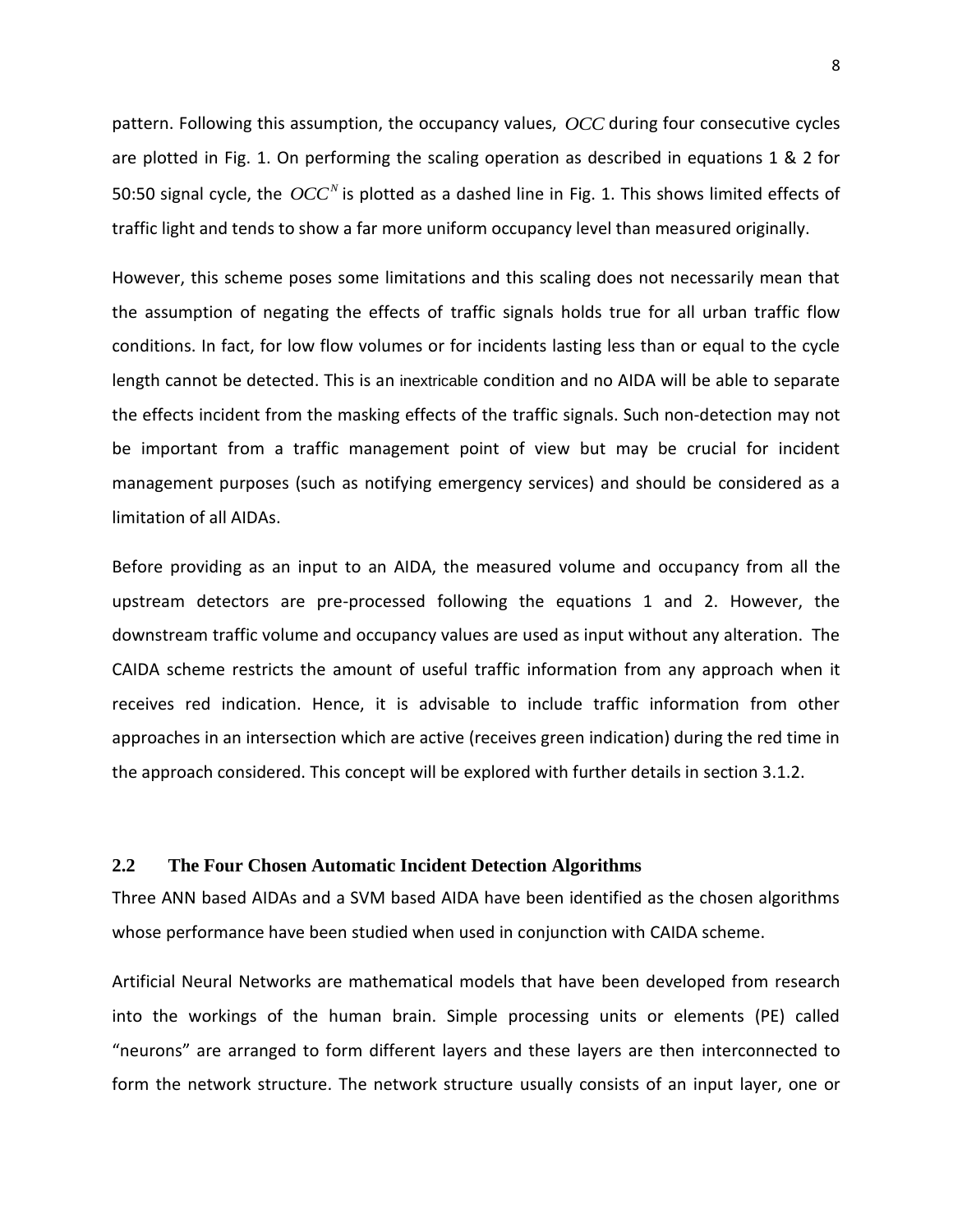more hidden layers and an output layer. These layers are inter-connected, but the PEs are not usually interconnected within the same layer. The PEs receive input data at the input layer which is then weighted in relation the importance of the input and processed using pre-chosen function. The output of the processing is obtained at the output layer. The ANN algorithms are trained using a dataset consisting of input data and known output data.

The three ANN based AIDAs used in this study are described in the subsections 2.2.a to 2.2.c. In subsection 2.2.d the SVM based AIDA technique is described.

# *a. Multi-Layer Feed-Forward Neural Network*

One of the most common ANN algorithm used for automatic incident detection is the Multi-Layer Feed-forward (MLF) networks used by Cheu et al. (1991), Ritchie and Cheu (1993) and Cheu and Ritchie (1995). An MLF network can consists of multiple layers however a three layered structure is usually most common, consisting of an input layer, a single hidden layer and an output layer. There is unidirectional connection between the neurons of adjacent layers. The input layer contains the same number of neurons (*n*) as there are inputs from the loopdetectors. The neurons in the hidden layer ( $v_1, v_2, ..., v_m$ ) receive the input vector from the input layer which is then multiplied by the weight vector (  $\omega_{_{ji}}$  ) of the corresponding neuron. A bias vector ( $\theta_{j}$ ) is then added to the weighted input and the resulting vector is summated. This sum is passed through a sigmoid transfer function giving an output from the neuron in the hidden layer. For the *j*<sup>th</sup> neuron in the hidden layer, the output will be

$$
v_j = \frac{1}{1 + e^{-h_j}}; \quad h_j = \sum_{i=1}^n \omega_{ji} x_i + \theta_j
$$
 (4)

The outputs of each neuron from the hidden layer are passed to the output layer in the same fashion as between the input layer and the hidden layer. The output from the output layer neuron is a binary value between 0 and 1 indicating non-occurrence and occurrence of incident respectively. The values of the weights and bias within the neural network are estimated by training the network using Levenberg-Marquardt method on a dataset containing traffic condition from both incident and incident-free scenarios.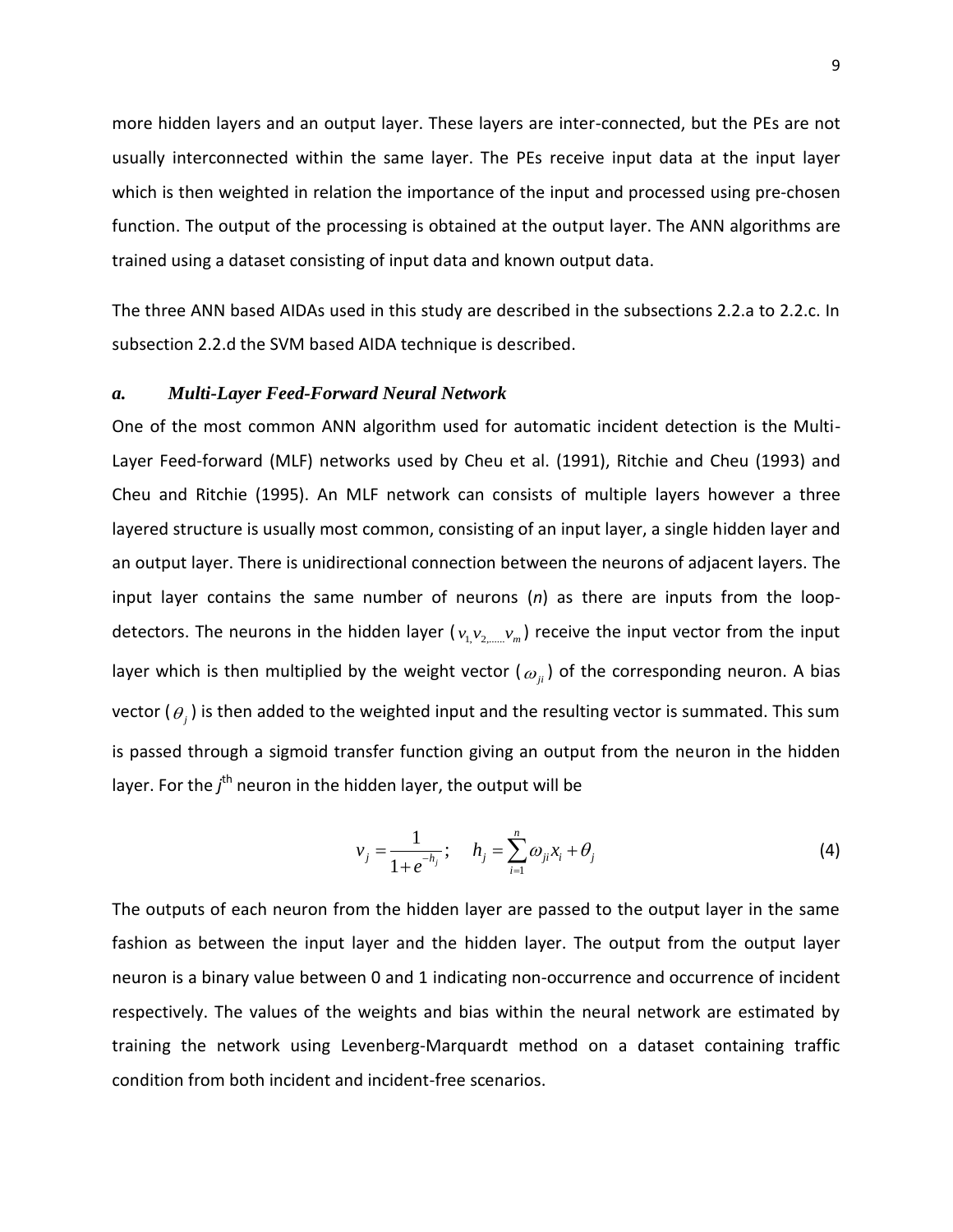# *b. The Probabilistic Neural Network*

The other most well-known ANN algorithm used for detecting traffic incidents is the Probabilistic Neural Network (PNN) structures (Abdulhai and Ritchie, 1999a; Abdulhai and Ritchie, 1999b; Jin et al., 2002). The PNN structure consists of four layers, the input layer, pattern layer, summation layer, and the output layer. The sole purpose of the input layer is to pass the inputs from the loop-detectors to the neurons in the pattern layer ( $v_{1,}v_{2,......}v_{m}$ ). When an input vector  $(\mathbf{X})$  is passed through the pattern layer, at each pattern neuron (say, the  $j^\text{th}$ neuron), the output is computed as,

$$
v_j = e^{-h_j^2}; \quad h_j = \frac{\|\mathbf{X} - \mathbf{\omega}_j\|}{\sqrt{2}\sigma} \tag{5}
$$

The output is a Gaussian function of the Euclidean distance between the input vector and the weight vector associated with each pattern neuron ( **ω** *j* ) and a bias *σ*. The bias, *σ*, is used as a smoothing parameter, the larger the value of *σ* the more the function will behave like a nearest neighbour classifier and only input vectors very similar to a particular training vector will give a significant output value. The further *σ* is lowered the more other training vectors will begin to influence the networks decision. The value assigned to  $\sigma$  has a huge influence over the performance of the network algorithm.

The size of the pattern layer depends on the size of the training dataset used. There is the same number of neurons in the pattern layer as there are training patterns in the dataset. The neurons in the pattern layer are divided into two classes, one class representing incident and the other non-incident traffic scenarios. The summation layer consists of only two neurons, one for each class. At the summation layer, the output from each summation neuron is computed as a scaled sum of the outputs from the associated pattern neurons. In the last layer, the single output neuron selects the class which has the highest output value from the summation layer and generates that class number as the output. In many cases, weights are applied to the outputs from the summation layer in an attempt to minimise the Expected Cost of Misclassification (ECM). These weights can be assigned in accordance with Bayes' Decision rule.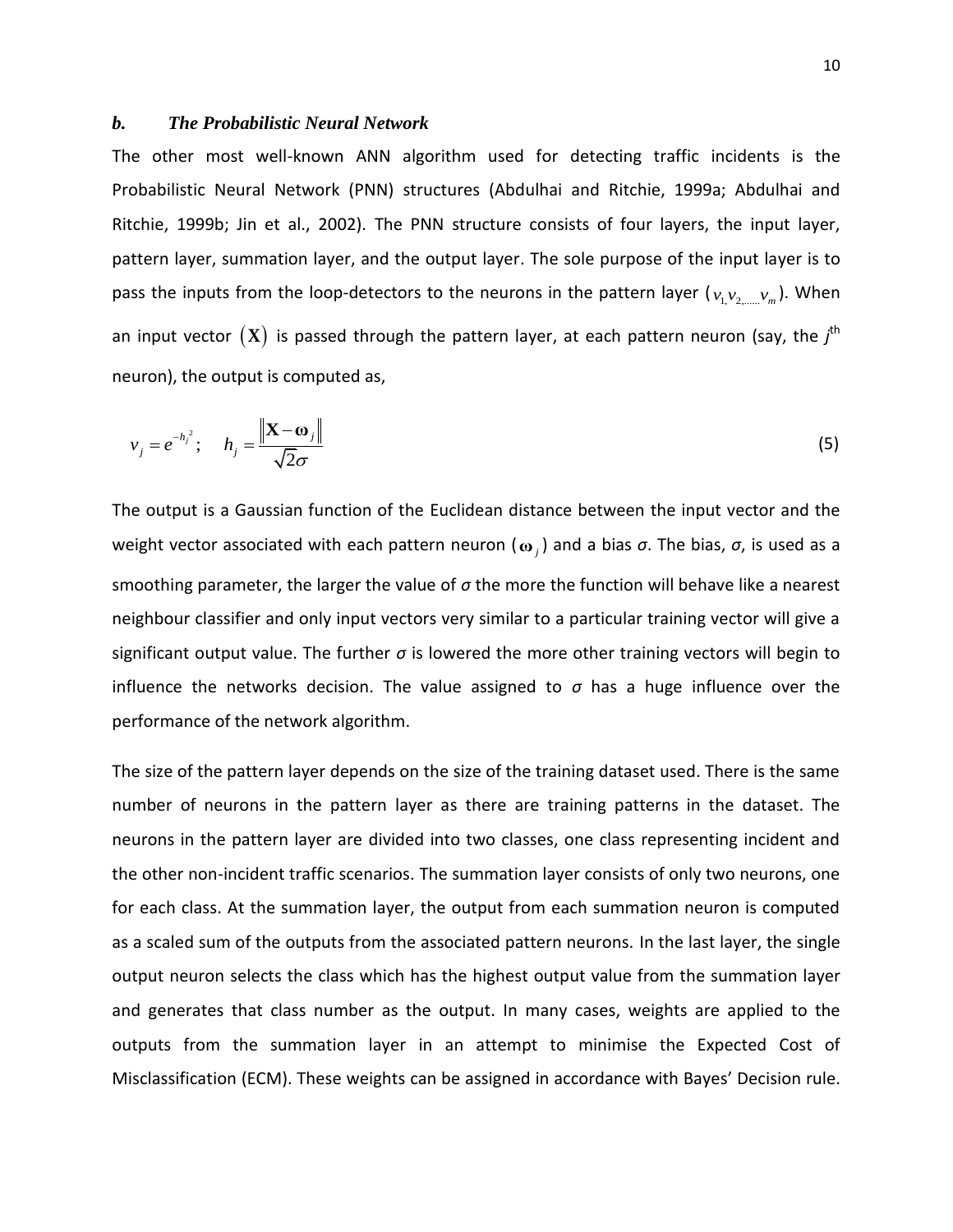In freeway based applications, PNN based AIDA has shown a lower detection rate, higher false alarm rate than MLF, but has a better adaptation potential (William and Guin, 2007).

# *c. Fuzzy-Wavelet Radial Basis Function Neural Network*

The relatively new FWRBFNN based freeway incident detection algorithm was developed by Adeli & Karim (2000). The algorithm uses Radial Basis Function Neural Network (RBFNN) architecture in conjunction with wavelet-based denoising and fuzzy-logic based classification techniques. In the FWRBFNN algorithm, the input consists of the normalized upstream volume and occupancy over the last N time intervals, N=16 in this study. The normalized volume and occupancy datasets are then decomposed into low and high resolution components using Discrete Wavelet Transform (DWT). The high resolution component, represented as the wavelet coefficients (*d*) are then filtered using a soft-thresholding nonlinearity equation,

$$
\eta(d) = \text{sgn}(d)(|d|-t)^{+}
$$
\n(6)

where t is the threshold, (.)<sup>+</sup> is equal to (.) if (.) is positive and equal to zero if negative. Sgn(*d*) will return the sign of the coefficient *d*. The volume and occupancy signals are then reconstructed by using inverse DWT. In the next step, the de-noised signal is clustered into 4 cluster centres using the fuzzy-C-mean (FCM) algorithm. This preprocessed data is then used as input into the RBFNN which classifies the input signal as either incident or non-incident condition.

The RBFNN architecture consists of three layers, input layer, hidden layer and output layer. The number of neurons in the input layer is same as the number of inputs (8 in this study) and the number of neurons in the hidden layer is equal to the number of clusters (say, m=4 as mentioned previously). The connection between the input layer and the hidden layer is very similar to the PNN structure as described in the previous section. The output from the hidden neurons is a function of the Euclidean distance between the input vector and the cluster centres (  $\mu_j$  ). The output from the only neuron at the output layer is computed as,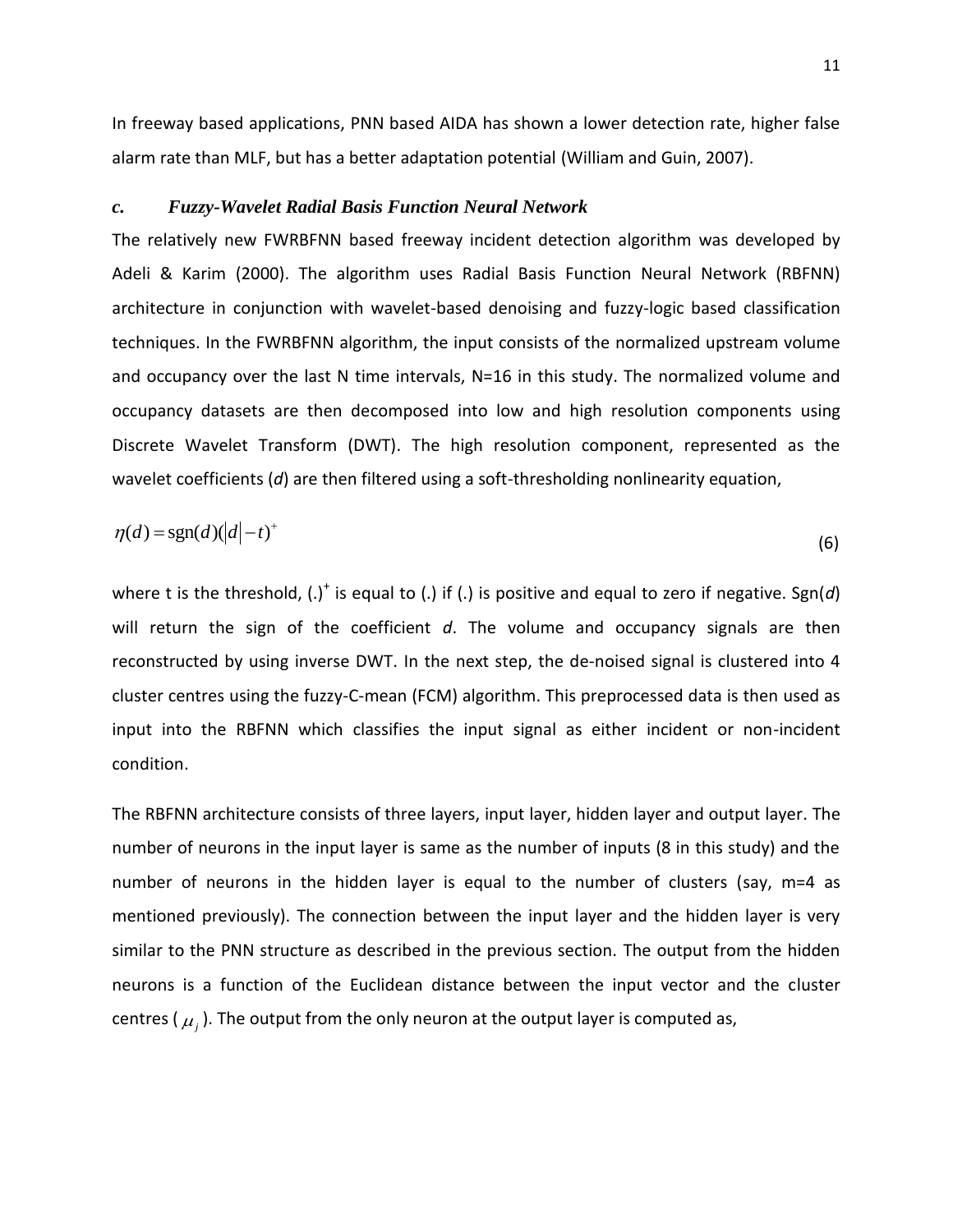$$
y = \sum_{j=1}^{m} \omega_j v_j; \quad v_j = \exp\left(-\left\|\mathbf{X} - \boldsymbol{\mu}_j\right\|^2 / 2\sigma^2\right)
$$
(7)

If the output value, *y* , is greater than a pre-selected threshold (0.3 in this study) then the input pattern is classified as an incident, while any value less than the threshold is classified as nonincident. This algorithm was evaluated on real and simulated incident data from freeways and showed a high detection rate and low false alarm rate. The FWRBFNN algorithm performed superior to the California #8 algorithm (Karim and Adeli, 2002).

[To maintain comparability with other three algorithms, in this paper, the FWRBFNN algorithm uses upstream volume and occupancy as input instead of the upstream occupancy and speed as used by Adeli and Karim (2000).]

#### *d. Support Vector Machine (SVM)*

Support vector machine (SVM) is an efficient supervised learning algorithm which was developed by Vapnik (1995) for solving pattern recognition problems and was first applied in the field of automatic traffic incident detection by Yuan and Cheu (2003).

A SVM maps the data into a higher dimensional input space and then classifies the data by constructing an optimal separating decision boundary in this space. The construction of this decision boundary or optimal separating hyperplane (OSH) is optimised following the principle of structural risk minimisation. Given a set of training data  $\{x_i, y_i\}_{i=1}^N$ ,  $\mathbf{x} \in \mathbb{R}^n$   $\mathbf{y} \in \{+$   $-1, \}$ where  $\boldsymbol{x}$  is a input pattern vector and  $\boldsymbol{y}_i$  is a binary output variable which indicates the class to which  $x_i$  belongs. In case of an AIDA, +1 denotes the incident class and -1 denotes the nonincident class. This classification is achieved using a SVM classifier which takes the following general form:

$$
f(\mathbf{x}) = \text{sgn}\left[\sum_{\forall i, \alpha_i > 0} \alpha_i y_i \psi(\mathbf{x} \cdot \mathbf{x}_i) + b\right]
$$
(8)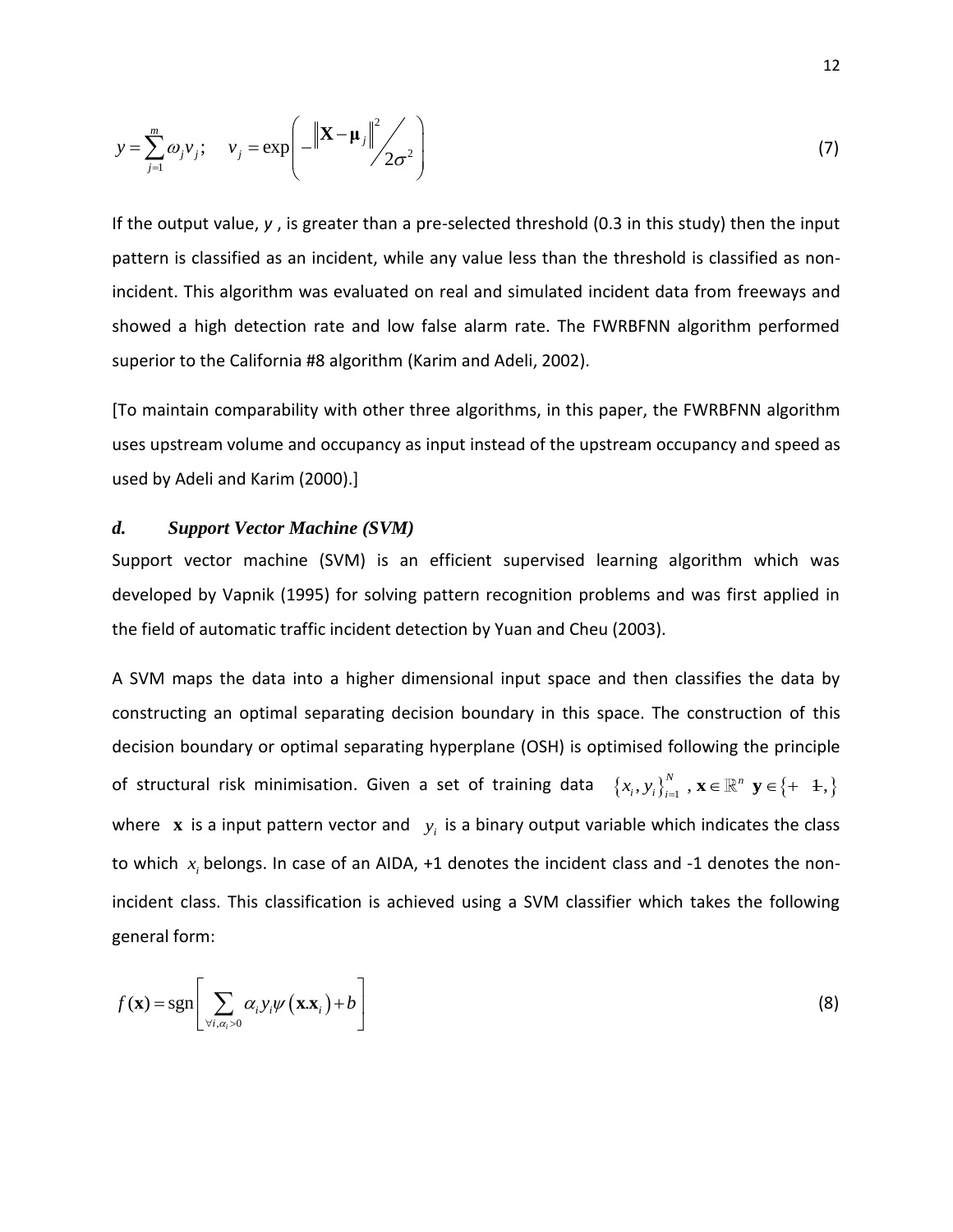where,  $\alpha_i$  is a positive real constant and *b* is a real constant. The input space formed using traffic parameter observations is a non-linearly separable space. Hence, a non-linear SVM classifier is required to be used to separate the incident and non-incident observations in this space. For non-linearly separable data, an OSH can be constructed using kernel functions which help to map the input vectors in a higher dimensional space where the OSH can be used for classifying the data. The kernel function used in this paper is radial basis function,

$$
\psi(\mathbf{x}.\mathbf{x}_{i}) = \exp\left(-\left\|\mathbf{x} - \mathbf{x}_{i}\right\|^{2} \Big| \mathbf{x} - \mathbf{x}_{i}\right)^{2}\right) \tag{9}
$$

Further details on the construction of OSH can be found in Vapnik (1995). To prevent overtraining of the SVM a cost parameter  $\gamma$  is used. This parameter controls whether the SVM will have strict boundaries or to accept some misclassification in the training. This is called a soft margin SVM. The higher the cost of a misclassification the more rigid the margin and thus less error in the training is accepted.

The SVM based AIDA is developed for both freeway/expressway and urban arterials (Yuan and Cheu 2003). However, the algorithm is not tested for near intersection detection scenarios. This algorithm is included in this study to emphasise the potential of the CAIDA scheme in improving the performance of such urban arterial based AIDA algorithms when applied to detect incidents near traffic intersections.

# **2.3 Performance Evaluation Measures**

In this paper, the performance of an AIDA is evaluated using the following five criteria:

#### *Detection Rate (DR)*

DR is the percentage of successfully detected incidents against the total number of incidents that have occurred. DR is an indicator of the accuracy of an AIDA.

 $DR = \frac{Number\ of\ Incidents\ Detection}{Total\ Number\ of\ recorded\ Incidents}$   $X100\%$  (10)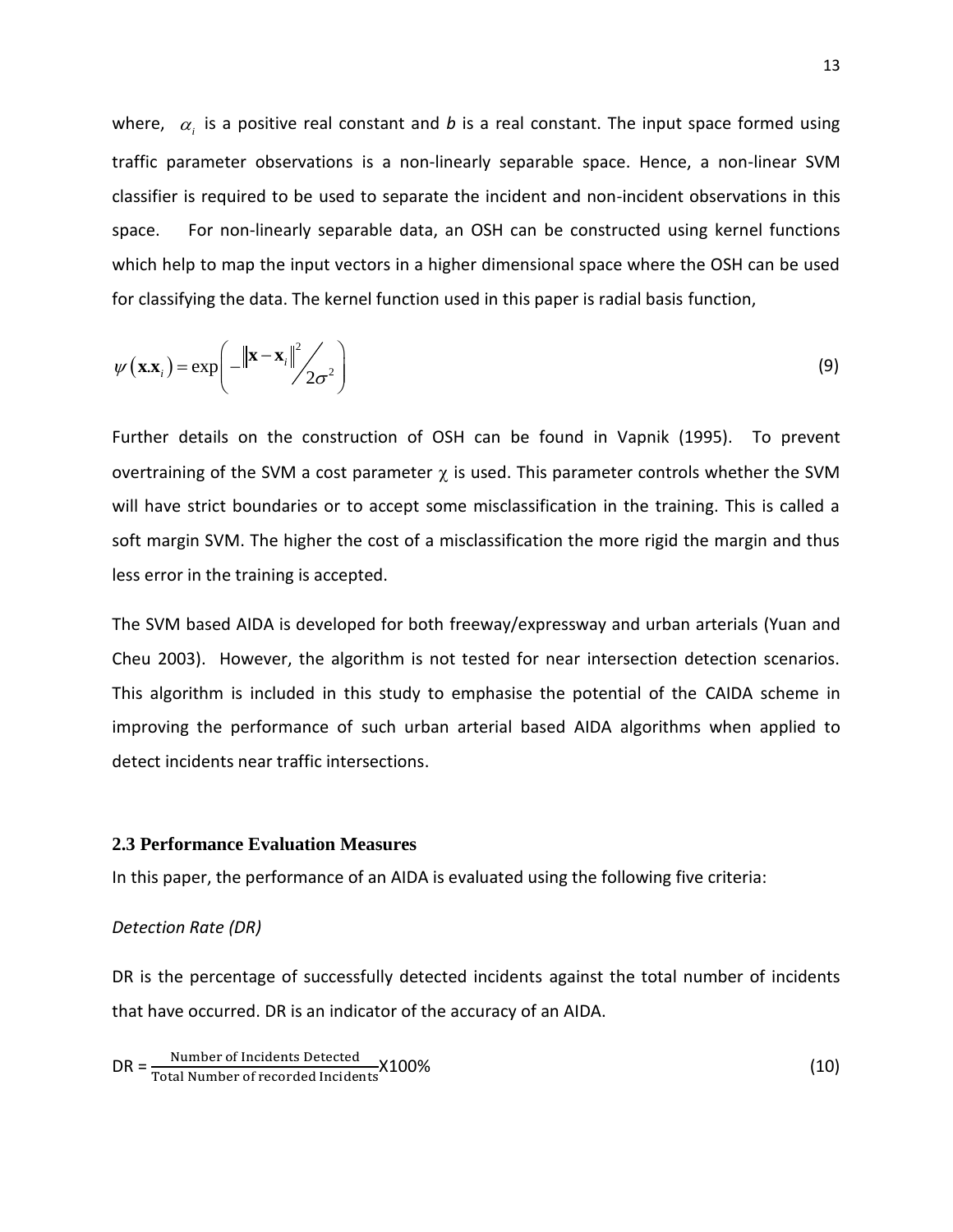#### *False Alarm Rate (FAR)*

A false detection or a false alarm is defined as the detection of an incident during an incident free interval. FAR is the ratio of total number of false detections to the total number of possible incident intervals expressed as a percentage. Usefulness or implementability of an AIDA can be governed by the low FAR values.

$$
FAR = \frac{\text{Total Number of False Incidents}}{\text{Total Number of Applications of the Algorithm}} \times 100\%
$$
 (11)

#### *Mean Time to Detect (MTTD)*

MTTD is the average time taken from the initiation of an incident to the detection of the incident by the algorithm.

$$
MTTD = \frac{1}{n} \sum_{i=1}^{n} (t_{id} - t_{i0})
$$
\n(12)

where, *n* is the total number of incidents detected,  $t_{i0}$  initiation time of incident *i* and  $t_{id}$  is the time of detection of the incident *i*.

# *Misclassification Rate (MCR)*

MCR is the ratio of the total number of incorrect decisions to the total number of decisions made by the algorithm. The incorrect decisions include both non-detections of incidents as well as the false alarms.

$$
MCR = \frac{\text{Total Number of Misclassified Applications of Algorithm}}{\text{Total Number of Applications of the Algorithm}} X100\%
$$
 (13)

#### *Receiver Operating Characteristics (ROC) Plots*

A high DR and a minimal FAR are the desired performance values for an AIDA. However there is a trade-off relationship between the FAR and DR. It is possible to reduce the FAR by decreasing the sensitivity of an algorithm, however that in turn will result in poor DR as many incidents will remain undetected due to the low sensitivity of the algorithm. On the other hand, the attempts to increase the DR will also increase the FAR decreasing the implementability or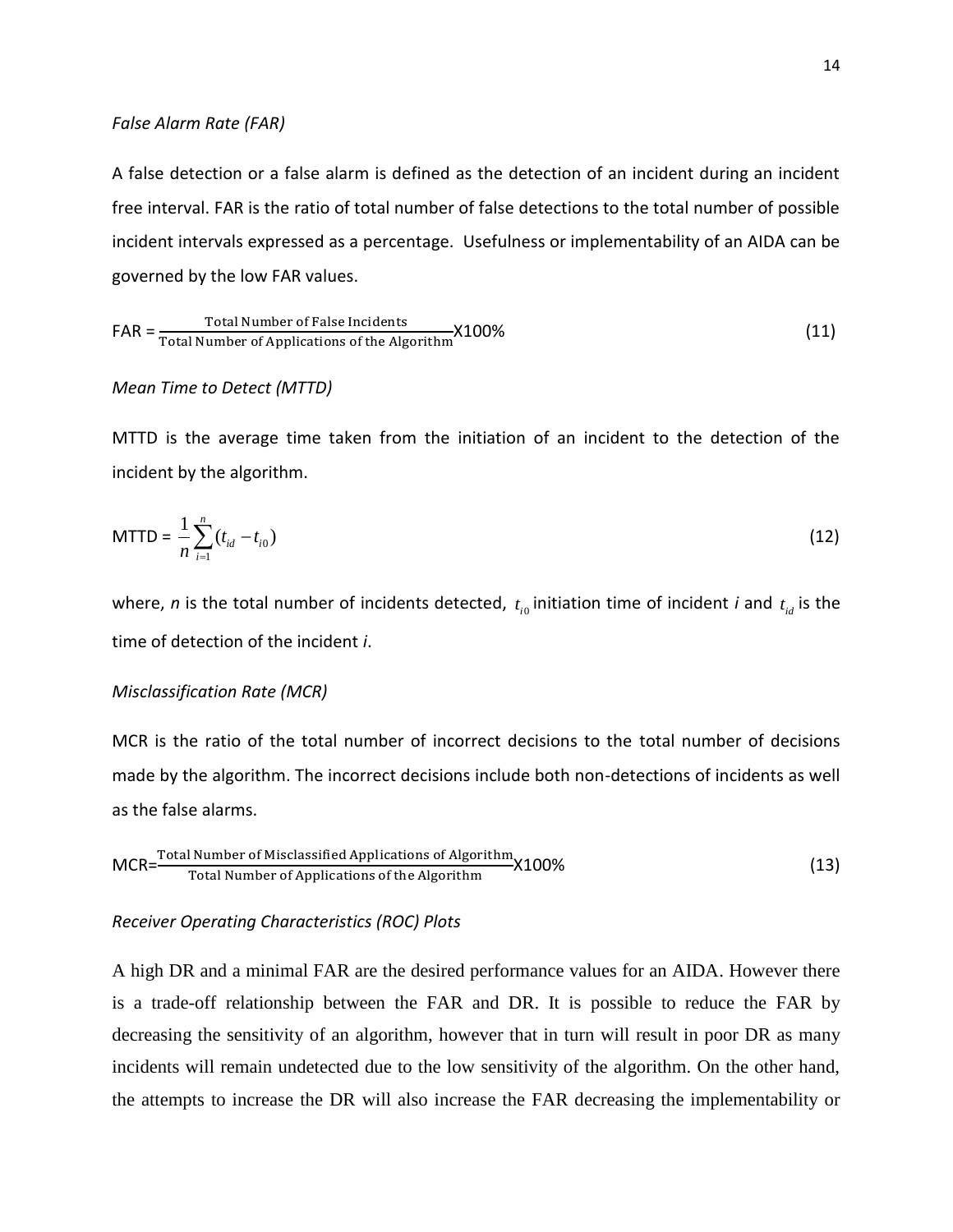specificity of the algorithm. Hence, another criterion called the Receiver Operating Characteristic (ROC) space is utilised. The ROC space allows for a convenient means for characterising and comparing the performance of algorithms in non-destructive structural damage detection, image processing (Pakrashi et al., 2011) etc. and can be used as a useful evaluator for comparing the performance of AIDAs. This is typically a plot of DR versus MCR, which are alternatively known as Probability of Detection (PoD) and Probability of False Alarm (PFA) respectively in the field of probability space and decision theory. Each (MCR,DR) pair form a coordinate in the ROC space. In this paper, ROC has been used for graphical comparison.

However, ROC space can be further utilized for quantitatively comparing the algorithm performances using the *α-δ* method (Schoefs et al., 2012). This method relies on calculating the angle, *α*, and the Euclidean distance, *δ*, between the best performance point, and the considered point to give a measure of the performance of the considered performance point. The best performance point is defined as an ideal AIDA with 100% detection and 0% misclassification rates and represented in the ROC space with coordinates (0,1). The angle, *α*, denotes the shape of the ROC curve which is important to analyze the reliability of the algorithms and is not the focus of this study. Hence, only the delta, *δ*, parameter is discussed. A low value for δ is indicative of strong performance accuracy.

# **3. Evaluation of Case Study**

In this section, the usefulness of the CAIDA scheme when used in conjunction with existing AIDAs has been evaluated through a case study of detecting arterial incidents on signalised urban transport network. Due to lack of availability of real incident data on urban arterials, a simulated dataset has been used in this paper. The details of the simulation are discussed in the next sub-section. The implementation of the CAIDA scheme is described in the two subsequent sub-sections.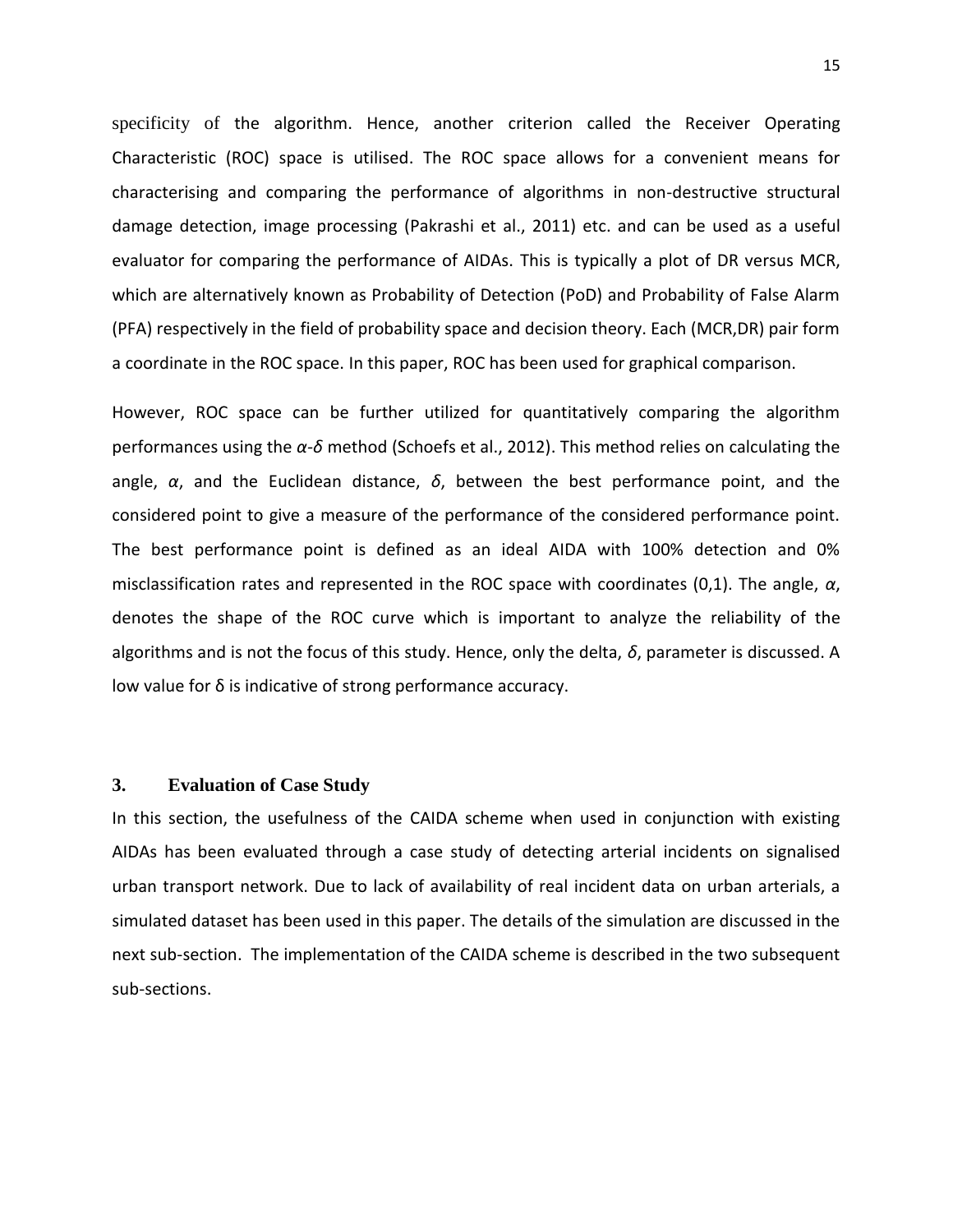# **3.1 Incident Data**

# 3.1.1 Incident Simulation

The incident dataset used in this study is simulated using the microsimulation software package VISSIM. A section of the urban arterial transport network at the city-centre of Dublin has been modelled using VISSIM (Fig. 2 & Fig. 3) and the incidents were simulated in this congested network during evening peak hours. The main thoroughfare in the network stretches roughly about 700m from Inns Quay to Ormond Quay Lower and contains two signalised intersections. It is a three-lane road with one-way traffic flow. Each of the intersecting roads also contains three lanes with the exception of Chancery Place which is a two-lane road. All of the minor roads are one-way with the traffic moving northbound in Rossa Bridge and Chancery Place and the traffic on Capel Street and Grattan Bridge moves southbound. Capel Street and Rossa Bridge each have a lane for traffic turning onto Ormond Quay. The traffic signal cycles at each of the modelled junctions consist of two phases. At the first junction the first phase is for the main traffic flow on Inns Quay moving straight to Ormond Quay Upper. The second phase is to accommodate straight and right turning vehicles from Rossa Bridge merging into Ormond Quay Upper. The first phase of the second junction is for traffic going from Ormond Quay Upper to Ormond Quay Lower and also accommodates for traffic turning right onto Gratten Bridge. The second phase is for traffic from Capel Street moving straight onto Gratten Bridge and also left turning traffic to Ormond Quay Lower.

The model uses real-time traffic information as obtained as a part of the SCATS (Sydney Coordinated Adaptive Traffic System) system which is the existing Urban Traffic Control System (UTCS) in Dublin. As a part of the SCATS system, inductive loop-detectors are placed near the stop-line at signalised road intersections and collect traffic volume and occupancy data at regular intervals. Real-time traffic volume and occupancy information collected over a period of 25 days have been used as travel demand input to the VISSIM model. In Fig. 4, a distribution of the observed and modelled traffic demand levels are plotted. The modelling and simulation have been performed at high and medium levels of traffic demand. This was done to eliminate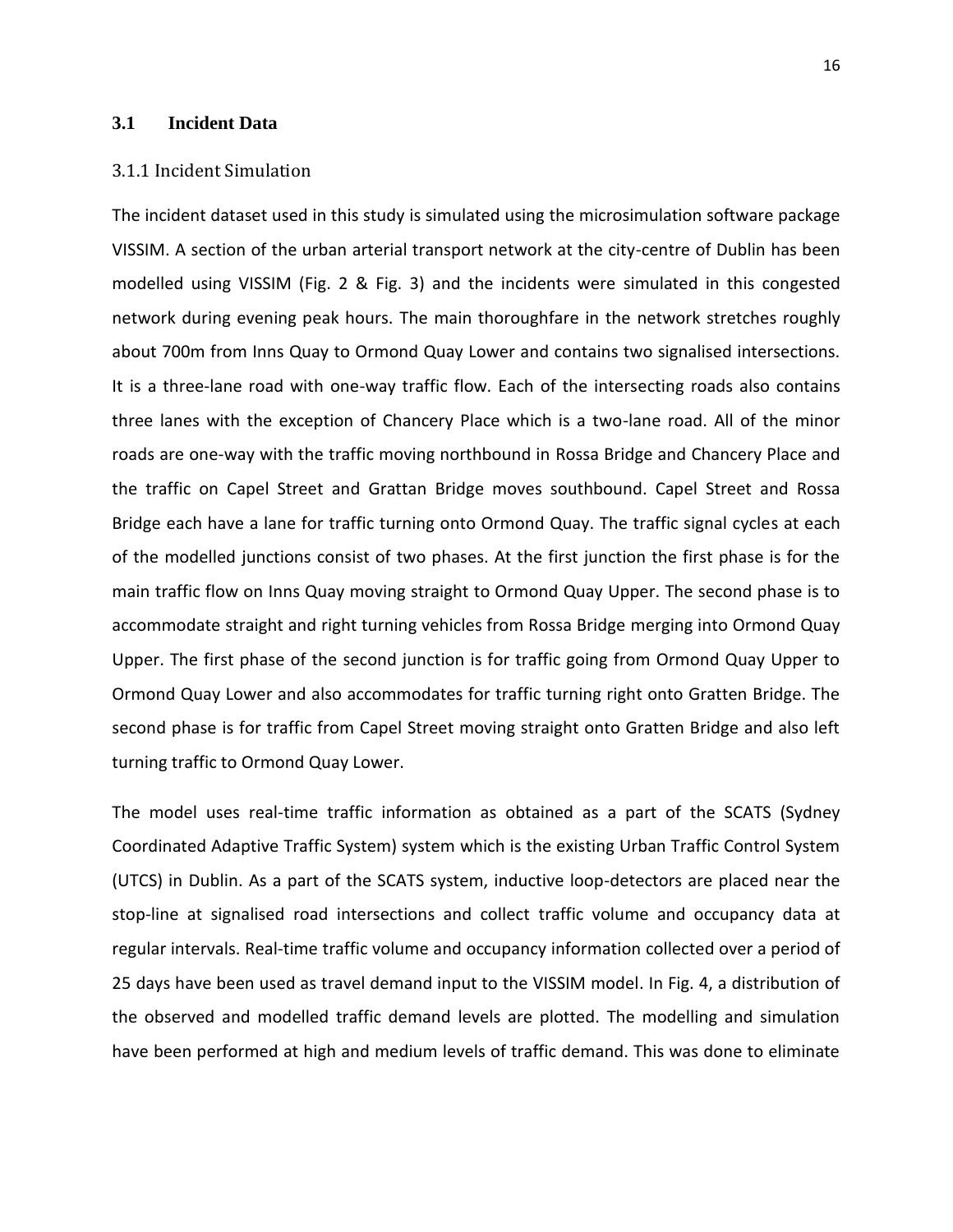any possibilities of masking of incident patterns due to the presence of traffic signals at intersections (as discussed in detail in section 2.1).

Incidents were simulated at three different locations as shown in Fig. 2. At each location, incidents were simulated at four different times within the evening peak hours. Each of these incidents was simulated as blocking two lanes out of three for durations of either five or ten minutes. Each of the incident simulations was run on three different traffic signal cycle times of 60, 90 and 120 seconds to estimate the effect of signal time on arterial incident detection. 1800 incidents were simulated in total. During each simulation, at four detector locations (As shown in Fig. 3) within the modelled urban transport network, traffic occupancy and volume data were recorded at 30 second intervals. Out of these four detector positions, detectors at position 1, 2 and 4 are real inductive loop-detector locations as exists within the chosen network in Dublin. The other detector at position 3 was simulated to facilitate the evaluation of the proposed CAIDA scheme. Traffic volume and occupancy data are the only traffic variables that are recorded using the real loop-detectors in Dublin and hence, these were the only two variables that were used for evaluation purposes in this study.

# 3.1.2 The Detector Arrangement Schemes

To illustrate the potential of the proposed CAIDA scheme in improving the performance of existing AIDAs while applied to an urban transport network, each of the four chosen algorithms was tested under three different detector arrangement scenarios as described below:

# *Scenario 1: Freeway like Scenario*

The first scenario is the traditional dual-station setup for detecting incidents; the upstream and downstream detector stations are positioned on the same link. Upstream and downstream traffic volume, occupancy and speed information are collected by the detectors and algorithms are applied to detect the existence of any incidents in between the two detector stations. This detector arrangement is most commonly used in freeway scenarios and typically traffic signals or traffic junctions do not exist in between the two detector stations. In this paper, this detector arrangement is referred to as 'Freeway-like Scenario'.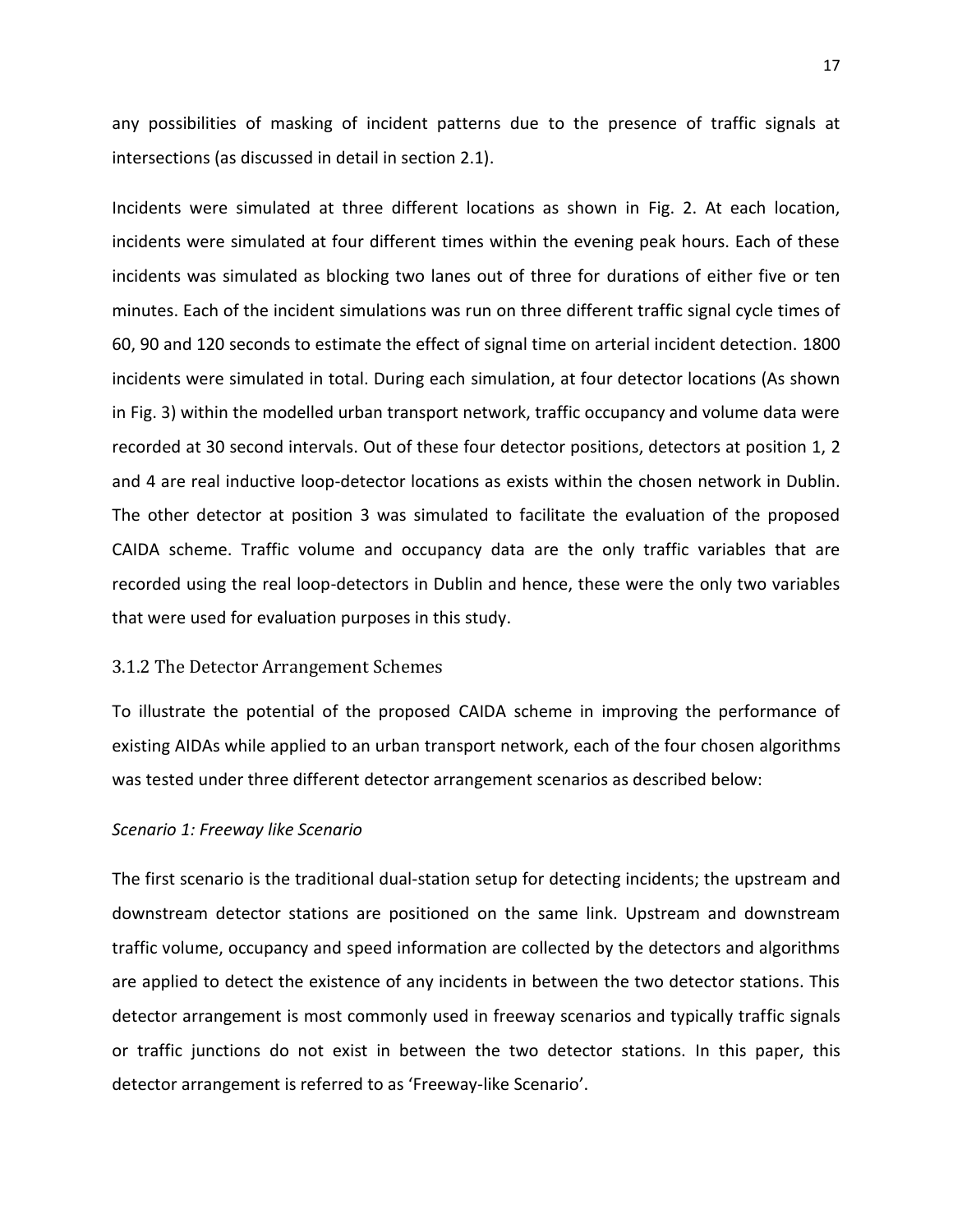In the Fig. 3, the detector locations 2 & 3 can be considered as the upstream and the downstream stations for a freeway like scenario. The simulated values of upstream and downstream traffic volume and occupancy from these detector stations were used as input parameters to the four chosen AIDAs. The MLF, PNN and SVM each used the same 16 inputs which consist of upstream volume and occupancy for the last five time intervals and downstream volume and occupancy for the last three time intervals. The FWRBFNN used only upstream volume and occupancy over the last 16 time intervals.

## *Scenario 2: Original Urban Network Scenario*

This scenario replicates a traffic situation where traffic signals or traffic intersections are present in between the upstream and downstream detector stations. This scenario is representative of an urban transport network situation where traffic intersections are ubiquitous and cannot be avoided in a dual station setup in an incident management system. In this scenario the detectors are assumed to be located just upstream to traffic intersections similar to the real-life SCATS traffic control system. The dual station set-up constitutes of two detectors placed in two consecutive links; the upstream detector station located upstream of the connecting traffic intersection between the two links and the downstream detector station is located upstream to the next downstream intersection at the downstream end of the second link. The measured traffic information (such as, volume, occupancy and speed) obtained from the detectors are expected to be greatly affected by the presence of traffic signals.

In the Fig. 2, the detector locations 1 & 2 can be considered as the upstream and the downstream stations for an original urban network scenario. The simulated values of upstream and downstream traffic volume and occupancy from these detector stations were used as input parameters to the four chosen AIDAs. The inputs to MLF, PNN, SVM and FWRBFNN are the same as those in freeway like scenario.

#### *Scenario 3: CAIDA Urban Network Scenario*

The detector arrangement in third scenario is conceptually a departure from the traditional single-station or dual-station setup. The detector arrangement in this scenario is very similar to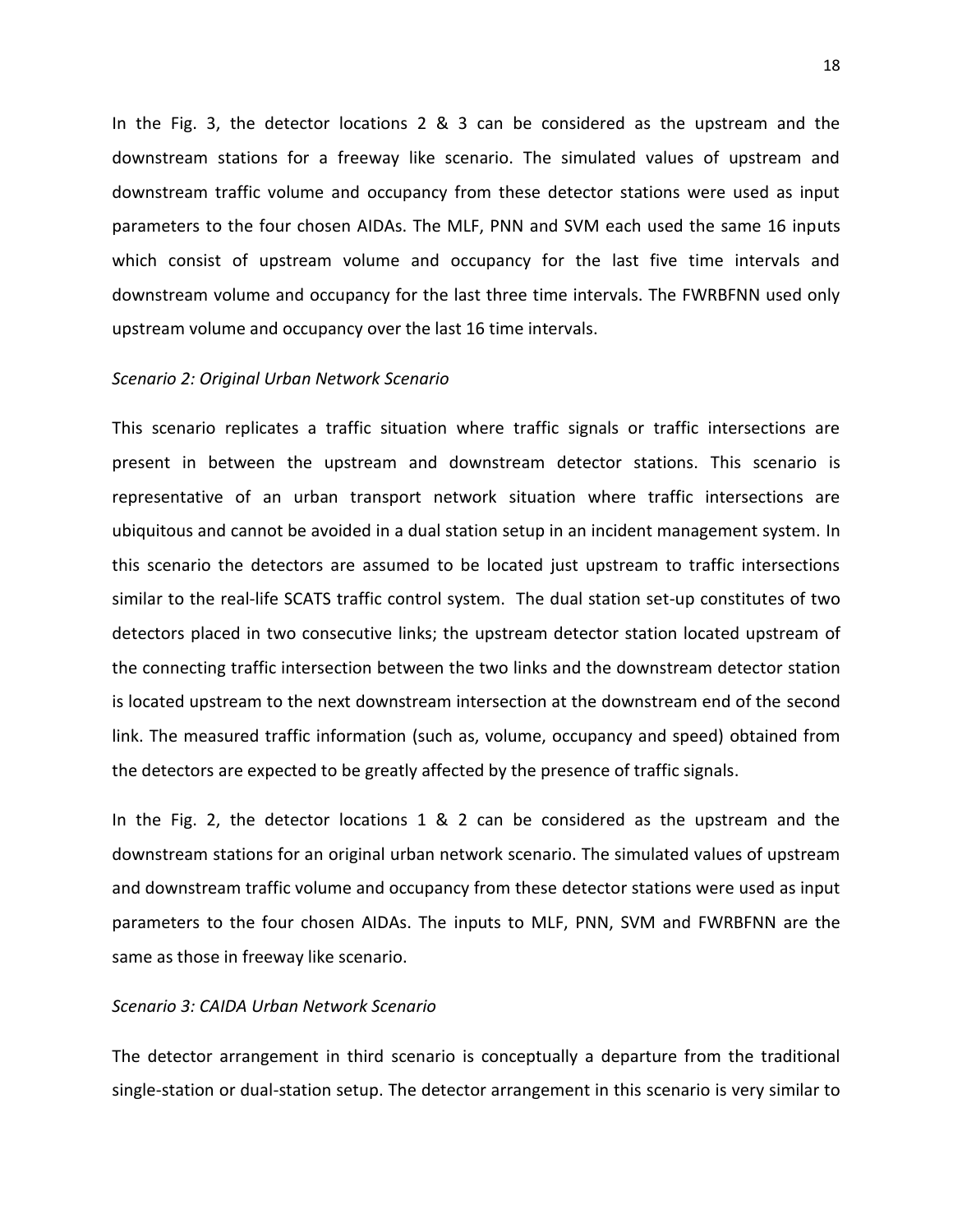the scenario 2, 'Original Urban Network Scenario', with the addition of extra upstream detectors on all upstream turning approaches which contribute to the flow recorded on the downstream detector. This detector arrangement ensures that traffic information is received from all the upstream approaches that contribute to the link.

In the Fig. 2, the detector locations 1 & 3 can be considered as the upstream stations and the detector location 2 can be considered as the downstream stations for the CAIDA urban network scenario. This arrangement allows for a more constant flow of relative information to be inputted into the incident detection algorithms. The simulated values of upstream and downstream traffic volume and occupancy from these detector stations were used as input parameters to the four chosen AIDAs. In this scheme, the number of inputs to the detection algorithms increases, however the traffic parameters used for the inputs remain the same. The MLF, PNN and SVM each had 26 inputs consisting of the upstream volume and occupancy of both the upstream detector stations for the last five time intervals and downstream volume and occupancy for the last three time intervals. The number of inputs to the FWRBFNN doubled due to the inclusion of extra detector station taking the upstream volume and occupancy from each of the two upstream detector stations over the last 16 time intervals.

# **3.2 Application of CAIDA**

The CAIDA scheme along with the four chosen AIDAs were developed and evaluated in MATLAB environment. In the following the subsections the steps of development and application of the same are described in detail.

# 3.2.1 Preprocessing using CAIDA

In this paper, the customisation of the existing AIDAs for application to signalized urban networks was achieved by preprocessing the inputs from all upstream detector stations as described in the aforementioned CAIDA scheme. In Fig. 5 & Fig. 6, the original and preprocessed simulated traffic occupancy and volume data from detector location 1 have been plotted to show the effectiveness of preprocessing in amplifying the effect of an incident on the signal pattern. In Fig. 5, the original occupancy time-series dataset (Fig. 5(A)) and the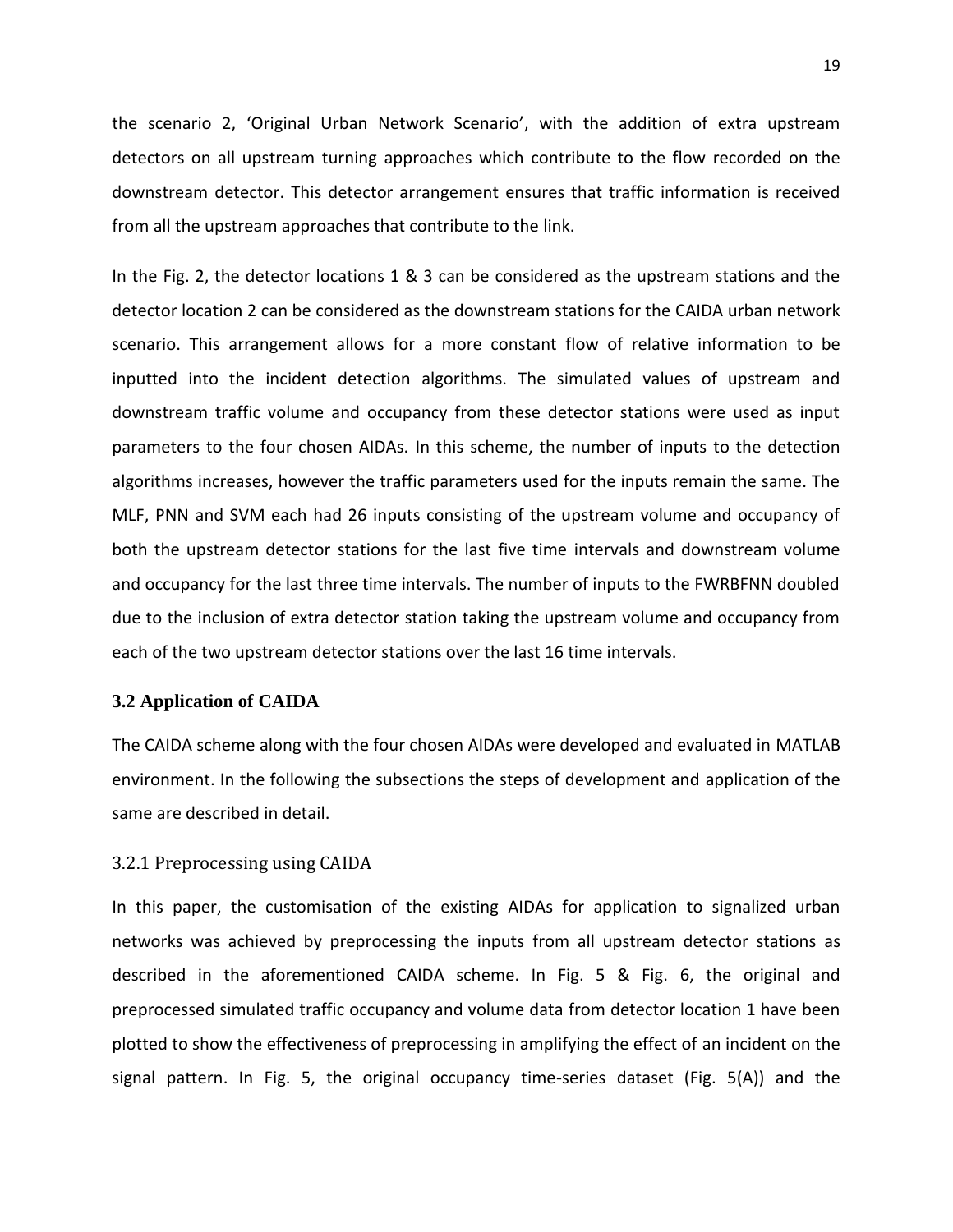preprocessed occupancy time-series signal (Fig. 5(B)) are plotted along with the Continuous Wavelet Transform (CWT) plots of the two signals (Mallat, 1989). A 'Coiflet 4' wavelet has been used up to scale 128 to achieve the plots. In the CWT plots the scale is indicative of frequencies in the data, where time signifies the temporal nature and comparing Fig. 5(C) and Fig. 5(D) it is apparent that there is a shift in the temporal signature between the two datasets. It is important to note that the frequency contents of the two datasets are largely similar.

In Fig. 6, the original traffic volume time-series dataset (Fig. 6(A)) and the preprocessed volume time-series signal (Fig. 6(B)) are plotted along with the Autocorrelation Function (ACF) plots of the two signals (Mallat, 1989). ACF values up to lag 100 are plotted. The plots show both the datasets are non-stationary and by comparing Fig. 6(C) and Fig. 6(D) it is apparent that the time-domain responses of the two datasets are significantly different. For illustrative purposes, the CWT plots for the occupancy values and ACF plots for volume counts are shown in Fig. 5 and Fig. 6 respectively. Overall, from the preprocessed traffic time-series plots shown in both figures, it is observed that the volume and occupancy counts during the occurrence of an incident are significantly different from values under non-incident conditions. However, in the original traffic information dataset (Fig. 5(A) and Fig. 6(A)), the incident situations are not so distinctively different from red-light situations. It is also important to note that the preprocessing is more effective in altering the occupancy time-series compared to traffic volume.

## 3.2.2 Application of AIDAs

The preprocessed traffic volume and occupancy datasets were then used as inputs to each of the four chosen AIDAs to subsequently detect incidents on the modelled urban arterial section. The traffic dataset was divided into a training dataset and an evaluation dataset. Each algorithm was trained on a training dataset consisting of preprocessed simulation data of 15 days and then its performance was evaluated on the remaining 720 incidents. For the training and evaluation purposes, the inputs used to the MLF, PNN, SVM and FWRBFNN were as described in section 3.1.2. Each of the chosen AIDAs were trained separately for each different scenario.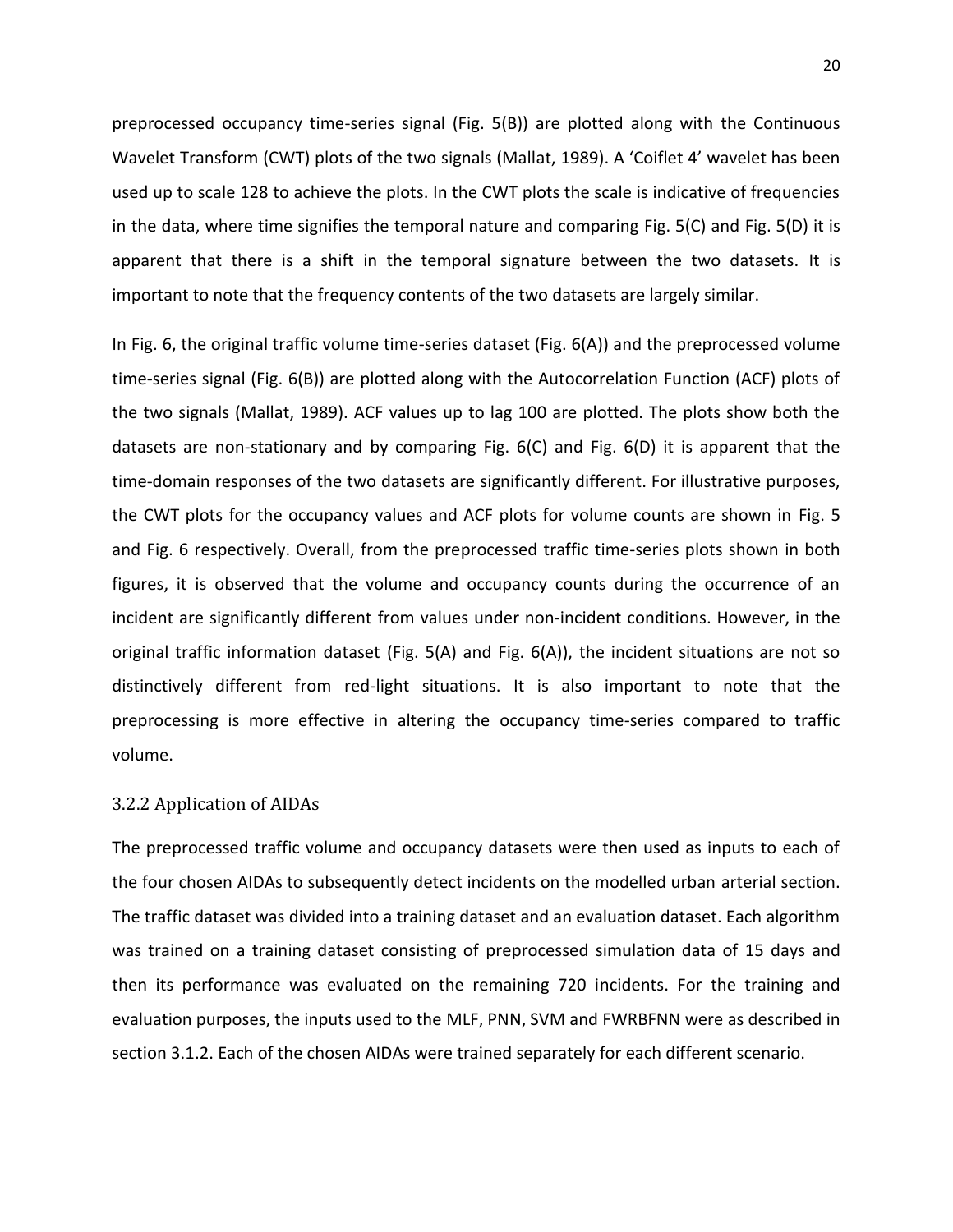A ROC based optimization framework was chosen to arrive at the best model for each different AIDA for each scenario. In the MLF network, the best network architecture was achieved by adjusting the number of hidden neurons to arrive at the minimum *δ* value. The MLF network consisted of 25 hidden neurons and one output neuron for all three scenarios. In PNN and FWRBFNN networks, the smoothing parameter  $\sigma$  was adjusted to arrive at the optimised network structure. In PNN networks the value of  $\sigma$  was taken as 1.2, 1.4 and 0.7 in the order of the scenarios. In FWRBFNN networks, the value of  $\sigma$  was taken as 3 for scenarios 1 & 3 and 2 for scenario 2. For PNN and FWRBFNN networks the training dataset consisted of 1080 incident patterns and 7008 non-incident patterns. In SVM classification the penalty parameter of the error term,  $\chi$ , and the kernel parameter which defines the decision boundary were optimised for the minimum  $\delta$  value. The RBF kernel parameter was taken as 0.4 and  $\chi$  was varied between 0.2 to 0.5 for the different scenarios. For all AIDAs the parameter values and network structure were specific to the traffic volume and sites chosen and for future implementation in other locations with different traffic demands training, calibration and validation of the AIDAs are essential.

# **3.3 Comparison of Performances**

The CAIDA scheme was evaluated based on the performance of the four chosen detection algorithms when applied under the three aforementioned detector arrangement scenarios.

The traffic signal cycle length is one of the most important factors that influence the values of the traffic parameters (such as, traffic volume or density) near a signalised road intersection in an urban transport network and in turn this factor interfere considerably with the useful implementation of AIDA in urban networks. The algorithms were evaluated using simulated accident information from the modelled network operating under three different traffic cycle times, 60, 90 and 120 seconds (Table 1). As observed from the results, all four algorithms perform very well with high DR, low FAR and MCR values under scenario 1(freeway like scenario) as the existence of the traffic signals do not largely influence the consistency of the traffic information available from the detectors in this case. However, the upstream detector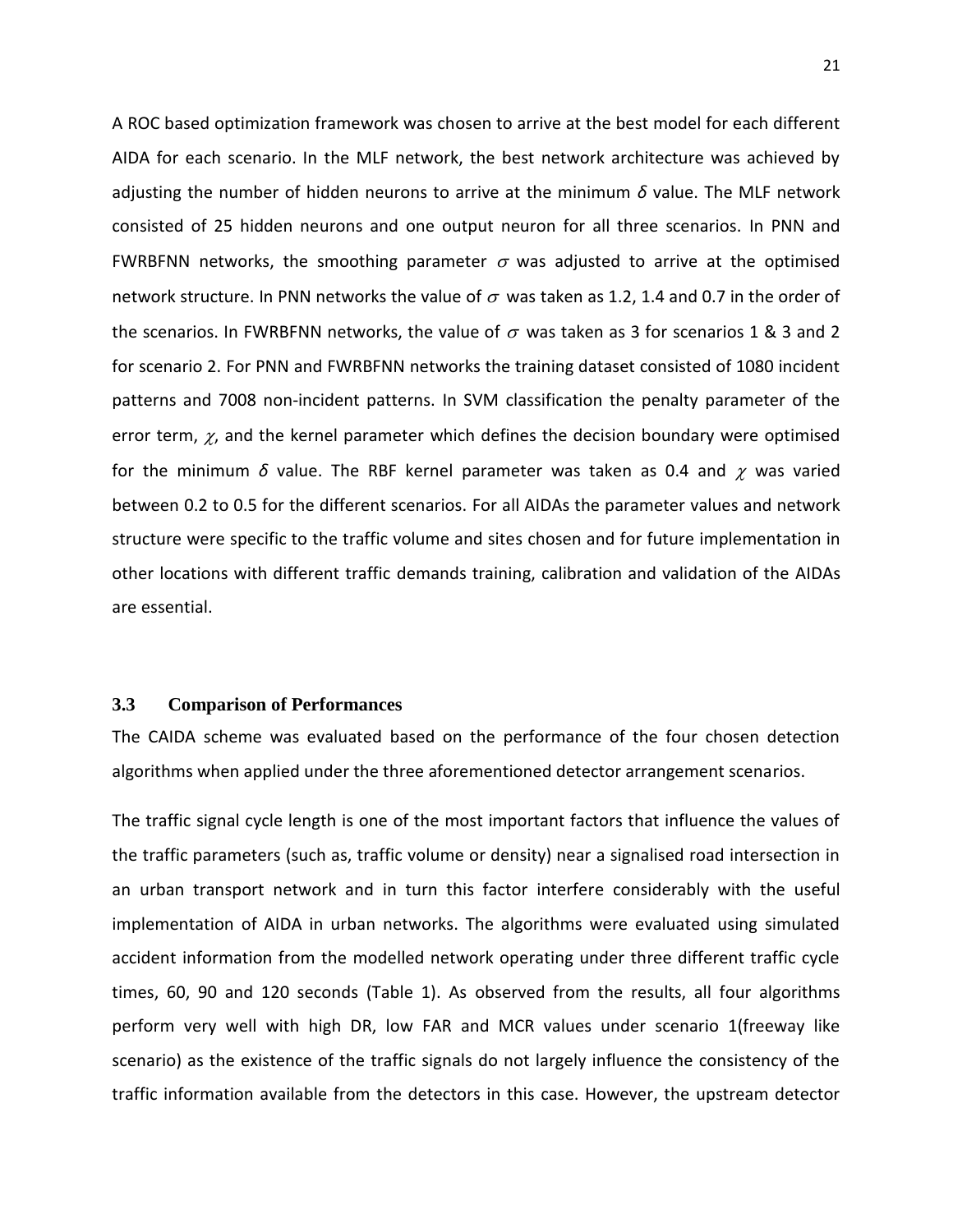used in this scenario is generally not available in real-life networks. The real-life representation of possible detector arrangements in urban transport networks are seen in scenario 2 and 3. In scenario 2 the algorithms perform the worst and in scenario 3 the performances have been observed to improve significantly across the board with the application of CAIDA scheme. A particularly important observation is that in majority of the cases in scenario 2, the algorithms produce high false alarm rates indicating the fundamental problem behind the implementation of existing freeway based algorithms to urban scenarios. The FAR values reduce with the application of the proposed CAIDA scheme. Performance indexes improve with the increase in cycle length. It is also observed that the MLF and SVM algorithms perform better than the rest.

The incidents were simulated in three positions on the Ormond Quay Upper. The incident positions are shown in Fig. 2. The performances of the algorithms vary with the change of incident positions and it has been tabulated in Table 2. The proximity of an incident location to an upstream or downstream intersection affects the detectability of the incident. In this study, it has been observed that all four algorithms are least effective for incident position 1 which is furthest from the upstream intersection. The effect of the existence of an intersection most significantly affects the performances of AIDAs in scenario 2. The performance of the algorithms in scenario 1 and 3 are largely comparable. There is little difference between the performance of the algorithms on positions 2 and 3 when considering the DR and FAR. However, the MTTD is smaller for position 3 as the effect of queue built up is realised the quickest at the upstream detector for this incident position. Similar to the case of varied cycle lengths, the MLF and SVM algorithms perform better than the rest.

Intuitively, the longer the incident duration, the more is the severity and easier it is to detect the incident. This pattern is noticed for all four algorithms under all three detector arrangements in this paper (Table 3). Incidents were simulated over two time intervals, 5 min and 10 min. The detection rates are much higher for 10min long incidents, however the FAR values are quite similar for both cases. The MTTD values are lower for 5min long incidents. The performance of MLF and SVM algorithms are much more consistent under variable durations of incidents. Overall, the algorithms perform the worst under scenario 2 (Table 4). The FAR, MCR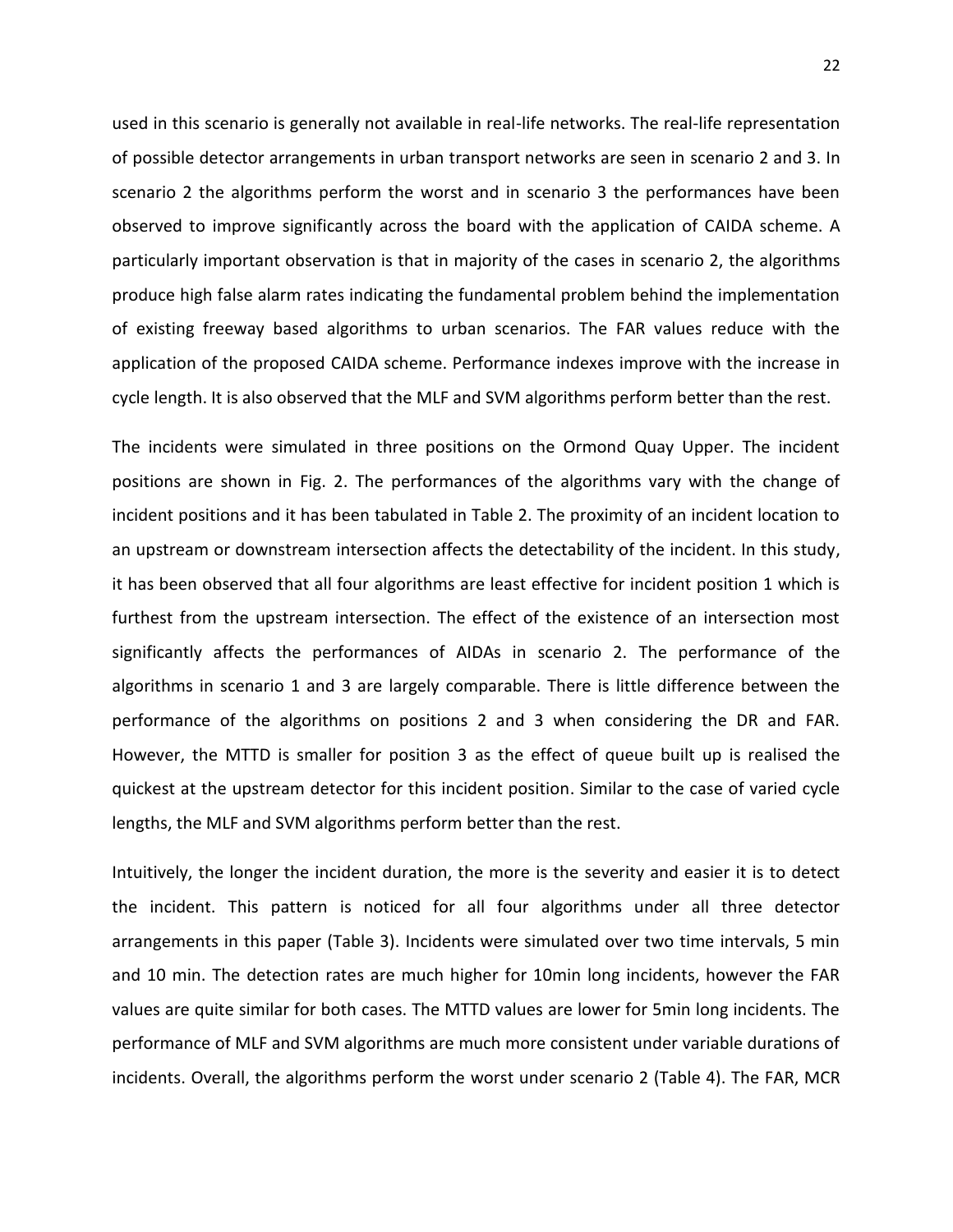and MTTD all increase significantly for this scenario, proving that the existing algorithms are unsuitable when applied in signalised traffic networks. Scenario 3 provides a significant improvement from this and even with the presence of intersections the algorithms provide high DR, low FAR, MCR and MTTD values.

The ROC curves for all four algorithms under all three scenarios were plotted and the *δ* values were calculated. As an illustrative example, the ROC plots for PNN algorithm has been shown in Fig. 7. This graphically establishes the superiority of algorithm performance under scenario 3 in comparison to scenario 2. According to the *δ* values as shown in Table 4, SVM algorithm provides the best performance under scenario 1 and 3. The performances of all four algorithms improve under the proposed CAIDA scheme.

# **4. Discussion**

In this section a brief discussion on the usefulness and applicability of the proposed CAIDA strategy is provided. The proposed CAIDA scheme is the first attempt to adapt existing incident detection algorithms for implementation in signalised urban transport networks. This CAIDA scheme is a simple way of dealing with the presence of signalized intersections within the detection zone without developing new algorithms to deal with the issue. The main difficulty with implementation of existing incident detection algorithms in signalised urban transport networks is that the traffic dynamics during the red time is very similar to the traffic dynamics during incident conditions. Consequently the application of existing highway based AIDAs often result in high FAR, MCR and MTTD values indicating inferior performance as seen in scenario 2. The proposed CAIDA strategy tackles this key problem and improves the performance of the algorithms resulting in reasonably good DR, low FAR, MCR and MTTD values as seen in scenario 3. The main focus of CAIDA scheme is pre-processing the traffic variable observations to imitate the traffic pattern in highways as closely as possible before they are used as input to the existing highway based detection algorithms.

Also, CAIDA scheme utilises information from all upstream detectors unlike most existing detection algorithms. In well-known and popular UTCS (such as, SCATS in Dublin) majority of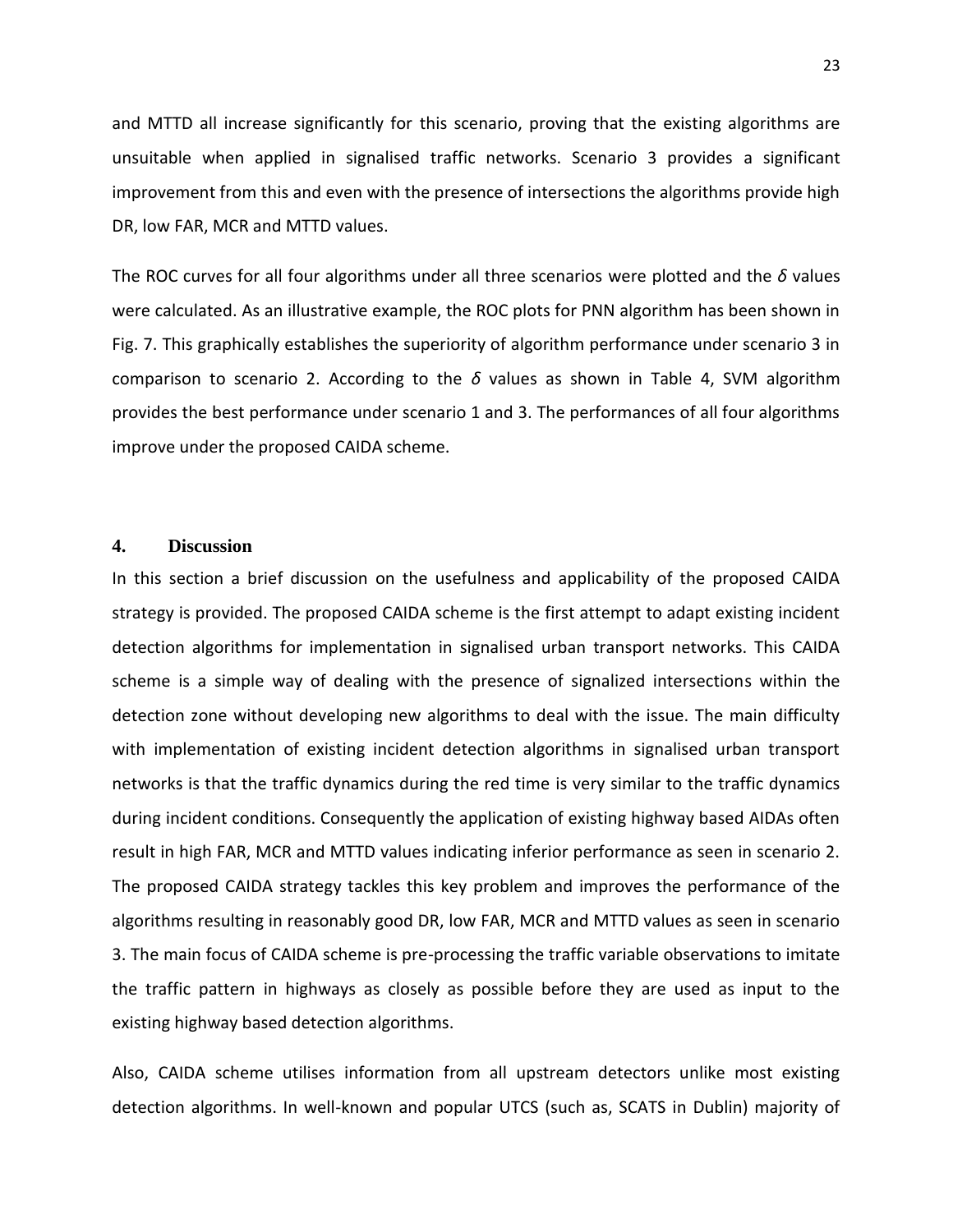the detectors are located upstream and near to the traffic intersections. The existence of detectors both at the upstream and downstream end of a road as seen in scenario 1 is quite rare in real-life urban transport networks. Hence, implementation of existing AIDAs utilising the detector arrangement as for scenario 1 will involve installation of new detectors at the end of roadway sections. However, the performance of the algorithms matches well between scenario 1 and scenario 3. The CAIDA scheme can be considered as a simple and effective way for implementing existing incident detection algorithms to signalised urban transport networks without incurring additional infrastructural or operational costs.

The study in this paper utilises four algorithms to show the effectiveness of the proposed CAIDA strategy. Though the research is not meant to compare the performance of the algorithms, it is possible to draw conclusions on their applicability in urban scenarios. All of the four chosen algorithms, MLF, PNN, FWRBFNN and SVM have been evaluated for their effectiveness under freeway conditions. The SVM based AIDA has been previously tested for urban arterials (Yuan and Cheu 2003). This is the first instance of testing these algorithms on signalised urban transport networks including traffic intersections. The PNN and FWRBFNN based algorithms in general provided less consistent and accurate results compared to the other two algorithms. This is largely due to the fact that the training of these two algorithms were computationally expensive and due to resource constraint the sizes of the training datasets used for these algorithms were smaller than the other two algorithms. FWRBFNN was developed for freeways and hence the DWT part of the algorithm utilises a denoising technique to remove the high frequency parts of the traffic time-series datasets. In an urban signalised network, the frequency content of the traffic time-series datasets are considerably different from those of the freeways and removing the high frequency parts which are generated due to the presence of traffic signals on city streets may negatively impact on the detectibility of an incident. In addition, in this paper a different set of input variables were used for FWRBFNN than the original ones and that might have also contributed to the poor performance of the algorithm. The two remaining MLF and SVM based algorithms perform very well in detecting incidents under varied conditions. SVM provides the best performance, however at the training phase this algorithm can be much more computationally intensive and expensive than MLF based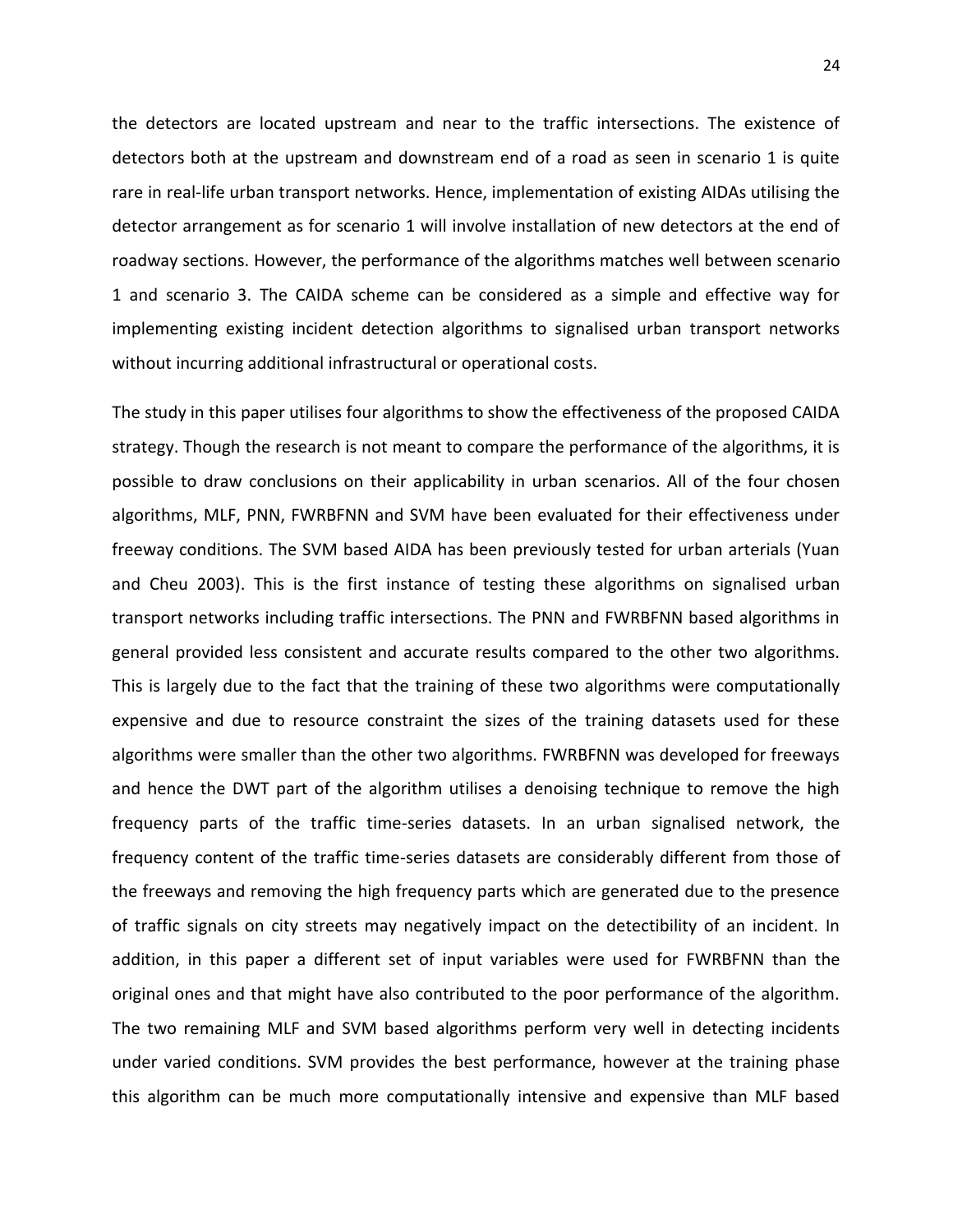algorithm. Considering precision, ease of implementation and computational cost, the MLF based AIDA in conjunction with CAIDA scheme appears to be the most suitable choice for implementation in urban signalised transport networks.

The AIDAs were trained using incidents simulated from a VISSIM model of the network developed using real traffic demand levels. The algorithms were also evaluated using simulated incidents. For real life implementation of these algorithms along with CAIDA strategy, similar steps can be followed, as it is quite implausible to have a comprehensive set of real incident data (Yuan & Cheu, 2003) in a signalised urban transport network. However, in the case of real world implementation attention must be paid in calibration and validation of the developed microsimulation model. Under these circumstances, all four AIDAs are adaptable and transferable to any transport network. The only limitation of these algorithms in conjunction with CAIDA scheme lies in the fact that for low flow volumes or for incidents lasting only a couple of minutes, the proposed scheme will not be effective due to the masking effects of traffic signals on incident patterns.

#### **5. Conclusion**

A new strategy, CAIDA scheme, has been proposed in this paper to improve the adaptability of existing AIDAs in signalised urban transport networks. The proposed CAIDA scheme is an excellent solution to implement existing algorithms to signalised urban networks without further instrumentation or operational cost. The effectiveness of this new strategy has been established with the help of four existing AIDAs. All of these four algorithms have been evaluated for their effectiveness under freeway like conditions (i.e. without involving signalised traffic intersections) and in actual urban traffic conditions with and without applying the proposed CAIDA strategy. The performances of these algorithms are expectedly worst under actual urban conditions. However, the performances improve and compare very well with the same in freeway like conditions when used in conjunction with CAIDA scheme. This establishes that the CAIDA scheme is a simple solution in improving the adaptability and portability of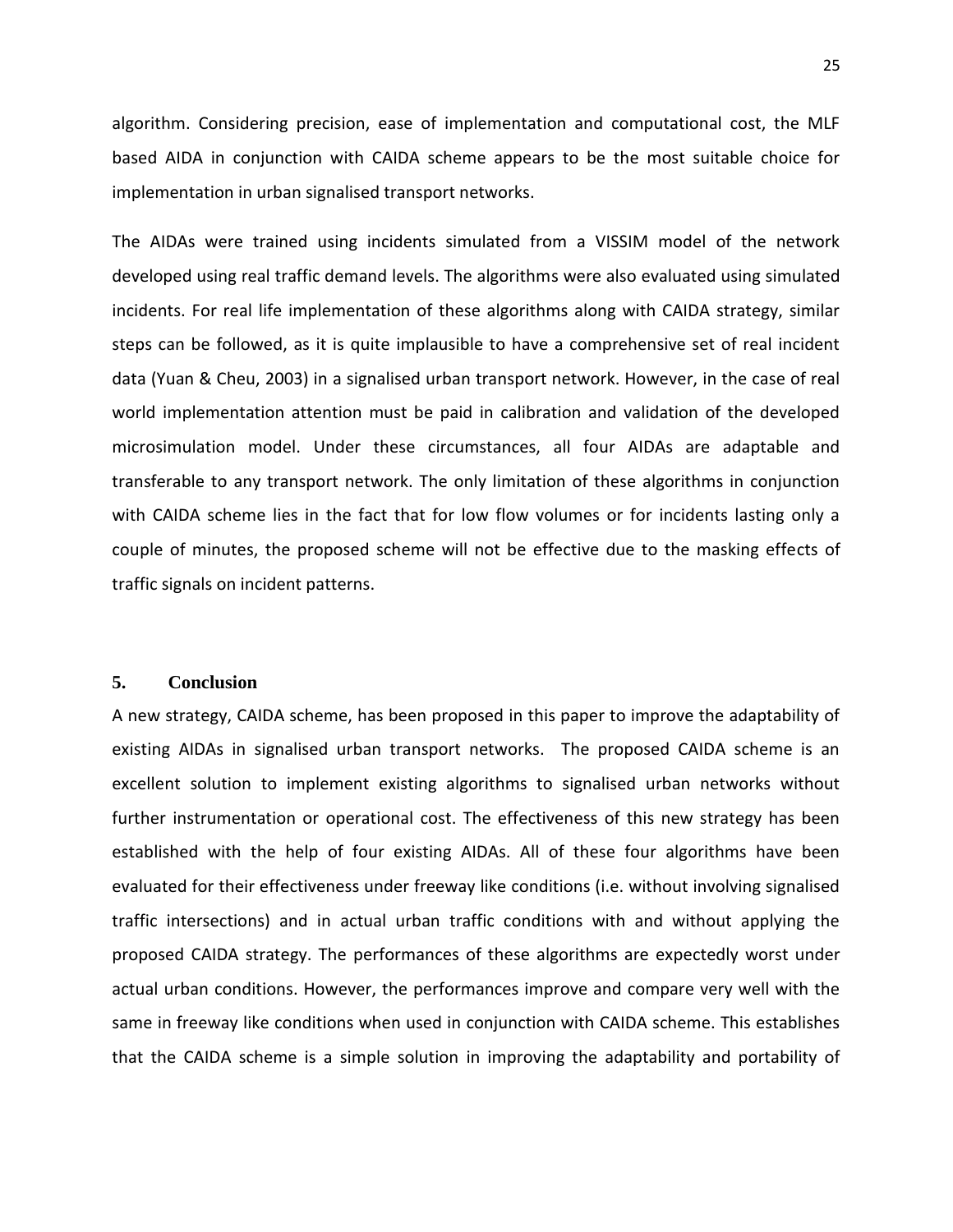existing freeway based incident detection algorithms for implementation in signalised urban networks.

The CAIDA scheme is essentially a heuristic scheme for scaling the traffic volume and occupancy data to minimise the effect of traffic signals with the aim of improving incident detection on signalised urban arterials. Further studies of the fundamental diagram on urban arterials may help in developing more appropriate multiplicative functions which may help to completely eliminate the effect of traffic signals from traffic variables.

The CAIDA scheme effectively diminishes the need for implementation of expensive urban arterial based AIDAs for detecting incidents in signalised urban transport networks. The simplicity of this methodology makes it an extremely attractive solution for urban traffic management authorities. With the help of this simple customisation strategy existing incident management systems such as MIDAS (Motorway Incident Detection and Automatic Signalling) can now be tested for implementation in urban transport networks.

# **REFERENCES**

Abdulhai, B. and Ritchie, S. G. (1999a). "Enhancing the Universality and Transferability of Freeway Incident Detection Using a Bayesian-Based Neural Network". *Transportation Research. Part C: Emerging Technologies*, Vol.7 No.5, pp.261-280.

Abdulhai, B. and Ritchie, S. G. (1999b). "Preprocessor Feature Extractor and Post Processor Probabilistic Output Interpreter for Improved Freeway Incident Detection". *Transportation Research Record*, No.1678, pp.277-286.

Adeli, H. and Karim, A. (2000). "Fuzzy-Wavelet RBFNN Model for Freeway Incident Detection". *Journal of Transportation Engineering*, ASCE, Vol. 126, No.6, pp. 464-471.

Ahmed, S. A. and Cook, A. R. (1982). "Application of Time-Series Analysis Techniques to Freeway Incident Detection". *Transportation Research Record*, No.841, pp. 19-21.

Bell, M.G.H., Thancanamootoo, B. (1988). "Automatic incident detection within urban traffic control systems". *Proceedings of the Roads and Traffic 2000 Conference*, Berlin, Vol. 4, No. 2.

Bretherton, R.D., Bowen, G.T. (1991). "Incident detection and traffic monitoring in urban areas". *Proceedings of DRIVE Conference on Advanced Telematics in Road Transport.*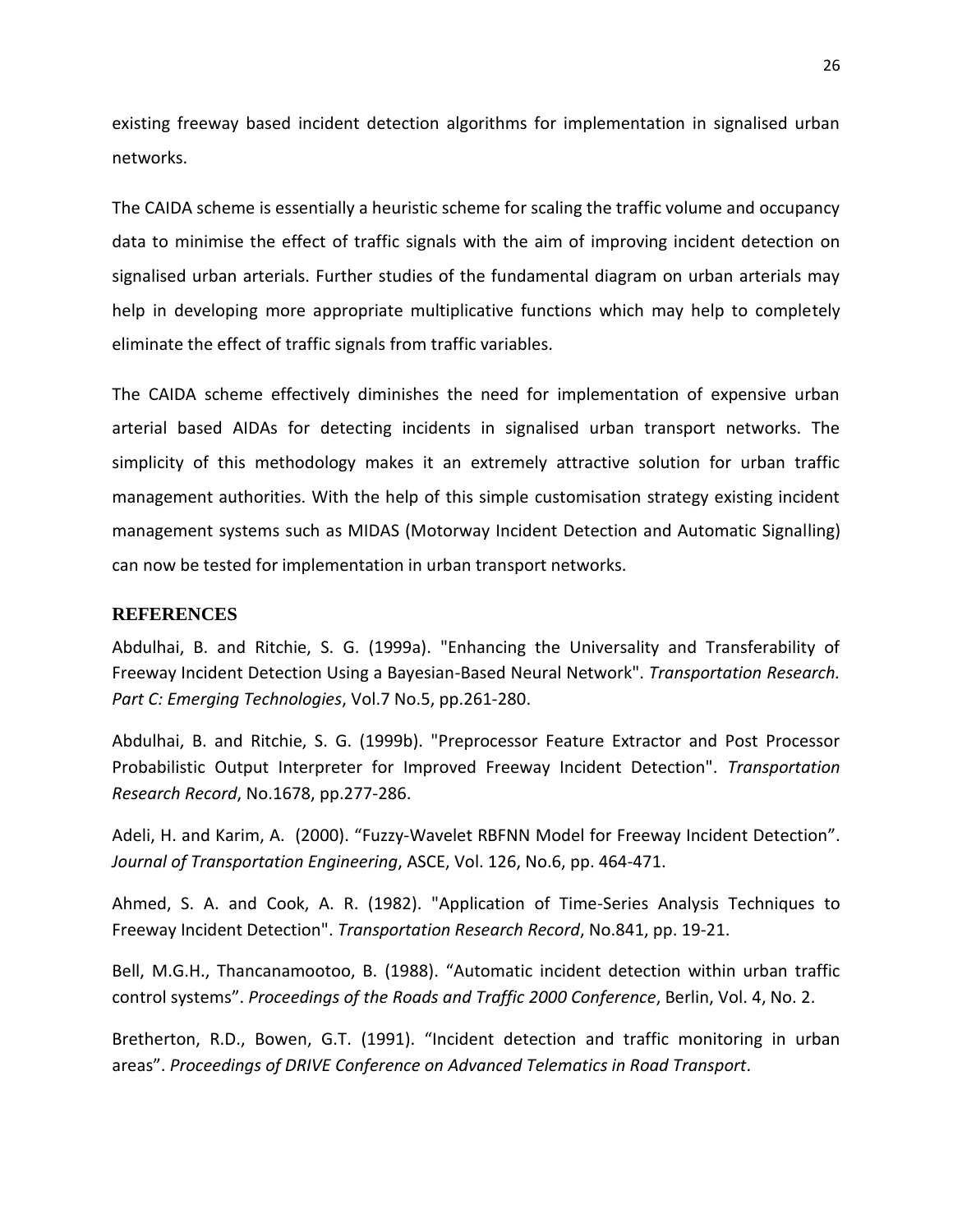Chang, E. P. and Wang, S. H. (1994). "Improved Freeway Incident Detection Using Fuzzy Set Theory". *Transportation Research Record*, No.1453, pp. 75-82.

Chassiakos, A. P. and Stephanedes, Y. J. (1993). "Smoothing Algorithms for Incident Detection". *Transportation Research Record*, No.1394, 8-16.

Chen, C. and Chang, G. (1993). "A dynamic real-time incident detection System for urban arterials - system architecture and preliminary results". *Proceedings of the ASCE Third International Conference on Applications of Advanced Technologies in Transportation Engineering*, Seattle, Washington.

Cheu, R. L., Ritchie, S. G., Recker, W. W. and Bavarian, B. (1991). "Investigation of a Neural Network for Freeway Incident Detection". *UCI-ITS-WP*, Vol.91 No.6, 20.

Cheu, R. L. and Ritchie, S. G. (1995). "Automated Detection of Lane-Blocking Freeway Incidents Using Artificial Neural Networks". *Transportation Research. Part C: Emerging Technologies*, Vol.3 No.6, 371-388.

Cook, A. R. and Cleveland, D. E. (1974). "Detection of Freeway Capacity-Reducing Incidents by Traffic-Stream Measurements". *Transportation Research Record*, No.495, 1-11.

Cullip, M. and Hall, F. (1997). "Incident detection on an arterial roadway". *Transportation Research Record,* No. 1603, pp. 112-118.

Dia, H. and Rose, G. (1997). "Development and Evaluation of Neural Network Freeway Incident Detection Models Using Field Data". *Transportation Research. Part C: Emerging Technologies*, Vol.5 No.5, 313-331.

Dia, H. and Tomas, K. (2011). "Development and evaluation of arterial incident detection models using fusion of simulated probe vehicle and loop detector data". *Information Fusion*, Vol. 12, No. 1, pp. 20–27.

Dudek, C. L., Messer, C. J. and Nuckles, N. B. (1974). "Incident Detection on Urban Freeway". *Transportation Research Record*, No.495, pp. 12-24.

Hawas, Yaser E. (2007). "A fuzzy-based system for incident detection in urban street networks". *Transportation Research Part C,* Vol. 15, pp. 69–95.

Hoose, N., Vicencio, M. A., and Zhang, X. (1992). "Incident detection in urban roads using computer image processing". *Traffic Engineering and Control*, Vol. 33, pp. 236-244.

Ivan, J.N., Sethi, V., (1998). "Data fusion of fixed detection and probe vehicle data for incident detection". *Computer-Aided Civil & Infrastructure Engineering*, Vol. 13 (5), pp. 329–337.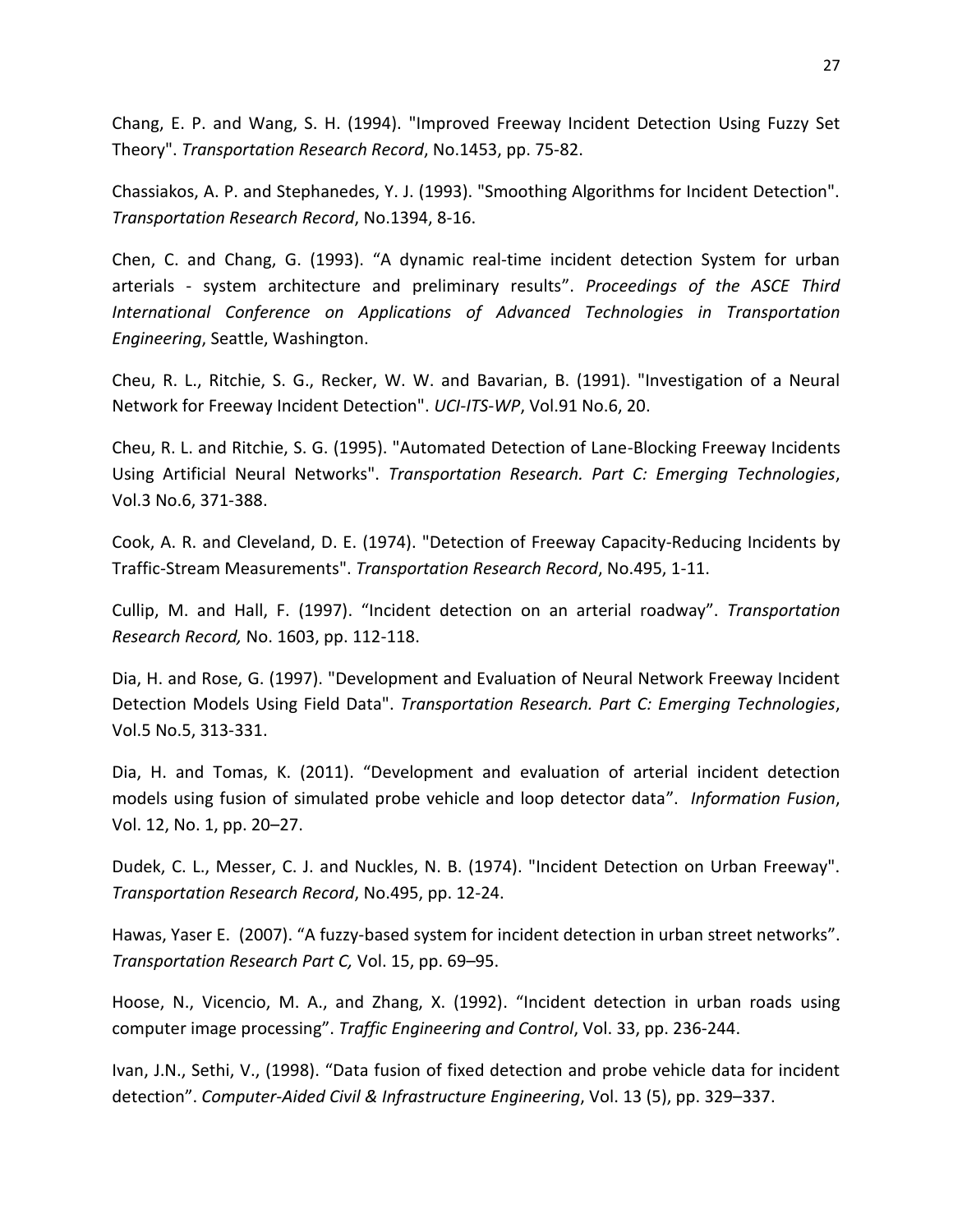Jin, X., Cheu, R. L. and Srinivasan, D. (2002). "Development and Adaptation of Constructive Probabilistic Neural Network in Freeway Incident Detection". Transportation Research. Part C: Emerging Technologies, Vol.10 No.2, 121-147.

Karim, A. and Adeli, H. (2002). "Comparison of the Fuzzy–Wavelet RBFNN Freeway Incident Detection Model with the California Algorithm". *Journal of Transportation Engineering*, ASCE, No. 1, 128, pp. 21-30.

Lee, J-T. and Taylor, W. C. (1999) "Application [of a Dynamic Model for Arterial Street Incident](http://www.tandfonline.com/doi/abs/10.1080/10248079908903757)  [Detection](http://www.tandfonline.com/doi/abs/10.1080/10248079908903757)", Intelligent Transportation Systems Journal, Vol. 5, No. 1, pp. 53-70.

Levin, M. and Krause, G. M. (1978). "Incident Detection: A Bayesian Approach". *Transportation Research Record*, No.682, pp. 52-58.

Lin, C. K. and Chang, G. L. (1998). "Development of a Fuzzy-Expert System for Incident Detection and Classification". *Mathematical and computer modelling*, Vol.27 No.9-11, pp. 9-25.

Luk, J. Y. K. and Chung, E. C. S. (2001). "Characterization of incidents on an urban arterial road". *Journal of Advanced Transportation,* Vol. 35, No. 1,pp. 67–92.

Mak, C. L. and Fan, H. S. L. (2006) "Heavy Flow-Based Incident Detection Algorithm Using Information From Two Adjacent Detector Stations", *Intelligent Transportation Systems Journal*, Vol. 10, No. 1, pp. 23-31.

Mallat, S. G. (1989). "A theory for multiresolution signal decomposition: the wavelet representation". *IEEE Transactions on Pattern Analysis and Machine Intelligence*, Vol. 11, No. 7, pp. 674-693.

Pakrashi, V. Schoefs, F. Memet, J.B. O'Connor, A. (2010). "ROC Dependent Event Isolation Method for Image Processing Based Assessment of Corroded Harbour Structures". *Structure and Infrastructure Engineering*, Vol. 6 (3), pp. 365-378.

Payne, H. J. and Tignor, S. C. (1978). "Freeway Incident-Detection Algorithms Based on Decision Trees with States". *Transportation Research Record*, No.682, 30-37.

Persaud, B. N., Hall, F. L. and Hall, L. M. (1990). "Congestion Identification Aspects of the Mcmaster Incident Detection Algorithm". *Transportation Research Record*, No.1287, 167-175.

Ritchie, S. G. and Cheu, R. L. (1993). "Simulation of Freeway Incident Detection Using Artificial Neural Networks". *Transportation Research. Part C: Emerging Technologies*, Vol.1 No.3, 203- 217.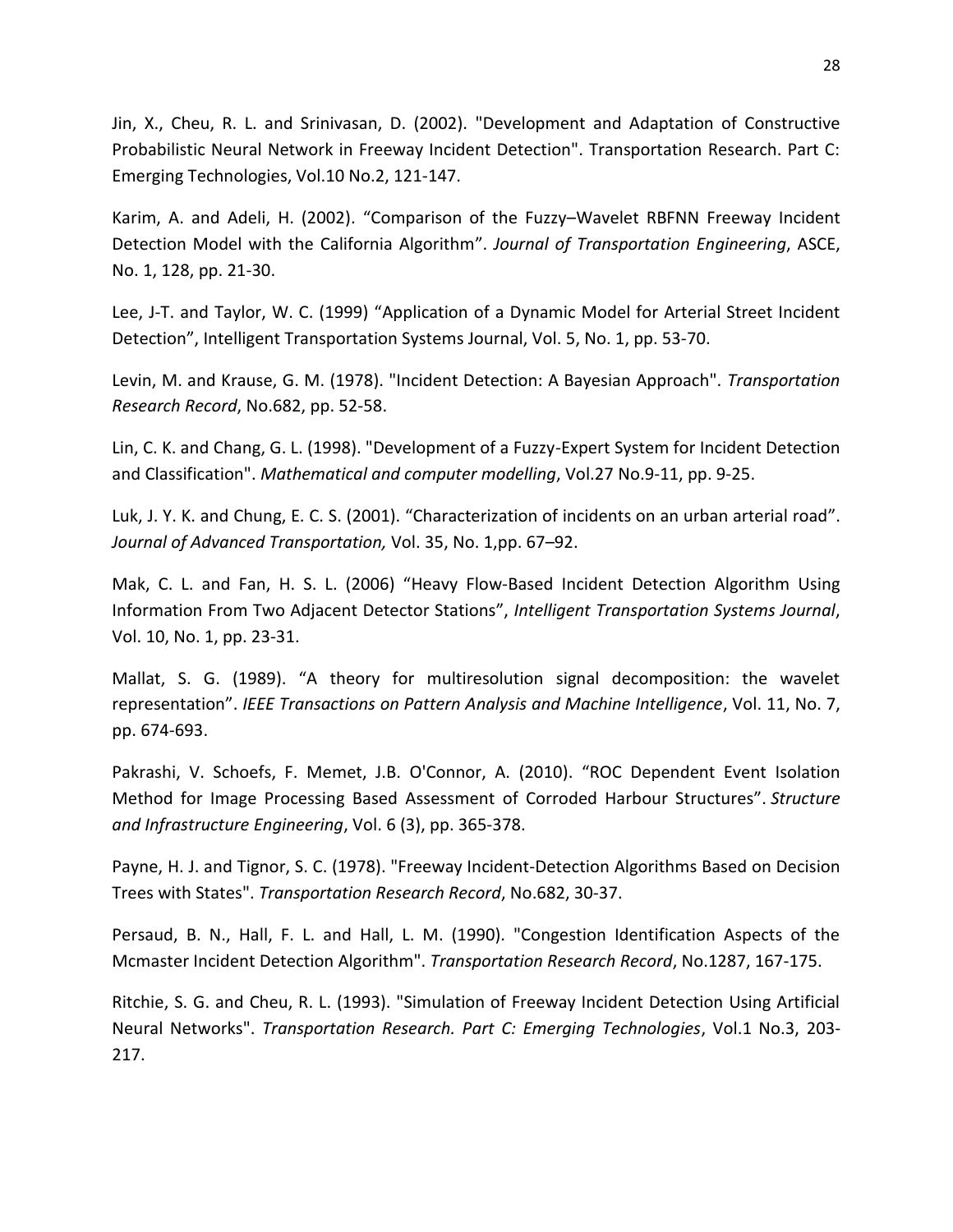Schoefs F, Boéro J, Clément A, Capra B. (2012) "The α-δ method for modelling expert Judgment and combination of NDT tools in RBI context: application to Marine Structures, Structure and Infrastructure Engineering: Maintenance, Management, Life-Cycle Design and performance (NSIE)". *Monitoring, Modeling and Assessment of Structural Deterioration in Marine Environments.* Vol. 8, pp. 531-43.

Sethi, V., Bhandari, F. S., Koppelman, Schoffer, J. L. (1995). "Arterial incident detection using fixed detector and probe vehicle data". *Transportation Research. Part C: Emerging Technologies*, Vol.3 No.2, pp. 99-112.

Srinivasan, D. and Sharma, V., (2008). "A Reduced Multivariate Polynomial Based Neural Network Model Pattern Classifier for Freeway Incident Detection". IJCNN 2007, pp. 2366-2372.

Stephanedes, Y. J., and Vassilakis, G. (1994) "Intersection incident detection for IVHS". *Transportation Research Board, Proceedings 74th Annual Meeting,* Washington DC.

Stephanedes, Y. J. and Liu, X. (1995). "Artificial Neural Networks for Freeway Incident Detection". *Transportation Research Record*, No.1494, pp. 91-97.

Teng, H. and Y. Qi (2003) "Application of Wavelet Technique to Freeway Incident Detection", *Transportation Research. Part C: Emerging Technologies,* Vol. 11, Issues 3-4, pp. *289-308.*

Vladimir N. Vapnik, *The Nature of Statistical Learning Theory*. Springer, 1995.

Whitson, R.H., Burr, J.H., Drew, D.R., McCasland, W.R. (1969). "Real-time evaluation of freeway quality of traffic service". *Highway Research Record,* Vol. 289, 38–50.

William, B. M., Guin, A. (2007). "Traffic Management Center Use of Incident Detection Algorithms: Findings of a Nationwide Survey." *IEEE Transactions on Intelligent Transportation Systems*. Short papers, vol. 8, no.2, pp. 351-358.

Yuan, F. and Cheu, R. L. (2003). "Incident detection using support vector machines." *Transportation Research Part C: Emerging Technologies* , Vol.11, No.3, pp. 309–328.

Zhang, K. and Taylor, M. A. P. (2005). "Simulation of freeway incident detection using Bayesian networks." *Proc IVRI'05: Intelligent Vehicles and Road Infrastructure Conference*. February, Melbourne. CD-ROM, paper no IVRI16. (Society of Automotive Engineers – Australasia: Melbourne).

Zhang, K. and Taylor, M. A. P. (2006). "Effective arterial road incident detection: A Bayesian network based algorithm." *Transportation Research Part C*, Vol. 14, pp. 403–417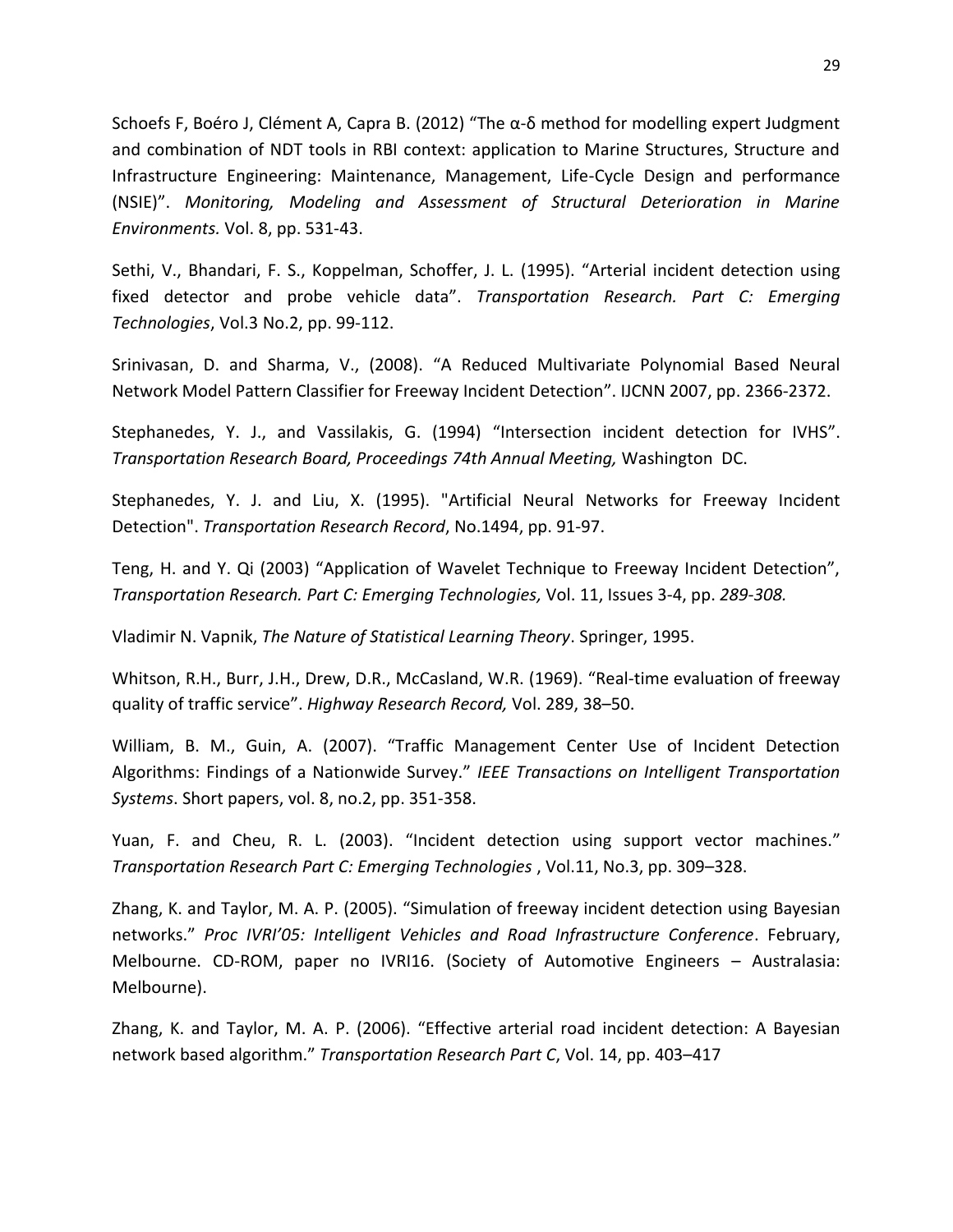Zhang, K. and Taylor, M. A. P. (2004). "A New method for incident detection on urban arterial roads." *11th World Congress on ITS*, Nagoya, Japan.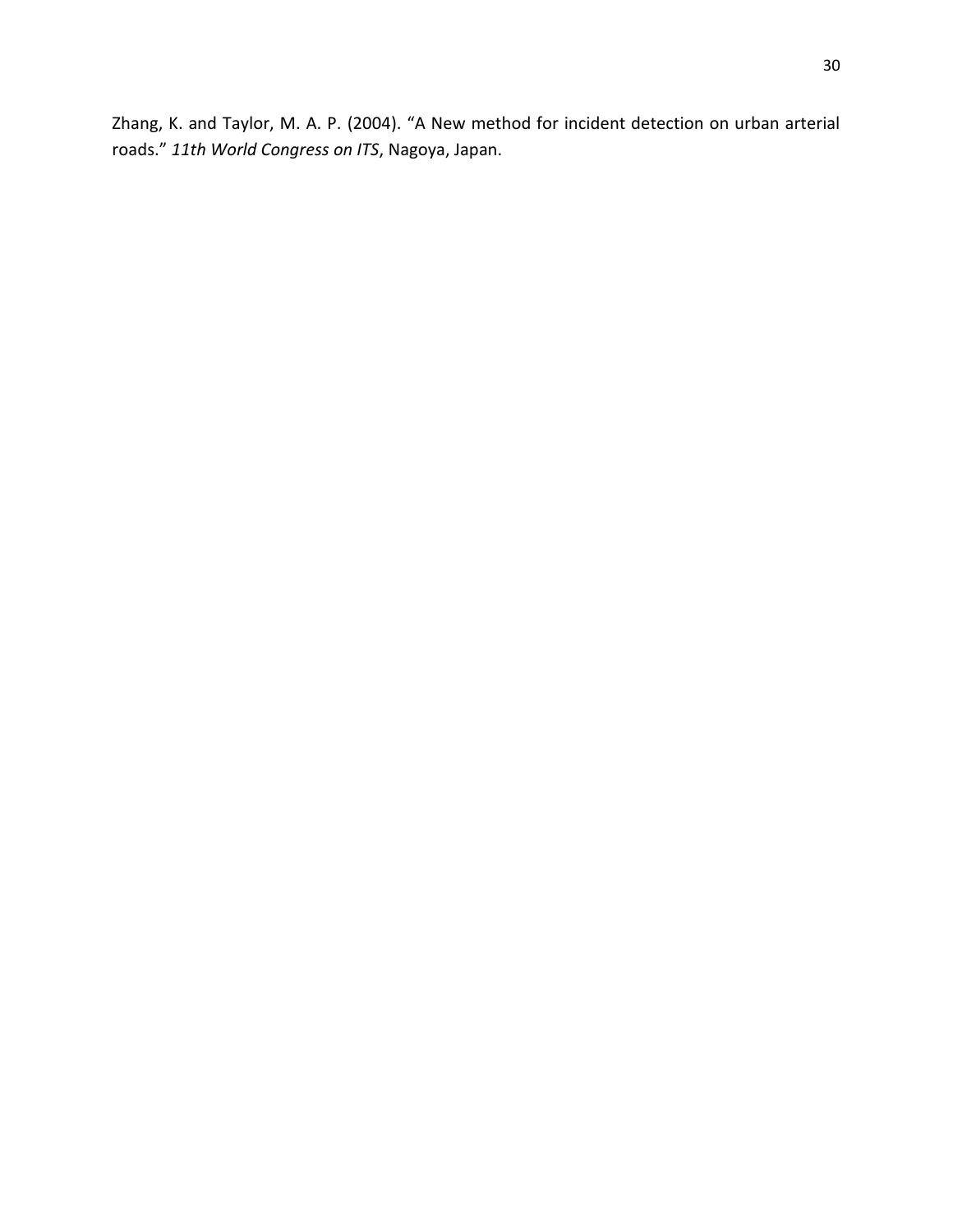# **List of Figures**

Figure 1: Measured and Scaled Occupancy using Proposed CAIDA Scheme

- Figure 2: Chosen Urban Transport Network and Incident Positions
- Figure 3: The Micro-simulation Network Representation
- Figure 4: The Observed and Modelled Traffic Volume Distribution
- Figure 5: Original and Preprocessd Traffic Occupancy

Figure 6: Original and Preprocessd Traffic Volume

Figure 7: ROC Space for PNN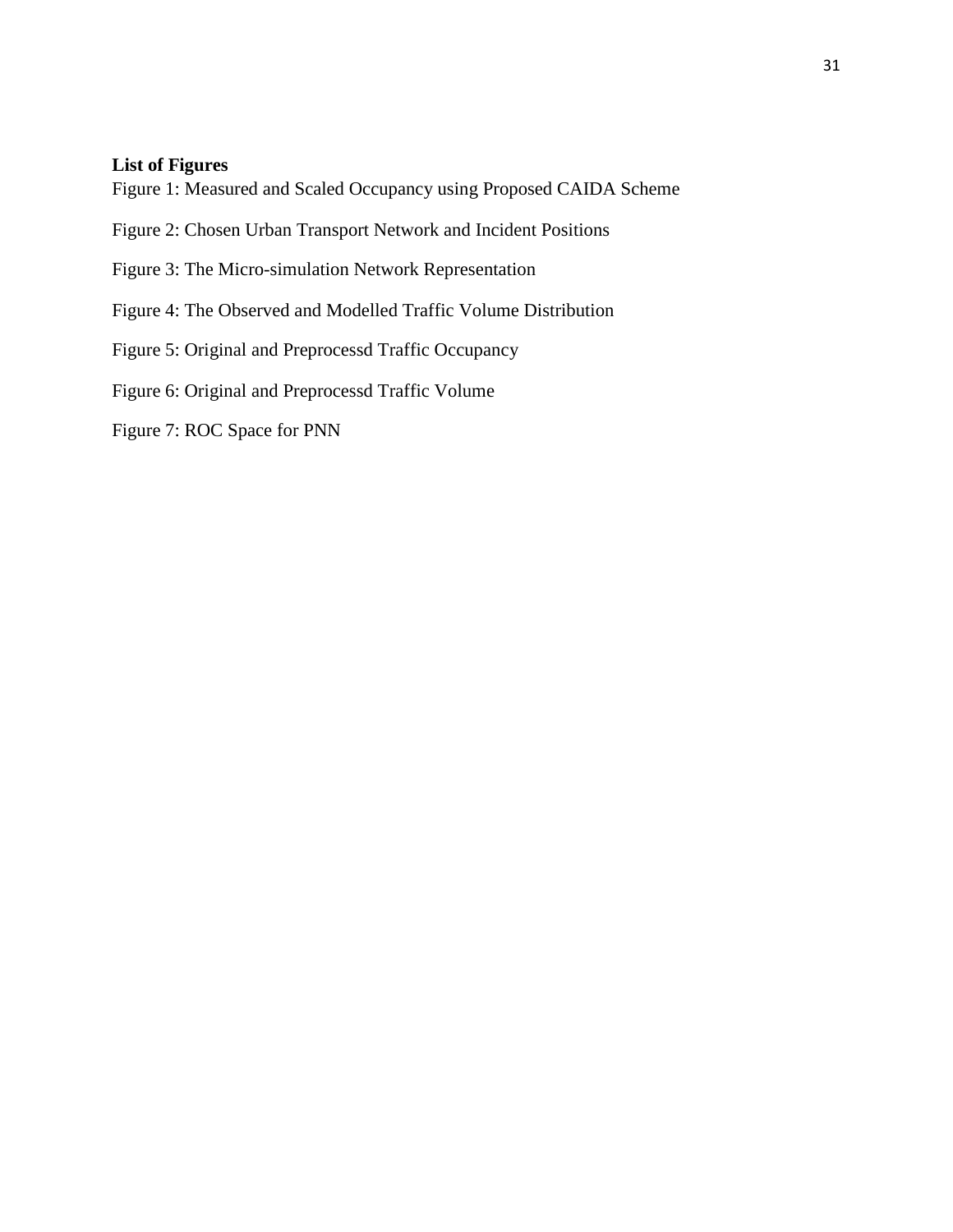# **List of Tables**

Table 1: Performance Matrix under Variable Cycle Lengths

Table 2: Performance Matrix under Variable Incident Positions

Table 3: Performance Matrix under Variable Incident Duration Lengths

Table 4: Overall Performance Matrix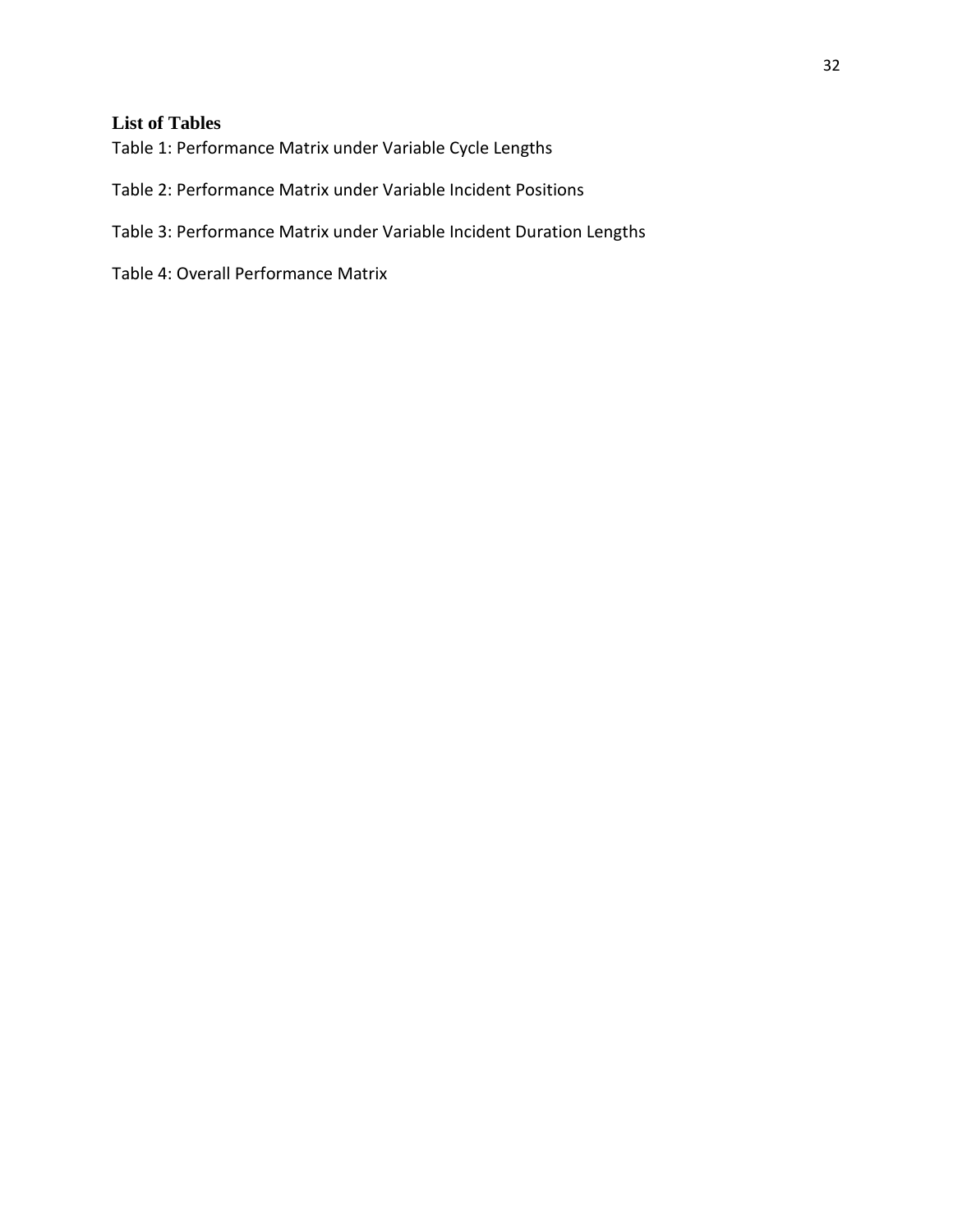|                | <b>DR</b> | <b>FAR</b> | <b>MCR</b> | <b>MTTD</b> | <b>DR</b> | <b>FAR</b>    | <b>MCR</b>            | <b>MTTD</b> | <b>DR</b> | <b>FAR</b> | <b>MCR</b> | <b>MTTD</b> |  |  |
|----------------|-----------|------------|------------|-------------|-----------|---------------|-----------------------|-------------|-----------|------------|------------|-------------|--|--|
|                | (%)       | (%)        | (%)        | (sec)       | (%)       | $(\%)$        | (%)                   | (sec)       | (%)       | (%)        | (%)        | (sec)       |  |  |
| 60 sec Cycle   |           |            |            |             |           |               |                       |             |           |            |            |             |  |  |
|                |           |            | Scenario1  |             |           |               | Scenario <sub>2</sub> |             | Scenario3 |            |            |             |  |  |
| <b>MLF</b>     | 83.33     | 0.45       | 1.80       | 98.85       | 63.72     | 0.30          | 2.31                  | 189.88      | 82.42     | 0.34       | 2.02       | 120.12      |  |  |
| <b>PNN</b>     | 78.43     | 1.92       | 9.81       | 152.28      | 58.82     | 1.71          | 19.03                 | 218.15      | 62.74     | 1.26       | 15.76      | 158.73      |  |  |
| <b>SVM</b>     | 83.33     | 0.99       | 2.02       | 101.91      | 78.43     | 1.14          | 2.84                  | 156.81      | 82.35     | 0.84       | 2.30       | 128.82      |  |  |
| <b>FWRBFNN</b> | 62.78     | 0.89       | 4.86       | 223.44      | 44.36     | 5.90          | 8.31                  | 200.26      | 52.63     | 4.76       | 7.10       | 185.43      |  |  |
|                |           |            |            |             |           |               |                       |             |           |            |            |             |  |  |
| 90 sec Cycle   |           |            |            |             |           |               |                       |             |           |            |            |             |  |  |
|                |           |            | Scenario1  |             |           |               | Scenario <sub>2</sub> |             | Scenario3 |            |            |             |  |  |
| <b>MLF</b>     | 91.00     | 0.34       | 1.40       | 77.94       | 88.66     | 0.23          | 1.77                  | 106.03      | 89.30     | 0.32       | 1.71       | 101.51      |  |  |
| <b>PNN</b>     | 90.07     | 1.99       | 9.18       | 98.51       | 87.30     | 3.67          | 14.80                 | 124.84      | 87.30     | 1.41       | 6.06       | 134.15      |  |  |
| <b>SVM</b>     | 91.25     | 0.89       | 1.58       | 71.04       | 90.42     | 1.12          | 2.24                  | 87.18       | 90.42     | 0.96       | 1.94       | 83.30       |  |  |
| <b>FWRBFNN</b> | 64.03     | 0.79       | 5.16       | 206.13      | 51.54     | 6.54          | 27.87                 | 205.67      | 68.01     | 4.82       | 6.98       | 162.55      |  |  |
|                |           |            |            |             |           |               |                       |             |           |            |            |             |  |  |
|                |           |            |            |             |           | 120 sec Cycle |                       |             |           |            |            |             |  |  |
|                |           |            | Scenario1  |             |           |               | Scenario <sub>2</sub> |             | Scenario3 |            |            |             |  |  |
| <b>MLF</b>     | 89.83     | 0.48       | 1.46       | 63.31       | 87.99     | 0.29          | 1.62                  | 76.27       | 91.26     | 0.31       | 1.55       | 75.59       |  |  |
| <b>PNN</b>     | 93.18     | 1.54       | 7.72       | 109.18      | 92.10     | 2.57          | 12.25                 | 107.38      | 93.18     | 0.83       | 3.44       | 108.65      |  |  |
| <b>SVM</b>     | 92.29     | 1.04       | 1.73       | 75.37       | 90.81     | 0.78          | 1.86                  | 71.45       | 92.06     | 0.47       | 1.77       | 76.42       |  |  |
| <b>FWRBFNN</b> | 71.46     | 3.95       | 16.32      | 162.71      | 53.88     | 5.47          | 24.22                 | 259.13      | 84.73     | 4.30       | 6.42       | 134.39      |  |  |

# **Table 1: Performance Matrix under Variable Cycle Lengths**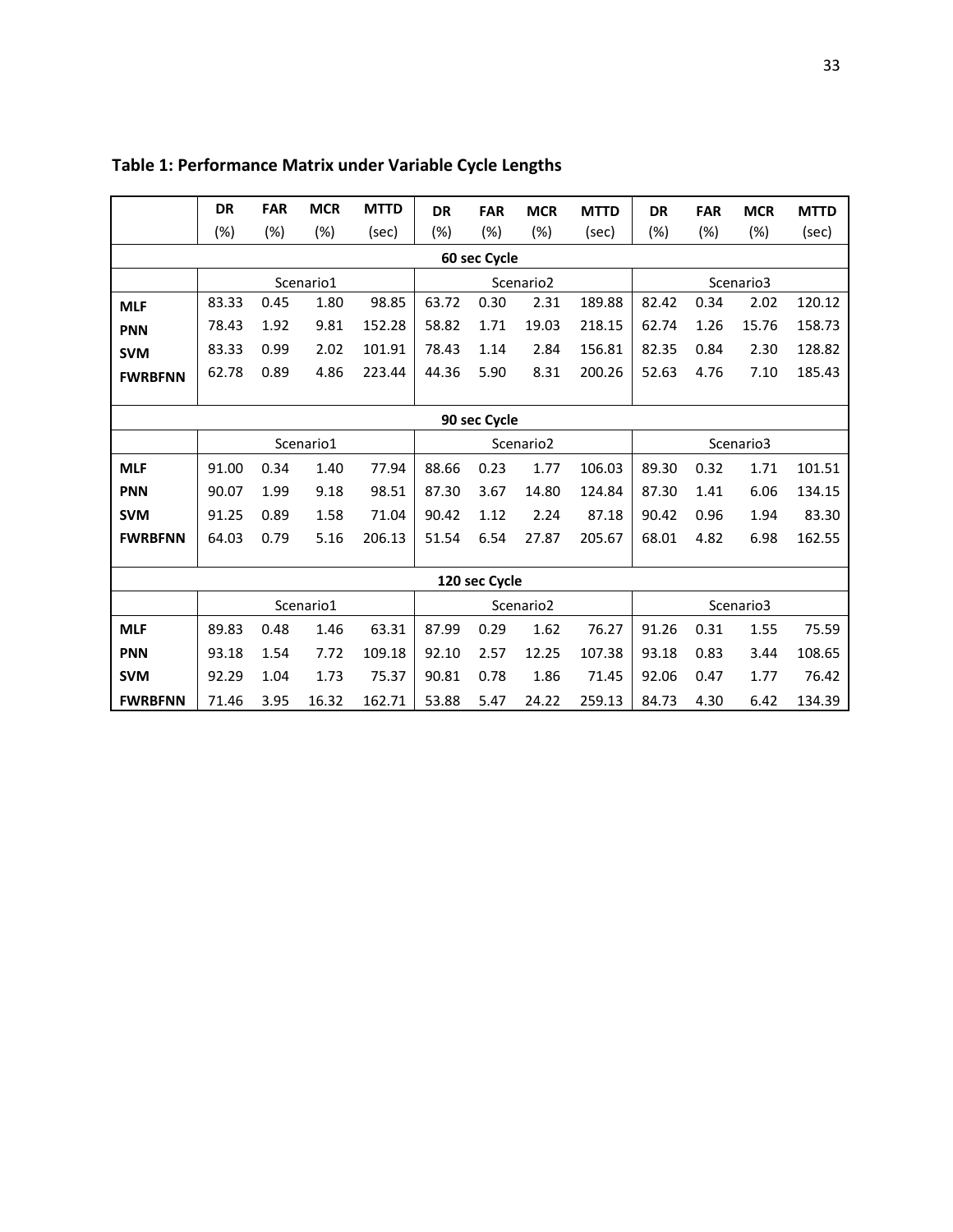|                   | DR     | <b>FAR</b> | <b>MCR</b> | <b>MTTD</b> | <b>DR</b> | <b>FAR</b>        | <b>MCR</b>            | <b>MTTD</b> | <b>DR</b> | <b>FAR</b> | <b>MCR</b> | <b>MTTD</b> |  |
|-------------------|--------|------------|------------|-------------|-----------|-------------------|-----------------------|-------------|-----------|------------|------------|-------------|--|
|                   | $(\%)$ | (%)        | (%)        | (sec)       | $(\%)$    | (%)               | (%)                   | (sec)       | (%)       | (%)        | (%)        | (sec)       |  |
| <b>Position 1</b> |        |            |            |             |           |                   |                       |             |           |            |            |             |  |
|                   |        |            | Scenario1  |             |           |                   | Scenario <sub>2</sub> |             | Scenario3 |            |            |             |  |
| <b>MLF</b>        | 62.85  | 0.61       | 2.13       | 61.52       | 54.45     | 0.34              | 2.37                  | 118.60      | 62.32     | 0.35       | 2.20       | 102.12      |  |
| <b>PNN</b>        | 72.75  | 2.05       | 9.41       | 113.88      | 62.44     | 2.70              | 15.91                 | 157.21      | 68.27     | 1.86       | 7.93       | 133.01      |  |
| <b>SVM</b>        | 63.23  | 1.17       | 2.31       | 56.68       | 62.19     | 1.09              | 2.87                  | 107.97      | 64.13     | 1.04       | 2.62       | 102.65      |  |
| <b>FWRBFNN</b>    | 54.03  | 1.47       | 3.60       | 187.07      | 38.97     | 4.78              | 18.97                 | 193.25      | 54.60     | 3.93       | 6.16       | 181.60      |  |
| <b>Position 2</b> |        |            |            |             |           |                   |                       |             |           |            |            |             |  |
|                   |        |            | Scenario1  |             |           |                   | Scenario <sub>2</sub> |             | Scenario3 |            |            |             |  |
| <b>MLF</b>        | 100.00 | 0.39       | 1.40       | 93.78       | 92.00     | 0.27              | 1.81                  | 128.87      | 98.92     | 0.28       | 1.59       | 100.55      |  |
| <b>PNN</b>        | 93.68  | 1.68       | 8.83       | 129.56      | 92.87     | 3.69              | 15.03                 | 137.20      | 94.74     | 2.20       | 9.84       | 138.28      |  |
| <b>SVM</b>        | 100.00 | 0.79       | 1.60       | 86.08       | 99.00     | 0.86              | 1.99                  | 106.59      | 99.29     | 0.27       | 1.39       | 92.34       |  |
| <b>FWRBFNN</b>    | 71.50  | 0.69       | 4.34       | 170.53      | 48.81     | 4.94              | 18.92                 | 250.82      | 67.65     | 3.68       | 5.91       | 163.82      |  |
|                   |        |            |            |             |           | <b>Position 3</b> |                       |             |           |            |            |             |  |
|                   |        |            | Scenario1  |             |           |                   | Scenario <sub>2</sub> |             | Scenario3 |            |            |             |  |
| <b>MLF</b>        | 100.00 | 0.31       | 1.16       | 83.71       | 95.45     | 0.28              | 1.69                  | 120.37      | 99.29     | 0.27       | 1.39       | 92.34       |  |
| <b>PNN</b>        | 94.64  | 1.74       | 8.60       | 124.24      | 95.60     | 3.88              | 15.59                 | 131.53      | 96.30     | 1.51       | 6.40       | 127.41      |  |
| <b>SVM</b>        | 100.00 | 0.88       | 1.41       | 93.60       | 96.50     | 0.88              | 1.96                  | 100.12      | 97.05     | 0.89       | 1.77       | 93.53       |  |
| <b>FWRBFNN</b>    | 68.04  | 2.39       | 4.33       | 105.85      | 43.48     | 4.55              | 18.40                 | 239.98      | 62.50     | 3.56       | 5.82       | 160.74      |  |

# **Table 2: Performance Matrix under Variable Incident Positions**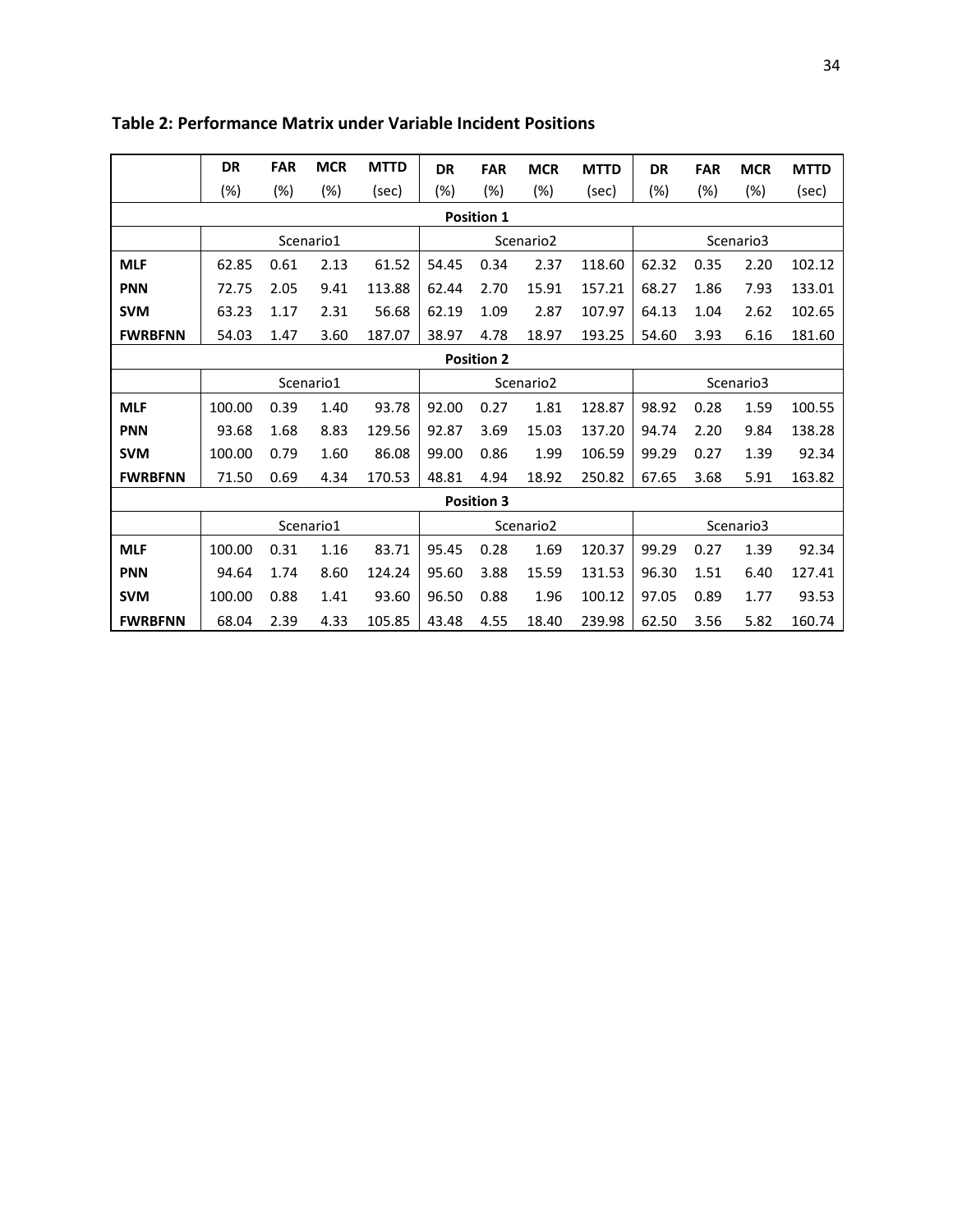|                | <b>DR</b> | <b>FAR</b> | <b>MCR</b> | <b>MTTD</b> | <b>DR</b> | <b>FAR</b> | <b>MCR</b>            | <b>MTTD</b> | <b>DR</b> | <b>FAR</b> | <b>MCR</b> | <b>MTTD</b> |  |  |
|----------------|-----------|------------|------------|-------------|-----------|------------|-----------------------|-------------|-----------|------------|------------|-------------|--|--|
|                | (%)       | (%)        | (%)        | (sec)       | (%)       | (%)        | (%)                   | (sec)       | (%)       | (%)        | (%)        | (sec)       |  |  |
| 10 min         |           |            |            |             |           |            |                       |             |           |            |            |             |  |  |
|                |           |            | Scenario1  |             |           |            | Scenario <sub>2</sub> |             | Scenario3 |            |            |             |  |  |
| <b>MLF</b>     | 89.30     | 0.40       | 1.92       | 84.83       | 86.03     | 0.27       | 2.45                  | 136.45      | 89.57     | 0.28       | 2.23       | 98.33       |  |  |
| <b>PNN</b>     | 94.12     | 1.79       | 8.93       | 137.96      | 94.12     | 3.84       | 15.88                 | 145.14      | 94.34     | 2.04       | 8.99       | 139.85      |  |  |
| <b>SVM</b>     | 88.02     | 0.86       | 2.03       | 87.76       | 86.06     | 0.53       | 2.50                  | 123.91      | 88.16     | 0.97       | 2.45       | 97.99       |  |  |
| <b>FWRBFNN</b> | 78.18     | 2.35       | 4.84       | 151.91      | 57.17     | 4.71       | 19.20                 | 292.25      | 77.82     | 3.69       | 6.64       | 208.66      |  |  |
|                |           |            |            |             |           |            |                       |             |           |            |            |             |  |  |
|                |           |            |            |             |           | 5 min      |                       |             |           |            |            |             |  |  |
|                |           |            | Scenario1  |             |           |            | Scenario <sub>2</sub> |             | Scenario3 |            |            |             |  |  |
| <b>MLF</b>     | 87.51     | 0.46       | 1.16       | 74.91       | 76.89     | 0.33       | 1.44                  | 108.73      | 85.04     | 0.28       | 1.28       | 92.66       |  |  |
| <b>PNN</b>     | 81.54     | 1.79       | 8.85       | 111.69      | 80.83     | 3.85       | 15.18                 | 123.16      | 84.72     | 2.01       | 8.24       | 124.58      |  |  |
| <b>SVM</b>     | 87.70     | 0.80       | 1.43       | 87.51       | 79.24     | 0.50       | 1.49                  | 108.84      | 86.46     | 0.84       | 1.67       | 99.33       |  |  |
| <b>FWRBFNN</b> | 53.71     | 0.75       | 4.27       | 151.45      | 30.68     | 4.83       | 18.35                 | 164.96      | 45.93     | 3.75       | 5.28       | 128.12      |  |  |

**Table 3: Performance Matrix under Variable Incident Duration Lengths**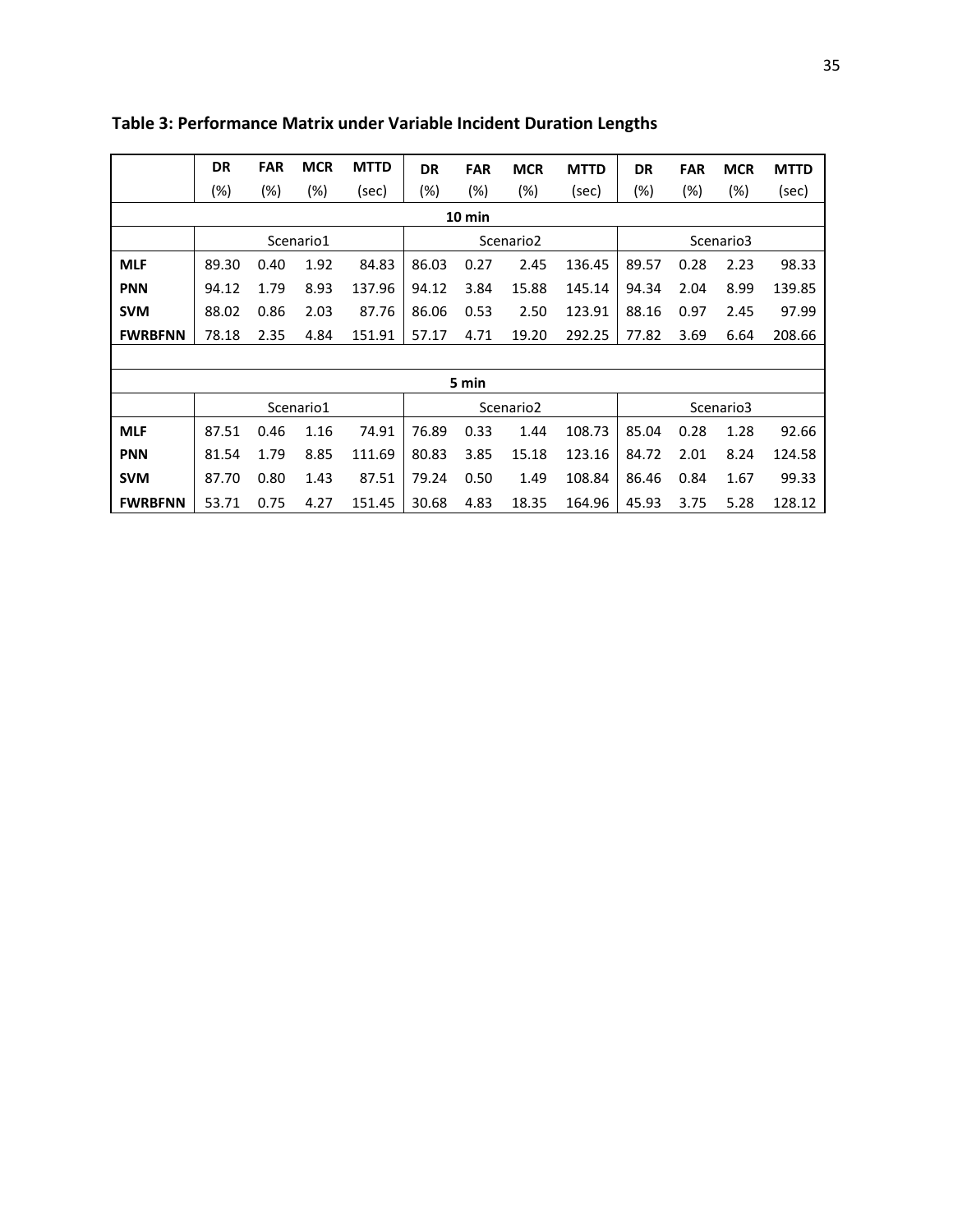**Table 4: Overall Performance Matrix** 

| Overall        |            |  |           |              |   |    |  |                       |                                                                           |           |            |     |      |                              |  |
|----------------|------------|--|-----------|--------------|---|----|--|-----------------------|---------------------------------------------------------------------------|-----------|------------|-----|------|------------------------------|--|
|                |            |  | Scenario1 |              |   |    |  | Scenario <sub>2</sub> |                                                                           | Scenario3 |            |     |      |                              |  |
|                | DR.        |  |           | FAR MCR MTTD | δ | DR |  |                       | <b>FAR MCR MTTD</b>                                                       | $\delta$  | <b>DR</b>  | FAR | MCR  | <b>MTTD</b>                  |  |
| <b>MLF</b>     | 88.35 0.43 |  | 1.54      |              |   |    |  |                       | 80.04 0.10 81.46 0.30 1.95 122.59 0.17                                    |           | 87.57 0.30 |     | 1.71 | 98.09 0.09                   |  |
| <b>PNN</b>     | 87.55 1.82 |  |           |              |   |    |  |                       | 8.93 122.99 0.15 87.84 3.85 15.51 136.03 0.24                             |           |            |     |      | 88.82 2.96 13.16 134.67 0.14 |  |
| <b>SVM</b>     | 88.46 0.94 |  | 1.75      |              |   |    |  |                       | 79.56 0.08 86.55 0.94 2.26 104.70 0.12 87.31 0.90                         |           |            |     | 2.06 | 98.61 0.08                   |  |
| <b>FWRBFNN</b> | 63.40 0.84 |  |           |              |   |    |  |                       | 5.01 214.79 0.35 43.92 4.77 18.77 228.61 0.57 61.88 3.72 5.96 168.39 0.34 |           |            |     |      |                              |  |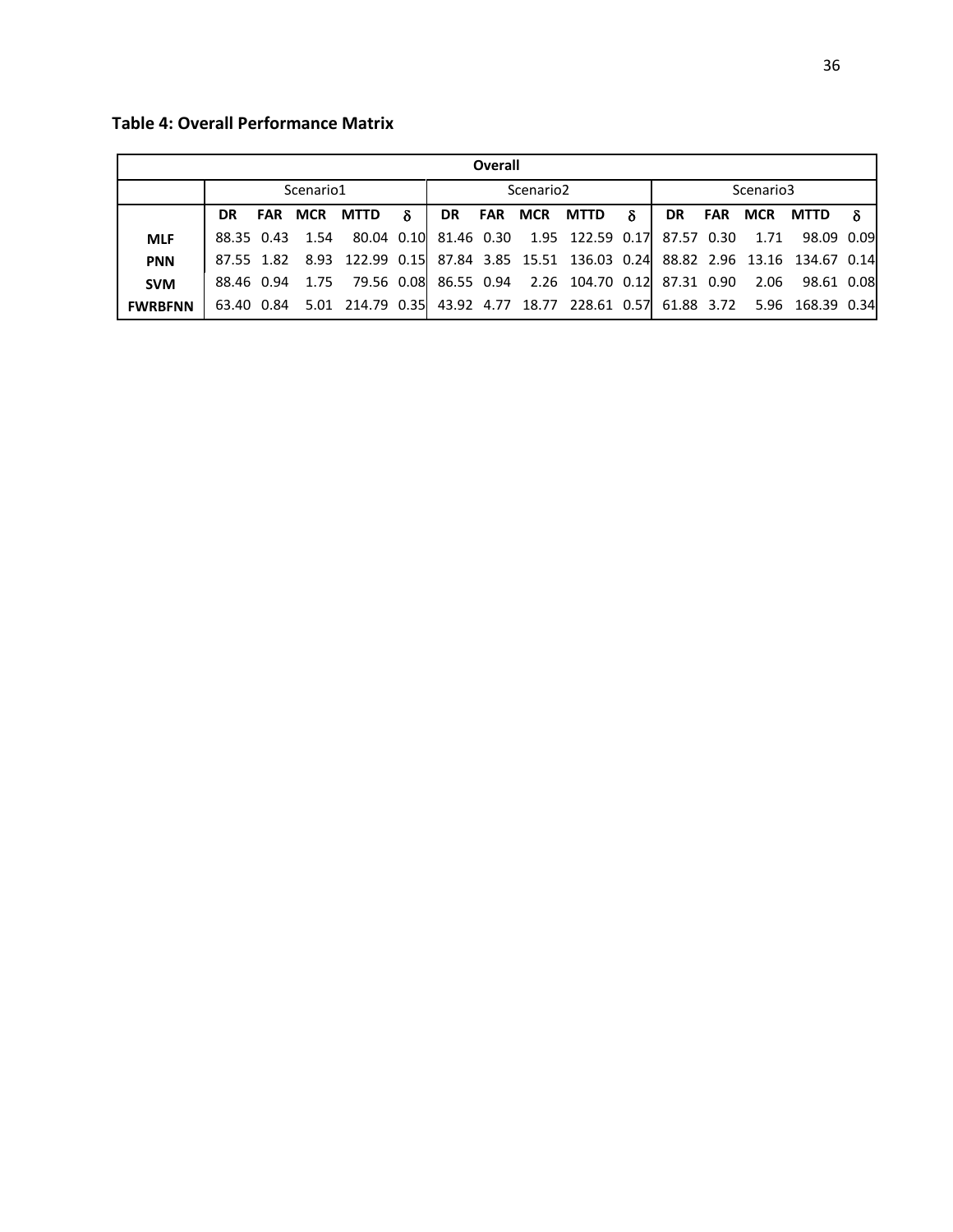

Figure 1: Measured and Scaled Occupancy using Proposed CAIDA Scheme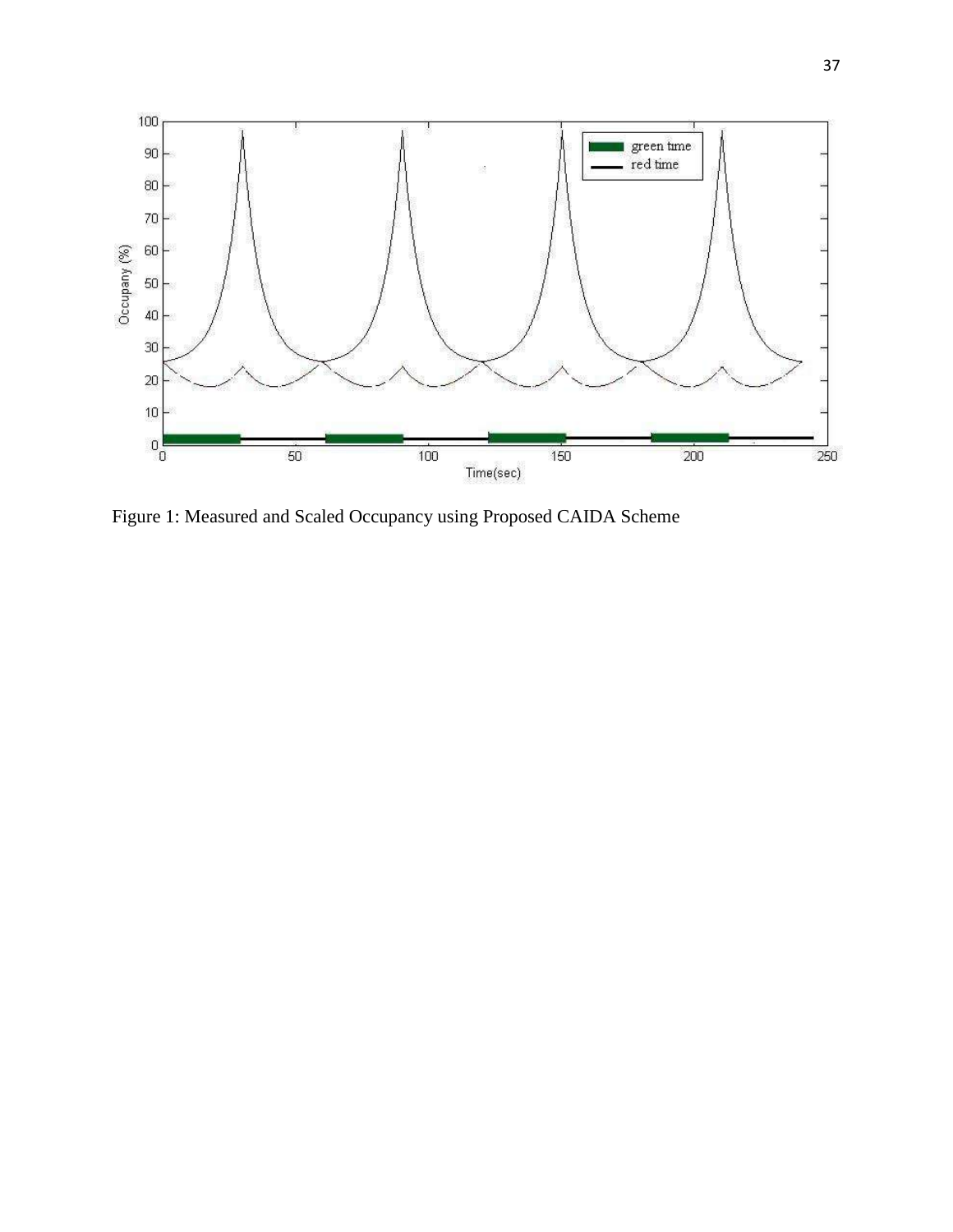

Figure 2: Chosen Urban Transport Network and Incident Positions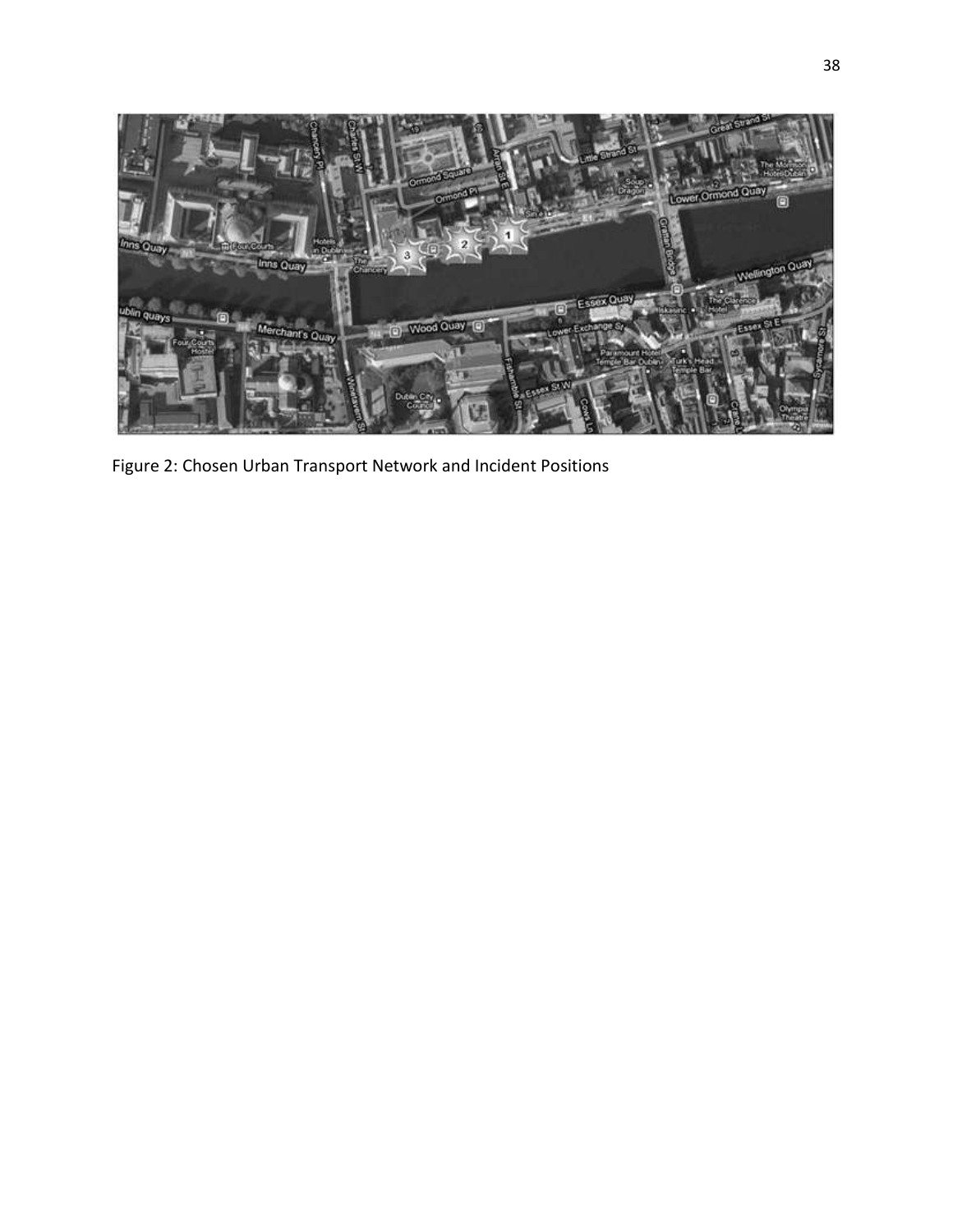

Figure 3: The Micro-simulation Network Representation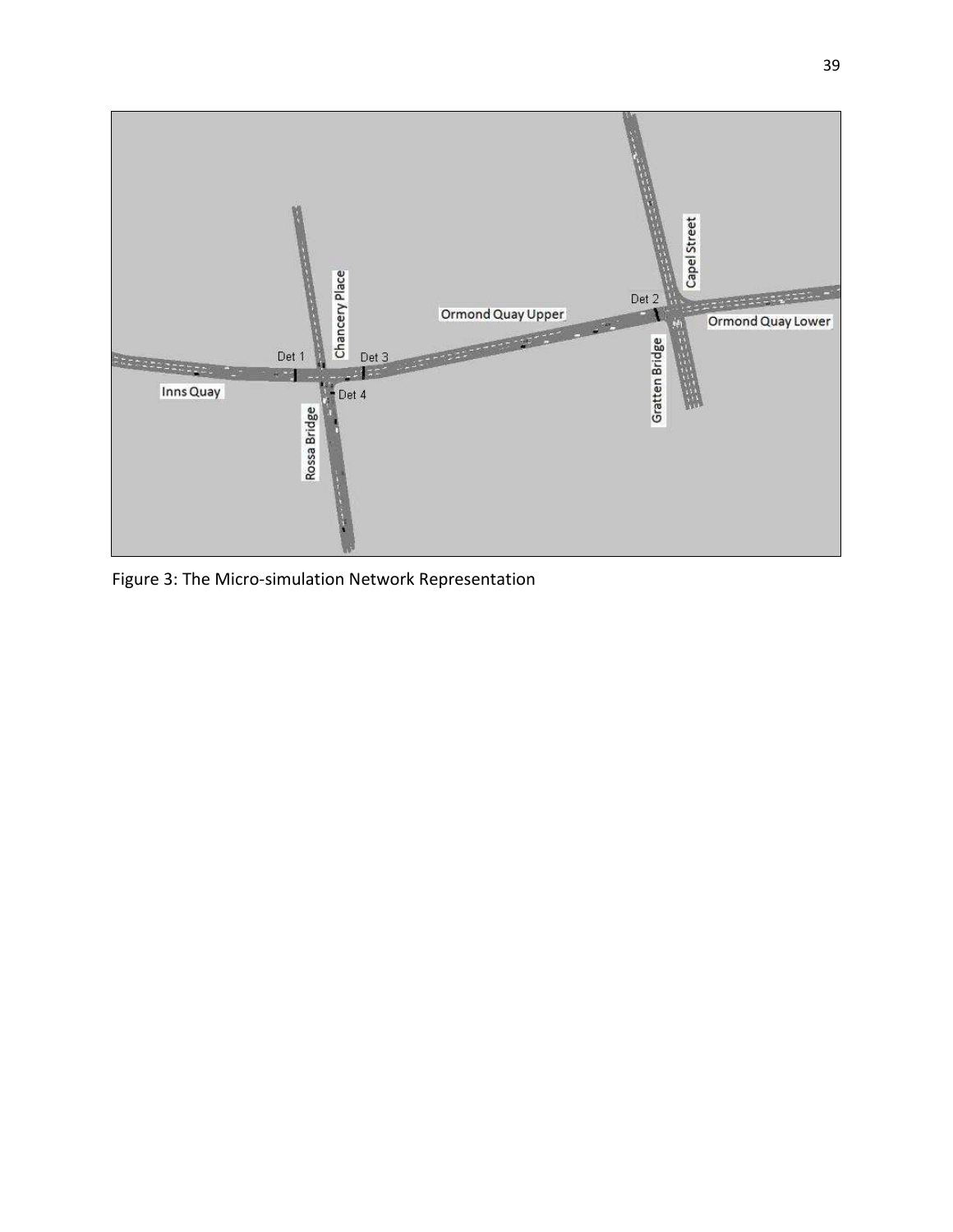

Figure 4: The Observed and Modeled Traffic Volume Distribution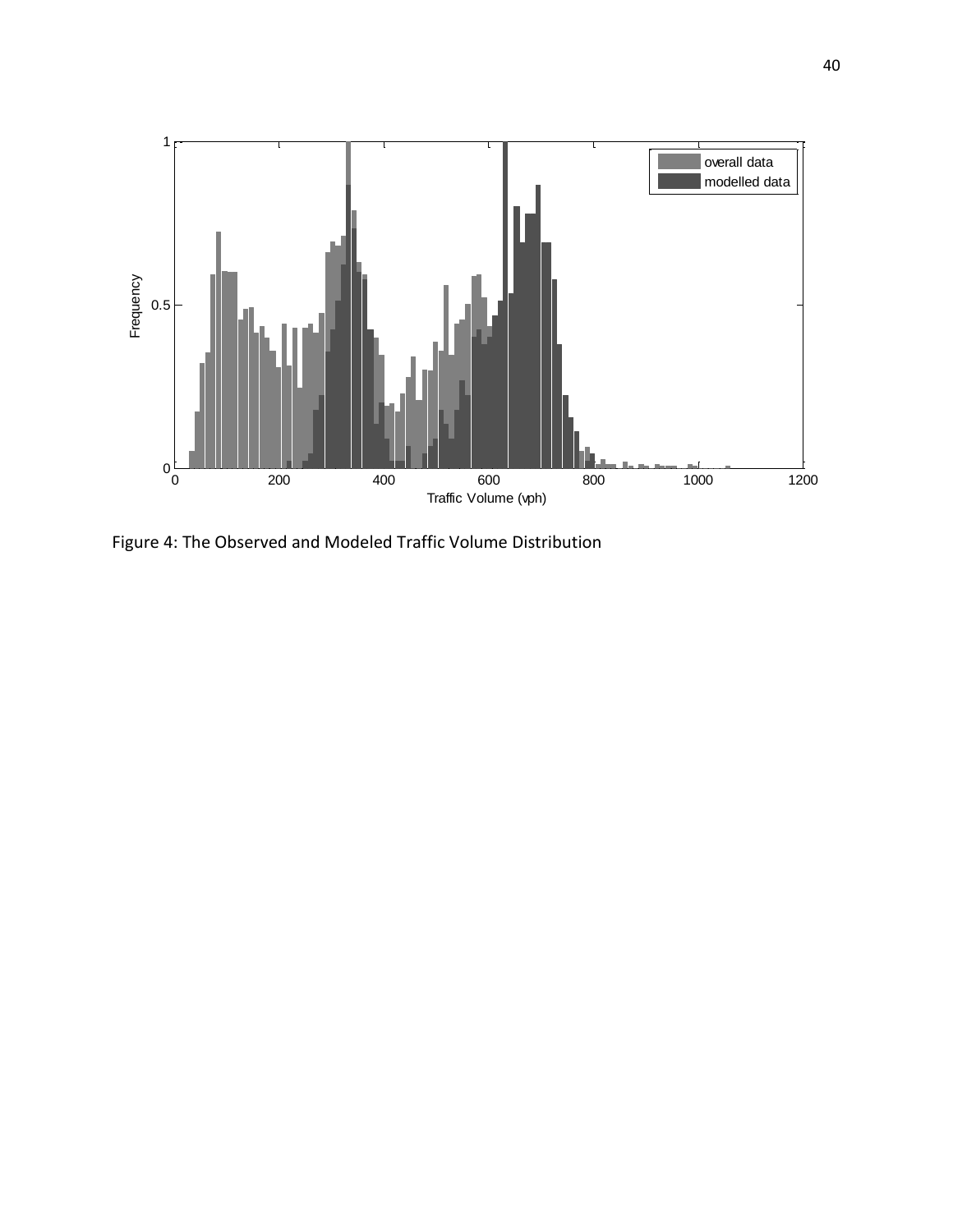

Figure 5: Original and Preprocessd Traffic Occupancy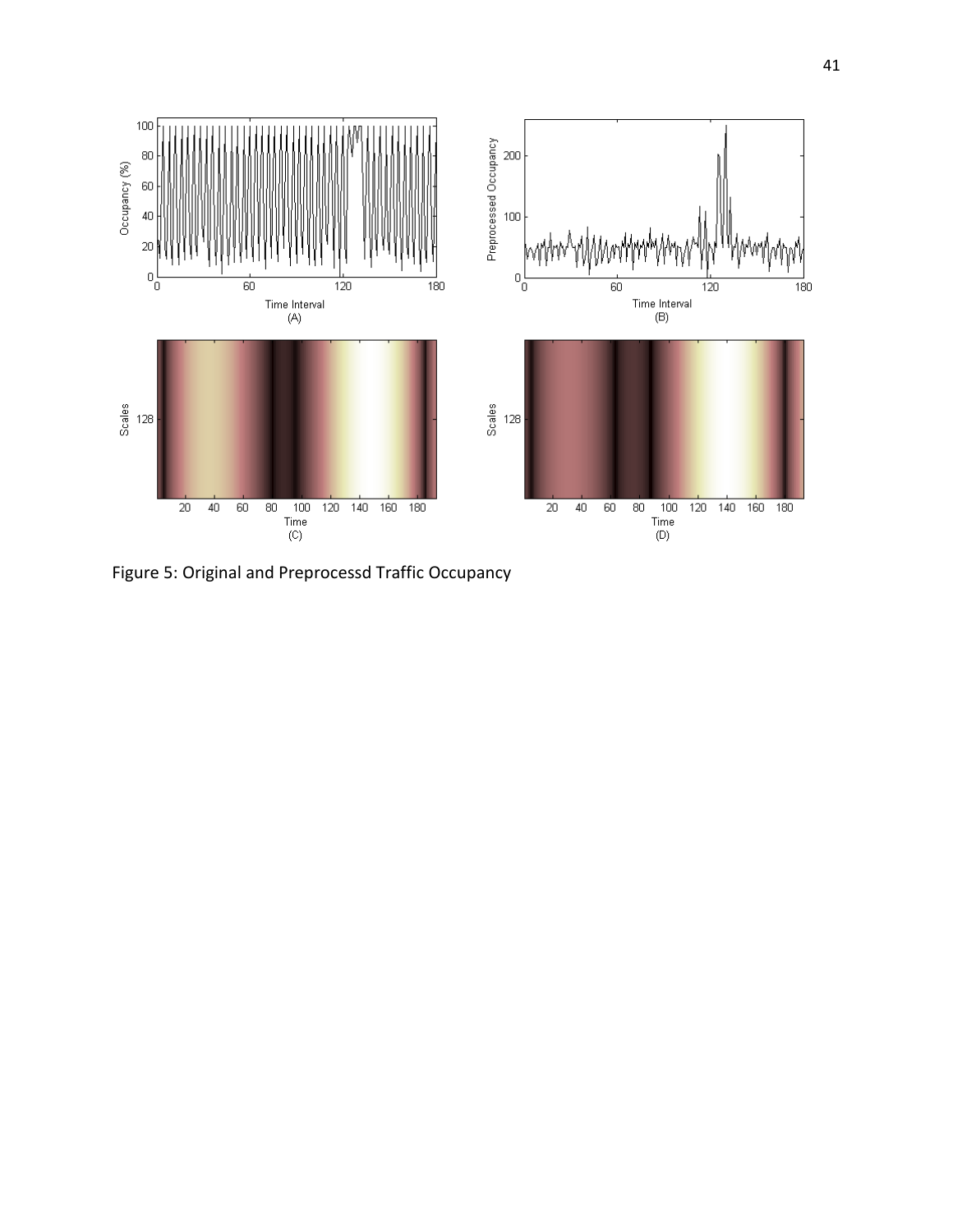

Figure 6: Original and Preprocessd Traffic Volume